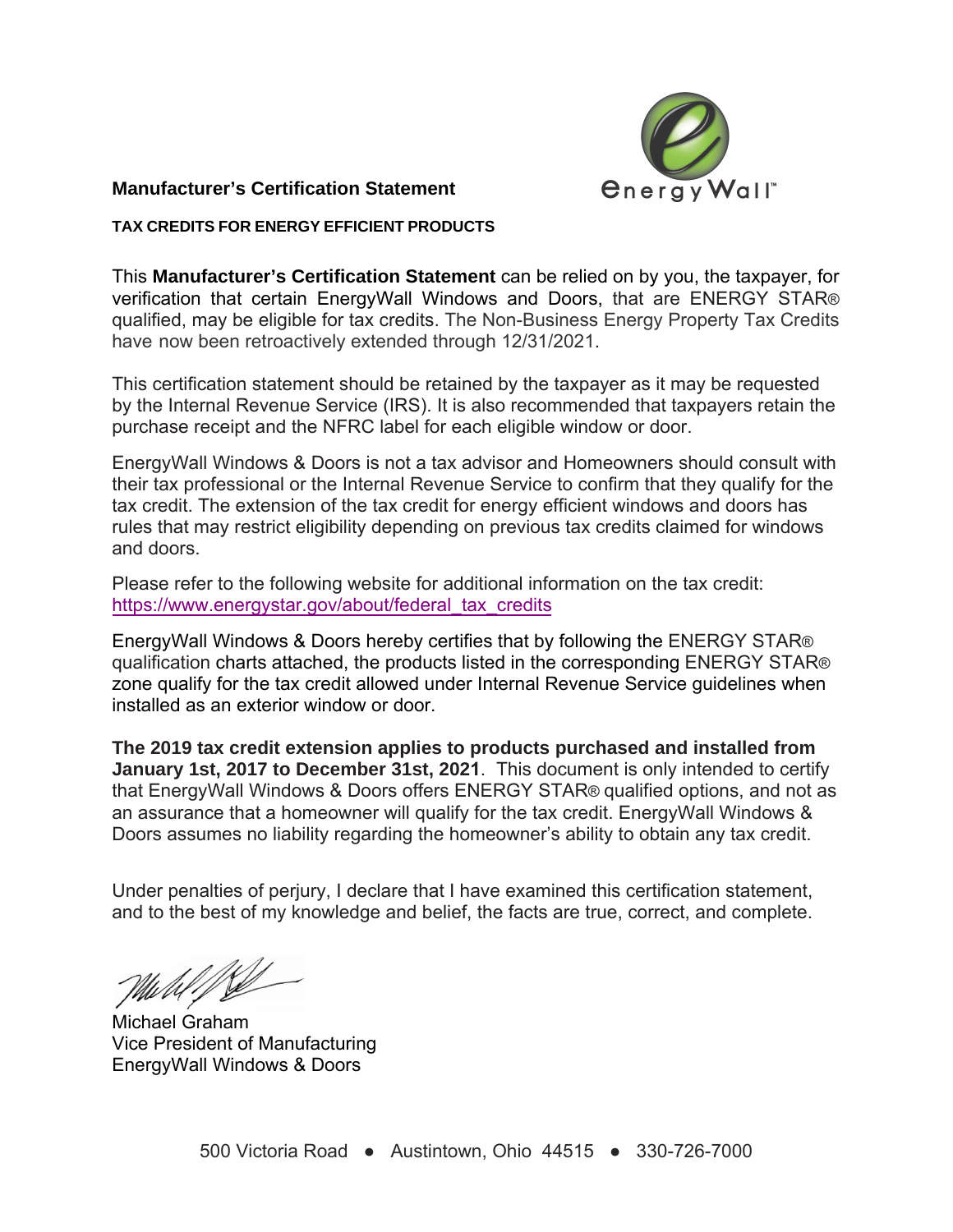

| <b><i><u>energy Wall</u></i></b> |                               |                 |              |              | <b>Double Pane</b> |           |   |                 |                      |              |                                          |                           |             |                 |                                            |              | <b>Triple Pane</b> |                |   |           |    |                  |                   |                           |          |             |                 |  |
|----------------------------------|-------------------------------|-----------------|--------------|--------------|--------------------|-----------|---|-----------------|----------------------|--------------|------------------------------------------|---------------------------|-------------|-----------------|--------------------------------------------|--------------|--------------------|----------------|---|-----------|----|------------------|-------------------|---------------------------|----------|-------------|-----------------|--|
| <b>Intercept Spacer</b>          |                               |                 |              |              |                    | Elite     |   |                 |                      |              |                                          | Elite <sup>3</sup> Triple |             |                 |                                            |              |                    | <b>Extreme</b> |   |           |    |                  |                   | Extreme <sup>3</sup> Plus |          |             |                 |  |
|                                  |                               |                 |              |              |                    | C/7036-AR |   |                 |                      |              |                                          | C/C/7036-AR               |             |                 |                                            |              | C/7036/7036-AR     |                |   |           |    |                  |                   | C/7036/7036-KR            |          |             |                 |  |
|                                  |                               |                 | U-<br>Value  | <b>SHGC</b>  | VT                 | CR        | N | <b>NC</b><br>sc | $\mathsf{U}$<br>Valu | SHGC         | VT                                       | CR                        | $\mathbf N$ | <b>NC</b><br>sc | U-<br>Valu                                 | SHGC         | VT                 | CR             | N | <b>NC</b> | sc | U-<br>s<br>Value | SHGC              | VT                        | CR       | $\mathbf N$ | <b>NC</b><br>sc |  |
|                                  |                               |                 |              |              |                    |           |   |                 |                      |              | <b>Double Hung Window Performance</b>    |                           |             |                 |                                            |              |                    |                |   |           |    |                  |                   |                           |          |             |                 |  |
|                                  | 2.5<br>mm                     | No Grid<br>Grid | 0.30<br>0.30 | 0.37<br>0.33 | 0.52<br>0.47       | 56<br>56  |   |                 | 0.26<br>0.26         | 0.35<br>0.31 | 0.48<br>0.43                             | 62<br>62                  |             |                 | 0.21<br>0.22                               | 0.30<br>0.27 | 0.41<br>0.36       | 65<br>65       |   |           |    | 0.19<br>0.19     | 0.30<br>0.27      | 0.41<br>0.36              | 67<br>67 |             |                 |  |
| EnergyWeld                       | $\overline{\mathbf{3}}$       | No Grid         | 0.29         | 0.36         | 0.52               | 55        |   |                 | 0.26                 | 0.34         | 0.48                                     | 60                        |             |                 | 0.22                                       | 0.29         | 0.41               | 64             |   |           |    | 0.19             | 0.30              | 0.41                      | 65       |             |                 |  |
|                                  | mm                            | Grid            | 0.29         | 0.33         | 0.46               | 55        |   |                 | 0.27                 | 0.31         | 0.42                                     | 60                        |             |                 | 0.22                                       | 0.26         | 0.36               | 63             |   |           |    | 0.19             | 0.27              | 0.36                      | 65       |             |                 |  |
|                                  | 2.5<br>mm                     | No Grid         | 0.28         | 0.38         | 0.54               | 57        |   |                 | 0.24                 | 0.36         | 0.50                                     | 63                        |             |                 | 0.19                                       | 0.31         | 0.42               | 67             |   |           |    | 0.17             | 0.31              | 0.42                      | 68       |             |                 |  |
| EnergyTech Plus                  |                               | Grid<br>No Grid | 0.28<br>0.28 | 0.34<br>0.38 | 0.48<br>0.54       | 57<br>56  |   |                 | 0.24<br>0.24         | 0.32<br>0.35 | 0.44<br>0.49                             | 63<br>62                  |             |                 | 0.20<br>0.20                               | 0.28<br>0.30 | 0.38<br>0.42       | 67<br>65       |   |           |    | 0.17<br>0.17     | 0.28<br>$_{0.31}$ | 0.38<br>0.42              | 68<br>67 |             |                 |  |
|                                  | $\overline{\mathbf{3}}$<br>mm | Grid            | 0.28         | 0.34         | 0.48               | 56        |   |                 | 0.25                 | 0.32         | 0.44                                     | 62                        |             |                 | 0.21                                       | 0.27         | 0.38               | 65             |   |           |    | 0.17             | 0.28              | 0.38                      | 67       |             |                 |  |
|                                  | 2.5                           | No Grid         | 0.30         | 0.38         | 0.55               | 56        |   |                 |                      |              |                                          |                           |             |                 |                                            |              |                    |                |   |           |    |                  |                   |                           |          |             |                 |  |
| Series 3000                      | mm                            | Grid            | 0.30         | 0.34         | 0.49               | 56        |   |                 |                      |              |                                          |                           |             |                 |                                            |              |                    |                |   |           |    |                  |                   |                           |          |             |                 |  |
|                                  | $\overline{3}$<br>mm          | No Grid<br>Grid | 0.30         | 0.38         | 0.54               | 54        |   |                 |                      |              |                                          |                           |             |                 |                                            |              |                    |                |   |           |    |                  |                   |                           |          |             |                 |  |
|                                  |                               |                 | 0.30         | 0.34         | 0.48               | 54        |   |                 |                      |              | <b>Slider Window Performance</b>         |                           |             |                 |                                            |              |                    |                |   |           |    |                  |                   |                           |          |             |                 |  |
|                                  | 2.5                           | No Grid         | 0.30         |              | $0.36$ $0.52$      | 56        |   |                 | 0.25                 | 0.34         | 0.47                                     | 61                        |             |                 | 0.21                                       | 0.29         | 0.41               | 65             |   |           |    | 0.19             | 0.29              | 0.41                      | 67       |             |                 |  |
| EnergyWeld                       | mm                            | Grid            | 0.30         | 0.33         | 0.46               | 56        |   |                 | 0.26                 | 0.31         | 0.42                                     | 61                        |             |                 | 0.22                                       | 0.26         | 0.36               | 65             |   |           |    | 0.19             | 0.26              | 0.36                      | 67       |             |                 |  |
|                                  | $\overline{\mathbf{3}}$<br>mm | No Grid         | 0.29         | 0.36         | 0.52               | 55        |   |                 | 0.26                 | 0.34         | 0.47                                     | 60                        |             |                 | 0.22                                       | 0.29         | 0.40               | 63             |   |           |    | 0.19             | 0.29              | 0.40                      | 66       |             |                 |  |
|                                  | 2.5                           | Grid<br>No Grid | 0.29<br>0.28 | 0.32<br>0.37 | 0.46<br>0.52       | 55<br>57  |   |                 | 0.27<br>0.24         | 0.30<br>0.34 | 0.42<br>0.48                             | 60<br>62                  |             |                 | 0.22<br>0.20                               | 0.26<br>0.29 | 0.36<br>0.41       | 63<br>66       |   |           |    | 0.19<br>0.18     | 0.26<br>0.30      | 0.36<br>0.41              | 66<br>68 |             |                 |  |
|                                  | mm                            | Grid            | 0.28         | 0.33         | 0.46               | 57        |   |                 | 0.24                 | 0.31         | 0.42                                     | 62                        |             |                 | 0.20                                       | 0.26         | 0.36               | 66             |   |           |    | 0.18             | 0.27              | 0.36                      | 68       |             |                 |  |
| EnergyTech Plus                  | $\mathsf 3$                   | No Grid         | 0.28         | 0.36         | 0.52               | 56        |   |                 | 0.24                 | 0.34         | 0.47                                     | 61                        |             |                 | 0.20                                       | 0.29         | 0.40               | 65             |   |           |    | 0.18             | 0.29              | 0.40                      | 67       |             |                 |  |
|                                  | mm                            | Grid            | 0.28         | 0.32         | 0.46               | 56        |   |                 | 0.25                 | 0.31         | 0.42                                     | 61                        |             |                 | 0.21                                       | 0.26         | 0.36               | 65             |   |           |    | 0.18             | 0.26              | 0.36                      | 67       |             |                 |  |
|                                  | 2.5<br>mm                     | No Grid<br>Grid | 0.30<br>0.30 | 0.38<br>0.34 | 0.54<br>0.48       | 56<br>56  |   |                 |                      |              |                                          |                           |             |                 |                                            |              |                    |                |   |           |    |                  |                   |                           |          |             |                 |  |
| Series 3000                      | $\mathsf 3$                   | No Grid         | 0.29         | 0.38         | 0.54               | 55        |   |                 |                      |              |                                          |                           |             |                 |                                            |              |                    |                |   |           |    |                  |                   |                           |          |             |                 |  |
|                                  | mm                            | Grid            | 0.29         | 0.34         | 0.48               | 55        |   |                 |                      |              |                                          |                           |             |                 |                                            |              |                    |                |   |           |    |                  |                   |                           |          |             |                 |  |
|                                  |                               |                 |              |              |                    |           |   |                 |                      |              | <b>Picture Window Performance</b>        |                           |             |                 |                                            |              |                    |                |   |           |    |                  |                   |                           |          |             |                 |  |
|                                  | 2.5<br>mm                     | No Grid<br>Grid | 0.28         | 0.42         | 0.60               | 59        |   |                 | 0.22                 | 0.39         | 0.55                                     | 66                        |             |                 | 0.17                                       | 0.34         | 0.47               | 71             |   |           |    | 0.15             | 0.34              | 0.47                      | 73       |             |                 |  |
|                                  | 3                             | No Grid         | 0.28<br>0.27 | 0.38<br>0.42 | 0.54<br>0.60       | 59<br>59  |   |                 | 0.22<br>0.23         | 0.36<br>0.39 | 0.49<br>0.55                             | 66<br>65                  |             |                 | 0.17<br>0.18                               | 0.31<br>0.34 | 0.42<br>0.47       | $71$<br>70     |   |           |    | 0.15<br>0.15     | 0.31<br>0.34      | 0.42<br>0.47              | 73<br>72 |             |                 |  |
| EnergyWeld                       | mm                            | Grid            | 0.27         | 0.38         | 0.54               | 59        |   |                 | 0.23                 | 0.35         | 0.49                                     | 65                        |             |                 | 0.18                                       | 0.30         | 0.42               | 70             |   |           |    | 0.15             | 0.31              | 0.42                      | 72       |             |                 |  |
|                                  | $\overline{4}$                | No Grid         | 0.27         | 0.41         | 0.59               | 58        |   |                 | 0.24                 | 0.39         | 0.54                                     | 63                        |             |                 | 0.20                                       | 0.33         | 0.46               | 67             |   |           |    | 0.15             | 0.33              | 0.46                      | 71       |             |                 |  |
|                                  | mm                            | Grid            | 0.27         | 0.37         | 0.53               | 58        |   |                 | 0.25                 | 0.35         | 0.48                                     | 63                        |             |                 | 0.20                                       | 0.30         | 0.41               | 67             |   |           |    | 0.16             | 0.30              | 0.41                      | 71       |             |                 |  |
|                                  | 2.5<br>mm                     | No Grid<br>Grid | 0.28<br>0.28 | 0.40<br>0.36 | 0.57<br>0.51       | 58<br>58  |   |                 | 0.22<br>0.23         | 0.38<br>0.34 | 0.53<br>0.47                             | 65<br>65                  |             |                 | 0.18<br>0.18                               | 0.32<br>0.29 | 0.45<br>0.40       | 70<br>70       |   |           |    | 0.16<br>0.16     | 0.33<br>0.29      | 0.45<br>0.40              | 72<br>72 |             |                 |  |
|                                  | $\overline{3}$                | No Grid         | 0.27         | 0.40         | 0.57               | 57        |   |                 | 0.23                 | 0.37         | 0.52                                     | 63                        |             |                 | 0.19                                       | 0.32         | 0.44               | 68             |   |           |    | 0.15             | 0.32              | 0.44                      | 70       |             |                 |  |
| EnergyTech Plus                  | mm                            | Grid            | 0.27         | 0.36         | 0.51               | 57        |   |                 | 0.24                 | 0.34         | 0.47                                     | 63                        |             |                 | 0.19                                       | 0.29         | 0.40               | 68             |   |           |    | 0.16             | 0.29              | 0.40                      | 70       |             |                 |  |
|                                  | $\ddot{a}$<br>mm              | No Grid         | 0.27         | 0.40         | 0.57               | 56        |   |                 | 0.24                 | 0.37         | 0.52                                     | 62                        |             |                 | 0.20                                       | 0.32         | 0.44               | 66             |   |           |    | 0.16             | 0.32              | 0.44                      | 69       |             |                 |  |
|                                  |                               | Grid<br>No Grid | 0.27<br>0.29 | 0.36<br>0.41 | 0.51<br>0.59       | 56<br>59  |   |                 | 0.25                 | 0.34         | 0.46                                     | 62                        |             |                 | 0.20                                       | 0.29         | 0.39               | 66             |   |           |    | 0.16             | 0.29              | 0.39                      | 69       |             |                 |  |
|                                  | 2.5<br>mm                     | Grid            | 0.29         | 0.37         | 0.53               | 59        |   |                 |                      |              |                                          |                           |             |                 |                                            |              |                    |                |   |           |    |                  |                   |                           |          |             |                 |  |
|                                  | $\overline{\mathbf{3}}$       | No Grid         | 0.28         | 0.41         | 0.59               | 59        |   |                 |                      |              |                                          |                           |             |                 |                                            |              |                    |                |   |           |    |                  |                   |                           |          |             |                 |  |
| Series 3000                      | mm                            | Grid            | 0.28         | 0.37         | 0.52               | 59        |   |                 |                      |              |                                          |                           |             |                 |                                            |              |                    |                |   |           |    |                  |                   |                           |          |             |                 |  |
|                                  | $\ddot{4}$<br>mn              | No Grid         | 0.28         | 0.41         | 0.58               | 58        |   |                 |                      |              |                                          |                           |             |                 |                                            |              |                    |                |   |           |    |                  |                   |                           |          |             |                 |  |
|                                  |                               | Grid            | 0.28         | 0.37         | 0.52               | 58        |   |                 |                      |              |                                          |                           |             |                 | <b>Casement Picture Window Performance</b> |              |                    |                |   |           |    |                  |                   |                           |          |             |                 |  |
|                                  | 2.5                           | No Grid         | 0.28         | 0.39         | 0.55               | 60        |   |                 | 0.22                 | 0.36         | 0.50                                     | 67                        |             |                 | 0.18                                       | 0.31         | 0.43               | 72             |   |           |    | 0.16             | 0.31              | 0.43                      | 72       |             |                 |  |
|                                  | mm                            | Grid            | 0.28         | 0.35         | 0.49               | 60        |   |                 | 0.23                 | 0.33         | 0.45                                     | 67                        |             |                 | 0.18                                       | 0.28         | 0.38               | 72             |   |           |    | 0.16             | 0.28              | 0.38                      | 72       |             |                 |  |
| EnergyWeld                       | $\overline{3}$<br>mm          | No Grid         | 0.27         | 0.38         | 0.55               | 59        |   |                 | 0.23                 | 0.36         | 0.50                                     | 66                        |             |                 | 0.19                                       | 0.31         | 0.43               | 70             |   |           |    | 0.16             | 0.31              | 0.43                      | 72       |             |                 |  |
|                                  |                               | Grid<br>No Grid | 0.27<br>0.27 | 0.35<br>0.38 | 0.49<br>0.54       | 59<br>58  |   |                 | 0.24<br>0.24         | 0.32<br>0.36 | 0.45<br>0.49                             | 66<br>64                  |             |                 | 0.19<br>0.20                               | 0.28<br>0.30 | 0.38<br>0.42       | 70<br>68       |   |           |    | 0.16<br>0.16     | 0.28<br>0.31      | 0.38<br>0.42              | 72<br>72 |             |                 |  |
|                                  | $\overline{4}$<br>mm          | Grid            | 0.27         | 0.34         | 0.48               | 58        |   |                 | 0.25                 | 0.32         | 0.44                                     | 64                        |             |                 | 0.21                                       | 0.27         | 0.38               | 68             |   |           |    | 0.17             | 0.28              | 0.38                      | 72       |             |                 |  |
|                                  |                               | No Grid         | 0.27         | 0.41         | 0.58               | 59        |   |                 | 0.22                 | 0.38         | 0.53                                     | 65                        |             |                 | 0.17                                       | 0.33         | 0.46               | 70             |   |           |    | 0.15             | 0.33              | 0.46                      | 72       |             |                 |  |
|                                  | mm                            | Grid            | 0.27         | 0.37         | 0.52               | 59        |   |                 | 0.22                 | 0.35         | 0.48                                     | 65                        |             |                 | 0.17                                       | 0.30         | 0.41               | 70             |   |           |    | 0.15             | 0.30              | 0.41                      | 72       |             |                 |  |
| EnergyTech Plus                  | $\overline{\mathbf{3}}$<br>mm | No Grid         | 0.27         | 0.41         | 0.58               | 58        |   |                 | 0.23                 | 0.38         | 0.53                                     | 64                        |             |                 | 0.18                                       | 0.33         | 0.45               | 68             |   |           |    | 0.15             | 0.33              | 0.45                      | 71       |             |                 |  |
|                                  |                               | Grid<br>No Grid | 0.27<br>0.27 | 0.37<br>0.40 | 0.52<br>0.58       | 58<br>57  |   |                 | 0.23<br>0.24         | 0.34<br>0.38 | 0.47<br>0.52                             | 64<br>63                  |             |                 | 0.18<br>0.19                               | 0.29<br>0.32 | 0.40<br>0.45       | 68<br>66       |   |           |    | 0.15<br>0.15     | 0.30<br>0.32      | 0.40<br>0.45              | 71<br>70 |             |                 |  |
|                                  | $\ddot{4}$<br>mm              | Grid            | 0.27         | 0.36         | 0.52               | 57        |   |                 | 0.25                 | 0.34         | 0.47                                     | 63                        |             |                 | 0.20                                       | 0.29         | 0.40               | 66             |   |           |    | 0.16             | 0.29              | 0.40                      | 70       |             |                 |  |
|                                  |                               |                 |              |              |                    |           |   |                 |                      |              | <b>Casement Window Performance</b>       |                           |             |                 |                                            |              |                    |                |   |           |    |                  |                   |                           |          |             |                 |  |
|                                  | 2.5<br>mm                     | No Grid         | 0.27         | 0.33         | 0.47               | 59        |   |                 | 0.23                 | 0.31         | 0.43                                     | 64                        |             |                 | 0.19                                       | 0.27         | 0.36               | 69             |   |           |    | 0.17             | 0.27              | 0.36                      | 71       |             |                 |  |
| EnergyWeld                       |                               | Grid<br>No Grid | 0.27<br>0.27 | 0.30<br>0.33 | 0.42<br>0.46       | 59<br>58  |   |                 | 0.23<br>0.23         | 0.28<br>0.31 | 0.39<br>0.42                             | 64<br>62                  |             |                 | 0.19<br>0.20                               | 0.24<br>0.26 | 0.33<br>0.36       | 69<br>67       |   |           |    | 0.17<br>0.17     | 0.24<br>0.27      | 0.33<br>0.36              | 71<br>70 |             |                 |  |
|                                  | $\overline{3}$<br>mm          | Grid            | 0.27         | 0.30         | 0.42               | 58        |   |                 | 0.24                 | 0.28         | 0.38                                     | 62                        |             |                 | 0.20                                       | 0.24         | 0.33               | 67             |   |           |    | 0.17             | 0.24              | 0.33                      | 70       |             |                 |  |
|                                  | 2.5                           | No Grid         | 0.27         | 0.37         | 0.52               | 58        |   |                 | 0.22                 | 0.34         | 0.47                                     | 62                        |             |                 | 0.18                                       | 0.29         | 0.40               | 67             |   |           |    | 0.16             | 0.30              | 0.40                      | 69       |             |                 |  |
| EnergyTech Plus                  | mm                            | Grid            | 0.27         | 0.33         | 0.47               | 58        |   |                 | 0.23                 | 0.31         | 0.43                                     | 62                        |             |                 | 0.18                                       | 0.27         | 0.37               | 67             |   |           |    | 0.16             | 0.27              | 0.37                      | 69       |             |                 |  |
|                                  | $\mathsf 3$<br>mm             | No Grid         | 0.27         | 0.36         | 0.52               | 57        |   |                 | 0.23                 | 0.34         | 0.47                                     | 61                        |             |                 | 0.19                                       | 0.29         | 0.40               | 66             |   |           |    | 0.16             | 0.29              | 0.40                      | 69       |             |                 |  |
|                                  |                               | Grid            | 0.27         | 0.33         | 0.47               | 57        |   |                 | 0.24                 | 0.31         | 0.43<br><b>Awning Window Performance</b> | 61                        |             |                 | 0.19                                       | 0.27         | 0.36               | 66             |   |           |    | 0.17             | 0.27              | 0.36                      | 69       |             |                 |  |
|                                  | 2.5                           | No Grid         | 0.27         | 0.33         | 0.47               | 56        |   |                 | 0.23                 | 0.31         | 0.43                                     | 65                        |             |                 | 0.19                                       | 0.27         | 0.36               | 69             |   |           |    | 0.17             | 0.27              | 0.36                      | 71       |             |                 |  |
|                                  | mm                            | Grid            | 0.27         | 0.30         | 0.42               | 56        |   |                 | 0.23                 | 0.28         | 0.39                                     | 65                        |             |                 | 0.19                                       | 0.24         | 0.33               | 69             |   |           |    | 0.17             | 0.24              | 0.33                      | 71       |             |                 |  |
| EnergyWeld                       | $\overline{\mathbf{3}}$       | No Grid         | 0.27         | 0.33         | 0.46               | 55        |   |                 | 0.23                 | 0.31         | 0.42                                     | 64                        |             |                 | 0.20                                       | 0.26         | 0.36               | 67             |   |           |    | 0.17             | 0.27              | 0.36                      | 70       |             |                 |  |
|                                  | mm                            | Grid            | 0.27         | 0.30         | 0.42               | 55        |   |                 | 0.24                 | 0.28         | 0.38                                     | 64                        |             |                 | 0.20                                       | 0.24         | 0.33               | 67             |   |           |    | 0.17             | 0.24              | 0.33                      | 70       |             |                 |  |
|                                  | 2.5<br>mm                     | No Grid<br>Grid | 0.27<br>0.27 | 0.37<br>0.33 | 0.52<br>0.47       | 55<br>55  |   |                 | 0.22<br>0.23         | 0.34<br>0.31 | 0.47<br>0.43                             | 64<br>64                  |             |                 | 0.18<br>0.18                               | 0.29<br>0.27 | 0.40<br>0.37       | 68<br>68       |   |           |    | 0.16<br>0.16     | 0.30<br>0.27      | 0.40<br>0.37              | 70<br>70 |             |                 |  |
| EnergyTech Plus                  | $\overline{\mathbf{3}}$       | No Grid         | 0.27         | 0.36         | 0.52               | 54        |   |                 | 0.23                 | 0.34         | 0.47                                     | 63                        |             |                 | 0.19                                       | 0.29         | 0.40               | 66             |   |           |    | 0.16             | 0.29              | 0.40                      | 69       |             |                 |  |
|                                  | mm                            | Grid            | 0.27         | 0.33         | 0.47               | 54        |   |                 | 0.24                 | 0.31         | 0.43                                     | 63                        |             |                 | 0.19                                       | 0.27         | 0.36               | 66             |   |           |    | 0.16             | 0.27              | 0.36                      | 69       |             |                 |  |
|                                  |                               |                 |              |              |                    |           |   |                 |                      |              | <b>Patio Door Performance</b>            |                           |             |                 |                                            |              |                    |                |   |           |    |                  |                   |                           |          |             |                 |  |
| EnergyWeld                       | $\overline{\mathbf{3}}$<br>mm | No Grid<br>Grid | 0.31         | 0.39         | 0.56               | 55        |   |                 | 0.27                 | 0.37         | 0.51                                     | 58                        |             |                 | 0.23                                       | 0.31         | 0.43               | 58             |   |           |    | 0.19             | 0.32              | 0.43                      | 59       |             |                 |  |
|                                  | $\overline{\mathbf{3}}$       | No Grid         | 0.31<br>0.31 | 0.35<br>0.39 | 0.49<br>0.56       | 55<br>55  |   |                 | 0.29<br>0.27         | 0.33<br>0.37 | 0.45<br>0.51                             | 58<br>58                  |             |                 | 0.24<br>0.23                               | 0.28<br>0.31 | 0.38<br>0.43       | 58<br>59       |   |           |    | 0.19<br>0.19     | 0.28<br>0.32      | 0.38<br>0.43              | 59<br>59 |             |                 |  |
| EnergyTech Plus                  | mm                            | Grid            | 0.31         | 0.35         | 0.49               | 55        |   |                 | 0.29                 | 0.33         | 0.45                                     | 58                        |             |                 | 0.24                                       | 0.28         | 0.38               | 59             |   |           |    | 0.19             | 0.28              | 0.38                      | 59       |             |                 |  |
| Series 3000                      | $\overline{\mathbf{3}}$       | No Grid         | 0.31         | 0.39         | 0.56               | 55        |   |                 |                      |              |                                          |                           |             |                 |                                            |              |                    |                |   |           |    |                  |                   |                           |          |             |                 |  |
|                                  | mm                            | Grid            | 0.31         | 0.35         | 0.49               | 55        |   |                 |                      |              |                                          |                           |             |                 |                                            |              |                    |                |   |           |    |                  |                   |                           |          |             |                 |  |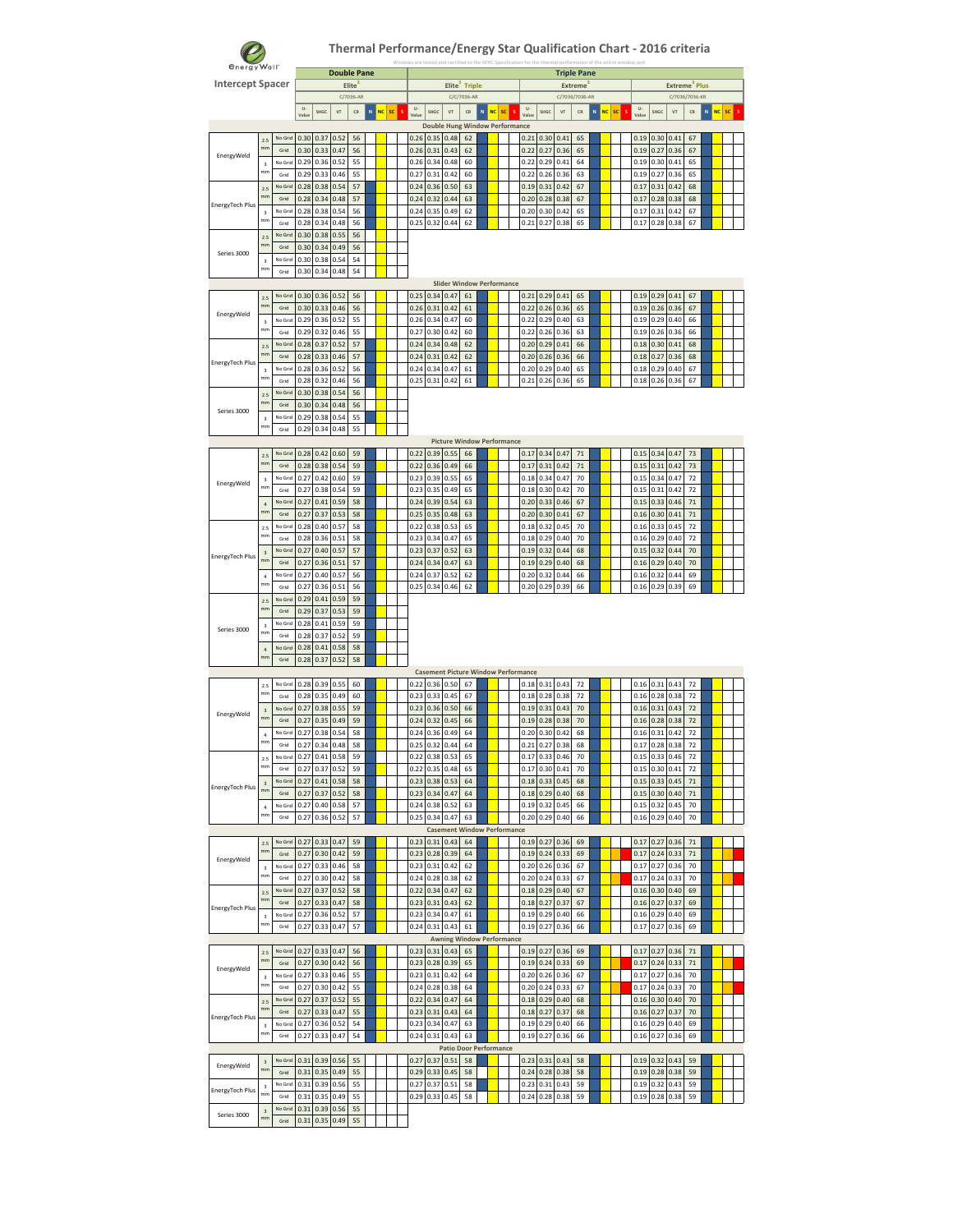

| energy Wall"               |                               |         |       |      |                    |           |               |    |              |      |                                            |                           |   |                 |              |      | for the thermal performance of the entire windo |                |   |           |         |              |      |                           |                |   |                 |  |
|----------------------------|-------------------------------|---------|-------|------|--------------------|-----------|---------------|----|--------------|------|--------------------------------------------|---------------------------|---|-----------------|--------------|------|-------------------------------------------------|----------------|---|-----------|---------|--------------|------|---------------------------|----------------|---|-----------------|--|
|                            |                               |         |       |      | <b>Double Pane</b> |           |               |    |              |      |                                            |                           |   |                 |              |      | <b>Triple Pane</b>                              |                |   |           |         |              |      |                           |                |   |                 |  |
| <b>Stainless Intercept</b> |                               |         |       |      |                    | Elite     |               |    |              |      |                                            | Elite <sup>3</sup> Triple |   |                 |              |      |                                                 | <b>Extreme</b> |   |           |         |              |      | Extreme <sup>3</sup> Plus |                |   |                 |  |
|                            |                               |         | $U -$ |      |                    | C/7036-AR |               |    | $\mathbf{u}$ |      |                                            | C/C/7036-AR               |   |                 | $\mathbf{u}$ |      | C/7036/7036-AR                                  |                |   |           |         | $\mathbf{U}$ |      |                           | C/7036/7036-KR |   |                 |  |
|                            |                               |         | Value | SHGC | VT                 | CR        | NC.<br>$\,$ N | sc | Value        | SHGC | $\sqrt{ }$                                 | CR                        | N | <b>NC</b><br>SC | Value        | SHGC | VT                                              | CR             | N | <b>NC</b> | sc<br>s | Value        | SHGC | VT                        | CR             | N | <b>NC</b><br>sc |  |
|                            |                               |         |       |      |                    |           |               |    |              |      | <b>Double Hung Window Performance</b>      |                           |   |                 |              |      |                                                 |                |   |           |         |              |      |                           |                |   |                 |  |
|                            | 2.5                           | No Grid | 0.29  | 0.37 | 0.52               | 58        |               |    | 0.25         | 0.35 | 0.48                                       | 65                        |   |                 | 0.20         | 0.30 | 0.41                                            | 69             |   |           |         | 0.18         | 0.30 | 0.41                      | 70             |   |                 |  |
| EnergyWeld                 | mm                            | Grid    | 0.29  | 0.33 | 0.47               | 58        |               |    | 0.25         | 0.31 | 0.43                                       | 65                        |   |                 | 0.20         | 0.27 | 0.36                                            | 69             |   |           |         | 0.18         | 0.27 | 0.36                      | 70             |   |                 |  |
|                            | $\overline{\mathbf{3}}$       | No Grid | 0.29  | 0.36 | 0.52               | 57        |               |    | 0.25         | 0.34 | 0.48                                       | 63                        |   |                 | 0.21         | 0.29 | 0.41                                            | 67             |   |           |         | 0.18         | 0.30 | 0.41                      | 70             |   |                 |  |
|                            | mm                            | Grid    | 0.29  | 0.33 | 0.46               | 57        |               |    | 0.26         | 0.31 | 0.42                                       | 63                        |   |                 | 0.21         | 0.26 | 0.36                                            | 67             |   |           |         | 0.18         | 0.27 | 0.36                      | 69             |   |                 |  |
|                            | 2.5                           | No Grid | 0.28  | 0.38 | 0.54               | 59        |               |    | 0.23         | 0.36 | 0.50                                       | 66                        |   |                 | 0.18         | 0.31 | 0.42                                            | $71\,$         |   |           |         | 0.16         | 0.31 | 0.42                      | $72\,$         |   |                 |  |
| EnergyTech Plus            | mm                            | Grid    | 0.28  | 0.34 | 0.48               | 59        |               |    | 0.23         | 0.32 | 0.44                                       | 66                        |   |                 | 0.19         | 0.28 | 0.38                                            | 70             |   |           |         | 0.16         | 0.28 | 0.38                      | 72             |   |                 |  |
|                            | $\overline{\mathbf{3}}$       | No Grid | 0.27  | 0.38 | 0.54               | 58        |               |    | 0.24         | 0.35 | 0.49                                       | 65                        |   |                 | 0.19         | 0.30 | 0.42                                            | 69             |   |           |         | 0.16         | 0.31 | 0.42                      | 71             |   |                 |  |
|                            | mm                            | Grid    | 0.27  | 0.34 | 0.48               | 58        |               |    | 0.24         | 0.32 | 0.44                                       | 65                        |   |                 | 0.20         | 0.27 | 0.38                                            | 69             |   |           |         | 0.16         | 0.28 | 0.38                      | $71\,$         |   |                 |  |
|                            | 2.5                           | No Grid | 0.29  | 0.38 | 0.55               | 58        |               |    |              |      |                                            |                           |   |                 |              |      |                                                 |                |   |           |         |              |      |                           |                |   |                 |  |
| Series 3000                | mn                            | Grid    | 0.29  | 0.34 | 0.49               | 58        |               |    |              |      |                                            |                           |   |                 |              |      |                                                 |                |   |           |         |              |      |                           |                |   |                 |  |
|                            | $\overline{3}$                | No Grid | 0.29  | 0.38 | 0.54               | 57        |               |    |              |      |                                            |                           |   |                 |              |      |                                                 |                |   |           |         |              |      |                           |                |   |                 |  |
|                            | mm                            | Grid    | 0.29  | 0.34 | 0.48               | 57        |               |    |              |      |                                            |                           |   |                 |              |      |                                                 |                |   |           |         |              |      |                           |                |   |                 |  |
|                            |                               |         |       |      |                    |           |               |    |              |      | <b>Slider Window Performance</b>           |                           |   |                 |              |      |                                                 |                |   |           |         |              |      |                           |                |   |                 |  |
|                            | 2.5                           | No Grid | 0.29  | 0.36 | 0.52               | 59        |               |    | 0.25         | 0.34 | 0.47                                       | 65                        |   |                 | 0.20         | 0.29 | 0.41                                            | 69             |   |           |         | 0.18         | 0.29 | 0.41                      | 69             |   |                 |  |
| EnergyWeld                 | mm                            | Grid    | 0.29  | 0.33 | 0.46               | 59        |               |    | 0.25         | 0.31 | 0.42                                       | 65                        |   |                 | 0.21         | 0.26 | 0.36                                            | 69             |   |           |         | 0.18         | 0.26 | 0.36                      | 69             |   |                 |  |
|                            | $\overline{3}$                | No Grid | 0.29  | 0.36 | 0.52               | 58        |               |    | 0.25         | 0.34 | 0.47                                       | 63                        |   |                 | 0.21         | 0.29 | 0.40                                            | 68             |   |           |         | 0.18         | 0.29 | 0.40                      | 69             |   |                 |  |
|                            | mm                            | Grid    | 0.29  | 0.32 | 0.46               | 58        |               |    | 0.26         | 0.30 | 0.42                                       | 63                        |   |                 | 0.21         | 0.26 | 0.36                                            | 68             |   |           |         | 0.18         | 0.26 | 0.36                      | 69             |   |                 |  |
|                            | 2.5                           | No Grid | 0.27  | 0.37 | 0.52               | 60        |               |    | 0.23         | 0.34 | 0.48                                       | 66                        |   |                 | 0.19         | 0.29 | 0.41                                            | 70             |   |           |         | 0.17         | 0.30 | 0.41                      | 72             |   |                 |  |
|                            | mm                            | Grid    | 0.27  | 0.33 | 0.46               | 60        |               |    | 0.23         | 0.31 | 0.42                                       | 66                        |   |                 | 0.19         | 0.26 | 0.36                                            | 70             |   |           |         | 0.17         | 0.27 | 0.36                      | $72\,$         |   |                 |  |
| EnergyTech Plus            | $\mathsf 3$                   | No Grid | 0.27  | 0.36 | 0.52               | 59        |               |    | 0.24         | 0.34 | 0.47                                       | 64                        |   |                 | 0.19         | 0.29 | 0.40                                            | 69             |   |           |         | 0.17         | 0.29 | 0.40                      | $71\,$         |   |                 |  |
|                            | mm                            | Grid    | 0.27  | 0.32 | 0.46               | 59        |               |    | 0.24         | 0.31 | 0.42                                       | 64                        |   |                 | 0.20         | 0.26 | 0.36                                            | 69             |   |           |         | 0.17         | 0.26 | 0.36                      | 71             |   |                 |  |
|                            | 2.5                           | No Grid | 0.29  | 0.38 | 0.54               | 59        |               |    |              |      |                                            |                           |   |                 |              |      |                                                 |                |   |           |         |              |      |                           |                |   |                 |  |
|                            | mm                            | Grid    | 0.29  | 0.34 | 0.48               | 59        |               |    |              |      |                                            |                           |   |                 |              |      |                                                 |                |   |           |         |              |      |                           |                |   |                 |  |
| Series 3000                | $\overline{\mathbf{3}}$       | No Grid | 0.29  | 0.38 | 0.54               | 58        |               |    |              |      |                                            |                           |   |                 |              |      |                                                 |                |   |           |         |              |      |                           |                |   |                 |  |
|                            | mm                            | Grid    | 0.29  | 0.34 | 0.48               | 58        |               |    |              |      |                                            |                           |   |                 |              |      |                                                 |                |   |           |         |              |      |                           |                |   |                 |  |
|                            |                               |         |       |      |                    |           |               |    |              |      | <b>Picture Window Performance</b>          |                           |   |                 |              |      |                                                 |                |   |           |         |              |      |                           |                |   |                 |  |
|                            | 2.5                           | No Grid | 0.27  | 0.42 | 0.60               | 62        |               |    | 0.21         | 0.39 | 0.55                                       | 69                        |   |                 | 0.16         | 0.34 | 0.47                                            | 75             |   |           |         | 0.14         | 0.34 | 0.47                      | 77             |   |                 |  |
|                            | mm                            | Grid    | 0.27  | 0.38 | 0.54               | 62        |               |    | 0.22         | 0.36 | 0.49                                       | 69                        |   |                 | 0.17         | 0.31 | 0.42                                            | 75             |   |           |         | 0.14         | 0.31 | 0.42                      | 77             |   |                 |  |
|                            | $\overline{3}$                | No Grid | 0.27  | 0.42 | 0.60               | 61        |               |    | 0.22         | 0.39 | 0.55                                       | 68                        |   |                 | 0.17         | 0.34 | 0.47                                            | 73             |   |           |         | 0.14         | 0.34 | 0.47                      | 77             |   |                 |  |
| EnergyWeld                 | mm                            | Grid    | 0.27  | 0.38 | 0.54               | 61        |               |    | 0.22         | 0.35 | 0.49                                       | 68                        |   |                 | 0.18         | 0.30 | 0.42                                            | 73             |   |           |         | 0.14         | 0.31 | 0.42                      | 77             |   |                 |  |
|                            | $\overline{4}$                | No Grid | 0.27  | 0.41 | 0.59               | 60        |               |    | 0.23         | 0.39 | 0.54                                       | 66                        |   |                 | 0.19         | 0.33 | 0.46                                            | 71             |   |           |         | 0.15         | 0.33 | 0.46                      | 75             |   |                 |  |
|                            | mm                            | Grid    | 0.27  | 0.37 | 0.53               | 60        |               |    | 0.24         | 0.35 | 0.48                                       | 66                        |   |                 | 0.19         | 0.30 | 0.41                                            | 71             |   |           |         | 0.15         | 0.30 | 0.41                      | 75             |   |                 |  |
|                            | 2.5                           | No Grid | 0.27  | 0.40 | 0.57               | 61        |               |    | 0.22         | 0.38 | 0.53                                       | 67                        |   |                 | 0.17         | 0.32 | 0.45                                            | 73             |   |           |         | 0.15         | 0.33 | 0.45                      | 75             |   |                 |  |
|                            | mm                            | Grid    | 0.27  | 0.36 | 0.51               | 61        |               |    | 0.22         | 0.34 | 0.47                                       | 67                        |   |                 | 0.17         | 0.29 | 0.40                                            | 73             |   |           |         | 0.15         | 0.29 | 0.40                      | 75             |   |                 |  |
|                            | $\overline{\mathbf{3}}$       | No Grid | 0.27  | 0.40 | 0.57               | 60        |               |    | 0.22         | 0.37 | 0.52                                       | 66                        |   |                 | 0.18         | 0.32 | 0.44                                            | $71\,$         |   |           |         | 0.15         | 0.32 | 0.44                      | 75             |   |                 |  |
| EnergyTech Plus            | mm                            | Grid    | 0.27  | 0.36 | 0.51               | 60        |               |    | 0.23         | 0.34 | 0.47                                       | 66                        |   |                 | 0.18         | 0.29 | 0.40                                            | 71             |   |           |         | 0.15         | 0.29 | 0.40                      | 75             |   |                 |  |
|                            | $\overline{4}$                | No Grid | 0.27  | 0.40 | 0.57               | 59        |               |    | 0.24         | 0.37 | 0.52                                       | 64                        |   |                 | 0.19         | 0.32 | 0.44                                            | 69             |   |           |         | 0.15         | 0.32 | 0.44                      | 73             |   |                 |  |
|                            | mm                            | Grid    | 0.27  | 0.36 | 0.51               | 59        |               |    | 0.25         | 0.34 | 0.46                                       | 64                        |   |                 | 0.20         | 0.29 | 0.39                                            | 69             |   |           |         | 0.15         | 0.29 | 0.39                      | 73             |   |                 |  |
|                            | 2.5                           | No Grid | 0.28  | 0.41 | 0.59               | 62        |               |    |              |      |                                            |                           |   |                 |              |      |                                                 |                |   |           |         |              |      |                           |                |   |                 |  |
|                            | mn                            | Grid    | 0.28  | 0.37 | 0.53               | 62        |               |    |              |      |                                            |                           |   |                 |              |      |                                                 |                |   |           |         |              |      |                           |                |   |                 |  |
|                            | $\overline{3}$                | No Grid | 0.28  | 0.41 | 0.59               | 61        |               |    |              |      |                                            |                           |   |                 |              |      |                                                 |                |   |           |         |              |      |                           |                |   |                 |  |
| Series 3000                | mm                            | Grid    | 0.28  | 0.37 | 0.52               | 61        |               |    |              |      |                                            |                           |   |                 |              |      |                                                 |                |   |           |         |              |      |                           |                |   |                 |  |
|                            | $\overline{4}$                | No Grid | 0.28  | 0.41 | 0.58               | 60        |               |    |              |      |                                            |                           |   |                 |              |      |                                                 |                |   |           |         |              |      |                           |                |   |                 |  |
|                            | mn                            | Grid    | 0.28  | 0.37 | 0.52               | 60        |               |    |              |      |                                            |                           |   |                 |              |      |                                                 |                |   |           |         |              |      |                           |                |   |                 |  |
|                            |                               |         |       |      |                    |           |               |    |              |      | <b>Casement Picture Window Performance</b> |                           |   |                 |              |      |                                                 |                |   |           |         |              |      |                           |                |   |                 |  |
|                            | 2.5                           | No Grid | 0.27  | 0.39 | 0.55               | 62        |               |    | 0.22         | 0.36 | 0.50                                       | 70                        |   |                 | 0.17         | 0.31 | 0.43                                            | 74             |   |           |         | 0.15         | 0.31 | 0.43                      | 74             |   |                 |  |
|                            | mm                            | Grid    | 0.27  | 0.35 | 0.49               | 62        |               |    | 0.22         | 0.33 | 0.45                                       | 70                        |   |                 | 0.18         | 0.28 | 0.38                                            | 74             |   |           |         | 0.15         | 0.28 | 0.38                      | 74             |   |                 |  |
|                            | $\overline{\mathbf{3}}$       | No Grid | 0.27  | 0.38 | 0.55               | 62        |               |    | 0.22         | 0.36 | 0.50                                       | 68                        |   |                 | 0.18         | 0.31 | 0.43                                            | 74             |   |           |         | 0.15         | 0.31 | 0.43                      | $74\,$         |   |                 |  |
| EnergyWeld                 | mm                            | Grid    | 0.27  | 0.35 | 0.49               | 62        |               |    | 0.23         | 0.32 | 0.45                                       | 68                        |   |                 | 0.19         | 0.28 | 0.38                                            | 74             |   |           |         | 0.15         | 0.28 | 0.38                      | $74\,$         |   |                 |  |
|                            | $\ddot{4}$                    | No Grid | 0.26  | 0.38 | 0.54               | 61        |               |    | 0.24         | 0.36 | 0.49                                       | 67                        |   |                 | 0.19         | 0.30 | 0.42                                            | 72             |   |           |         | 0.16         | 0.31 | 0.42                      | 74             |   |                 |  |
|                            | mm                            | Grid    | 0.26  | 0.34 | 0.48               | 61        |               |    | 0.25         | 0.32 | 0.44                                       | 67                        |   |                 | 0.20         | 0.27 | 0.38                                            | 72             |   |           |         | 0.16         | 0.28 | 0.38                      | 74             |   |                 |  |
|                            | 2.5                           | in Grir | በ ንን  |      | 5S                 | 61        |               |    | n 21         |      | n sa                                       |                           |   |                 |              | n 23 |                                                 | 74             |   |           |         | 0.14         |      | 0.46                      | 77             |   |                 |  |
|                            | mm                            | Grid    | 0.27  | 0.37 | 0.52               | 61        |               |    | 0.22         | 0.35 | 0.48                                       | 68                        |   |                 | 0.17         | 0.30 | 0.41                                            | 74             |   |           |         | 0.14         | 0.30 | 0.41                      | 77             |   |                 |  |
|                            | $\overline{3}$                | No Grid | 0.26  | 0.41 | 0.58               | 60        |               |    | 0.22         | 0.38 | 0.53                                       | 67                        |   |                 | 0.17         | 0.33 | 0.45                                            | 72             |   |           |         | 0.14         | 0.33 | 0.45                      | 76             |   |                 |  |
| EnergyTech Plus            | mm                            | Grid    | 0.26  | 0.37 | 0.52               | 60        |               |    | 0.23         | 0.34 | 0.47                                       | 67                        |   |                 | 0.18         | 0.29 | 0.40                                            | 72             |   |           |         | 0.14         | 0.30 | 0.40                      | 76             |   |                 |  |
|                            | $\ddot{4}$                    | No Grid | 0.26  | 0.40 | 0.58               | 60        |               |    | 0.23         | 0.38 | 0.52                                       | 65                        |   |                 | 0.19         | 0.32 | 0.45                                            | 70             |   |           |         | 0.14         | 0.32 | 0.45                      | 75             |   |                 |  |
|                            | mm                            | Grid    | 0.26  | 0.36 | 0.52               | 60        |               |    | 0.24         | 0.34 | 0.47                                       | 65                        |   |                 | 0.19         | 0.29 | 0.40                                            | 70             |   |           |         | 0.15         | 0.29 | 0.40                      | 75             |   |                 |  |
|                            |                               |         |       |      |                    |           |               |    |              |      | <b>Casement Window Performance</b>         |                           |   |                 |              |      |                                                 |                |   |           |         |              |      |                           |                |   |                 |  |
|                            | 2.5                           | No Grid | 0.26  | 0.33 | 0.47               | 61        |               |    | 0.22         | 0.31 | 0.43                                       | 67                        |   |                 | 0.18         | 0.27 | 0.36                                            | 73             |   |           |         | 0.16         | 0.27 | 0.36                      | 75             |   |                 |  |
|                            | mm                            | Grid    | 0.26  | 0.30 | 0.42               | 61        |               |    | 0.22         | 0.28 | 0.39                                       | 67                        |   |                 | 0.18         | 0.24 | 0.33                                            | 73             |   |           |         | 0.16         | 0.24 | 0.33                      | 75             |   |                 |  |
| EnergyWeld                 | $\overline{\mathbf{3}}$       | No Grid | 0.26  | 0.33 | 0.46               | 61        |               |    | 0.22         | 0.31 | 0.42                                       | 65                        |   |                 | 0.19         | 0.26 | 0.36                                            | 71             |   |           |         | 0.16         | 0.27 | 0.36                      | 74             |   |                 |  |
|                            | mm                            | Grid    | 0.26  | 0.30 | 0.42               | 61        |               |    | 0.23         | 0.28 | 0.38                                       | 65                        |   |                 | 0.19         | 0.24 | 0.33                                            | 71             |   |           |         | 0.16         | 0.24 | 0.33                      | 74             |   |                 |  |
|                            | 2.5                           | No Grid | 0.26  | 0.37 | 0.52               | 60        |               |    | 0.21         | 0.34 | 0.47                                       | 65                        |   |                 | 0.17         | 0.29 | 0.40                                            | 71             |   |           |         | 0.15         | 0.30 | 0.40                      | 74             |   |                 |  |
|                            | mm                            | Grid    | 0.26  | 0.33 | 0.47               | 60        |               |    | 0.22         | 0.31 | 0.43                                       | 65                        |   |                 | 0.18         | 0.27 | 0.37                                            | $71\,$         |   |           |         | 0.15         | 0.27 | 0.37                      | $74\,$         |   |                 |  |
| EnergyTech Plus            |                               | No Grid | 0.26  | 0.36 | 0.52               | 60        |               |    | 0.22         | 0.34 | 0.47                                       | 64                        |   |                 | 0.18         | 0.29 | 0.40                                            | 69             |   |           |         | 0.15         | 0.29 | 0.40                      | 73             |   |                 |  |
|                            | $\mathsf 3$<br>mm             | Grid    | 0.26  | 0.33 | 0.47               | 60        |               |    | 0.23         | 0.31 | 0.43                                       | 64                        |   |                 | 0.18         | 0.27 | 0.36                                            | 69             |   |           |         | 0.16         | 0.27 | 0.36                      | 73             |   |                 |  |
|                            |                               |         |       |      |                    |           |               |    |              |      | <b>Awning Window Performance</b>           |                           |   |                 |              |      |                                                 |                |   |           |         |              |      |                           |                |   |                 |  |
|                            |                               | No Grid | 0.26  | 0.33 | 0.47               | 57        |               |    | 0.22         | 0.31 | 0.43                                       | 67                        |   |                 | 0.18         | 0.27 | 0.36                                            | 72             |   |           |         | 0.16         | 0.27 | 0.36                      | 75             |   |                 |  |
|                            | 2.5<br>m <sub>m</sub>         | Grid    | 0.26  | 0.30 | 0.42               | 57        |               |    | 0.22         | 0.28 | 0.39                                       | 68                        |   |                 | 0.18         | 0.24 | 0.33                                            | 72             |   |           |         | 0.16         | 0.24 | 0.33                      | 75             |   |                 |  |
| EnergyWeld                 |                               |         | 0.26  |      |                    |           |               |    |              |      |                                            |                           |   |                 |              |      |                                                 |                |   |           |         |              |      |                           |                |   |                 |  |
|                            | $\overline{\mathbf{3}}$<br>mm | No Grid |       | 0.33 | 0.46               | 57        |               |    | 0.23         | 0.31 | 0.42                                       | 66                        |   |                 | 0.19         | 0.26 | 0.36                                            | 71             |   |           |         | 0.16         | 0.27 | 0.36                      | 74             |   |                 |  |
|                            |                               | Grid    | 0.26  | 0.30 | 0.42               | 57        |               |    | 0.23         | 0.28 | 0.38                                       | 66                        |   |                 | 0.19         | 0.24 | 0.33                                            | 71             |   |           |         | 0.16         | 0.24 | 0.33                      | 74             |   |                 |  |
|                            | 2.5                           | No Grid | 0.27  | 0.37 | 0.52               | 57        |               |    | 0.22         | 0.34 | 0.47                                       | 66                        |   |                 | 0.17         | 0.29 | 0.40                                            | 71             |   |           |         | 0.15         | 0.30 | 0.40                      | 74             |   |                 |  |
| EnergyTech Plus            | mm                            | Grid    | 0.27  | 0.33 | 0.47               | 57        |               |    | 0.22         | 0.31 | 0.43                                       | 67                        |   |                 | 0.17         | 0.27 | 0.37                                            | 71             |   |           |         | 0.15         | 0.27 | 0.37                      | $74\,$         |   |                 |  |
|                            | $\overline{\mathbf{3}}$       | No Grid | 0.26  | 0.36 | 0.52               | 56        |               |    | 0.22         | 0.34 | 0.47                                       | 65                        |   |                 | 0.18         | 0.29 | 0.40                                            | 70             |   |           |         | 0.15         | 0.29 | 0.40                      | 73             |   |                 |  |
|                            | mm                            | Grid    | 0.26  | 0.33 | 0.47               | 56        |               |    | 0.23         | 0.31 | 0.43                                       | 65                        |   |                 | 0.18         | 0.27 | 0.36                                            | 70             |   |           |         | 0.15         | 0.27 | 0.36                      | 73             |   |                 |  |
|                            |                               |         |       |      |                    |           |               |    |              |      | <b>Patio Door Performance</b>              |                           |   |                 |              |      |                                                 |                |   |           |         |              |      |                           |                |   |                 |  |
|                            | $\overline{\mathbf{3}}$       | No Grid | 0.30  | 0.39 | 0.56               | 58        |               |    | 0.27         | 0.37 | 0.51                                       | 59                        |   |                 | 0.23         | 0.31 | 0.43                                            | 59             |   |           |         | 0.18         | 0.32 | 0.43                      | 60             |   |                 |  |
| EnergyWeld                 | mn                            | Grid    | 0.30  | 0.35 | 0.49               | 58        |               |    | 0.28         | 0.30 | 0.45                                       | 59                        |   |                 | 0.23         | 0.28 | 0.38                                            | 59             |   |           |         | 0.19         | 0.28 | 0.38                      | 60             |   |                 |  |
|                            | $\overline{\mathbf{3}}$       | No Grid | 0.30  | 0.39 | 0.56               | 58        |               |    | 0.27         | 0.37 | 0.51                                       | 60                        |   |                 | 0.23         | 0.31 | 0.43                                            | 60             |   |           |         | 0.18         | 0.32 | 0.43                      | 60             |   |                 |  |
| EnergyTech Plus            | mm                            | Grid    | 0.30  | 0.35 | 0.49               | 58        |               |    | 0.28         | 0.33 | 0.45                                       | 60                        |   |                 | 0.23         | 0.28 | 0.38                                            | 60             |   |           |         | 0.19         | 0.28 | 0.38                      | 60             |   |                 |  |
|                            | $\overline{\mathbf{3}}$       | No Grid | 0.30  | 0.39 | 0.56               | 58        |               |    |              |      |                                            |                           |   |                 |              |      |                                                 |                |   |           |         |              |      |                           |                |   |                 |  |
| Series 3000                | mm                            | Grid    | 0.30  | 0.35 | 0.49               | 58        |               |    |              |      |                                            |                           |   |                 |              |      |                                                 |                |   |           |         |              |      |                           |                |   |                 |  |
|                            |                               |         |       |      |                    |           |               |    |              |      |                                            |                           |   |                 |              |      |                                                 |                |   |           |         |              |      |                           |                |   |                 |  |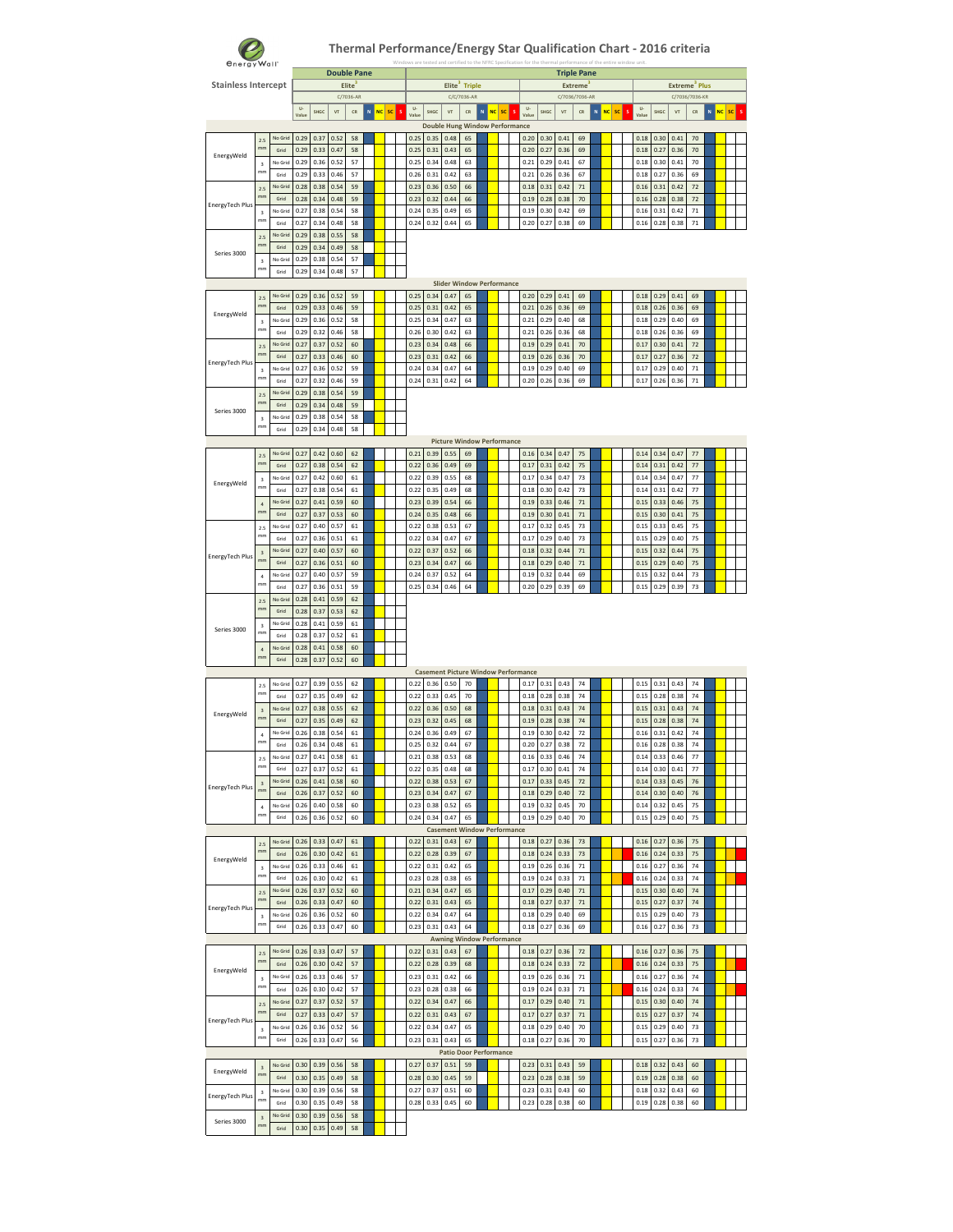

| <b><i><u>energy</u></i></b> Wall <sup>-</sup> |                               |                 |                |              | <b>Double Pane</b> |           |         |    |                       |              |                                            |                           |                |    |              |              | <b>Triple Pane</b> |                | Windows are tested and certified to the NFRC Specification for the thermal performance of the entire windo |    |   |                       |              |                           |                  |   |    |    |  |
|-----------------------------------------------|-------------------------------|-----------------|----------------|--------------|--------------------|-----------|---------|----|-----------------------|--------------|--------------------------------------------|---------------------------|----------------|----|--------------|--------------|--------------------|----------------|------------------------------------------------------------------------------------------------------------|----|---|-----------------------|--------------|---------------------------|------------------|---|----|----|--|
| <b>Intercept Spacer</b>                       |                               |                 |                |              |                    | Elite     |         |    |                       |              |                                            | Elite <sup>3</sup> Triple |                |    |              |              |                    | <b>Extreme</b> |                                                                                                            |    |   |                       |              | Extreme <sup>3</sup> Plus |                  |   |    |    |  |
| <b>Foam Filled</b>                            |                               |                 |                |              |                    | C/7036-AR |         |    |                       |              |                                            | C/C/7036-AR               |                |    |              |              | C/7036/7036-AR     |                |                                                                                                            |    |   |                       |              | C/7036/7036-KR            |                  |   |    |    |  |
|                                               |                               |                 | $U -$<br>Value | SHGC         | VT                 | CR        | N<br>NC | sc | $\mathbf{u}$<br>Value | SHGC         | $V$ T                                      | CR                        | <b>NC</b><br>N | sc | U-<br>Value  | SHGC         | VT                 | CR             | NC<br>N                                                                                                    | SC | s | $\mathbf{U}$<br>Value | SHGC         | VT                        | CR               | N | NC | sc |  |
|                                               |                               |                 |                |              |                    |           |         |    |                       |              | <b>Double Hung Window Performance</b>      |                           |                |    |              |              |                    |                |                                                                                                            |    |   |                       |              |                           |                  |   |    |    |  |
|                                               | 2.5                           | No Grid         | 0.27           | 0.37         | 0.52               | 56        |         |    | 0.23                  | 0.35         | 0.48                                       | 62                        |                |    | 0.19         | 0.30         | 0.41               | 65             |                                                                                                            |    |   | 0.17                  | 0.30         | 0.41                      | 67               |   |    |    |  |
| EnergyWeld                                    | mm                            | Grid            | 0.27           | 0.33         | 0.47               | 56        |         |    | 0.24                  | 0.31         | 0.43                                       | 62                        |                |    | 0.19         | 0.27         | 0.36               | 65             |                                                                                                            |    |   | 0.17                  | 0.27         | 0.36                      | 67               |   |    |    |  |
|                                               | $\overline{\mathbf{3}}$<br>mm | No Grid<br>Grid | 0.27<br>0.27   | 0.36<br>0.33 | 0.52<br>0.46       | 55<br>55  |         |    | 0.24<br>0.25          | 0.34<br>0.31 | 0.48<br>0.42                               | 60<br>60                  |                |    | 0.20<br>0.20 | 0.29<br>0.26 | 0.41<br>0.36       | 64<br>64       |                                                                                                            |    |   | 0.17<br>0.17          | 0.30<br>0.27 | 0.41<br>0.36              | 66<br>66         |   |    |    |  |
|                                               |                               | No Grid         | 0.28           | 0.38         | 0.54               | 57        |         |    | 0.23                  | 0.36         | 0.50                                       | 63                        |                |    | 0.19         | 0.31         | 0.42               | 67             |                                                                                                            |    |   | 0.17                  | 0.31         | 0.42                      | 68               |   |    |    |  |
|                                               | 2.5<br>mm                     | Grid            | 0.28           | 0.34         | 0.48               | 57        |         |    | 0.24                  | 0.32         | 0.44                                       | 63                        |                |    | 0.19         | 0.28         | 0.38               | 67             |                                                                                                            |    |   | 0.17                  | 0.28         | 0.38                      | 68               |   |    |    |  |
| EnergyTech Plus                               | $\overline{\mathbf{3}}$       | No Grid         | 0.28           | 0.38         | 0.54               | 56        |         |    | 0.24                  | 0.35         | 0.49                                       | 62                        |                |    | 0.20         | 0.30         | 0.42               | 65             |                                                                                                            |    |   | 0.17                  | 0.31         | 0.42                      | 67               |   |    |    |  |
|                                               | mm                            | Grid            | 0.28           | 0.34         | 0.48               | 56        |         |    | 0.24                  | 0.32         | 0.44                                       | 62                        |                |    | 0.20         | 0.27         | 0.38               | 65             |                                                                                                            |    |   | 0.17                  | 0.28         | 0.38                      | 67               |   |    |    |  |
|                                               | 2.5                           | No Grid         | 0.28           | 0.38         | 0.55               | 56        |         |    |                       |              |                                            |                           |                |    |              |              |                    |                |                                                                                                            |    |   |                       |              |                           |                  |   |    |    |  |
| Series 3000                                   | mm                            | Grid            | 0.28           | 0.34         | 0.49               | 56        |         |    |                       |              |                                            |                           |                |    |              |              |                    |                |                                                                                                            |    |   |                       |              |                           |                  |   |    |    |  |
|                                               | $\overline{3}$<br>mm          | No Grid         | 0.28           | 0.38         | 0.54               | 55        |         |    |                       |              |                                            |                           |                |    |              |              |                    |                |                                                                                                            |    |   |                       |              |                           |                  |   |    |    |  |
|                                               |                               | Grid            | 0.28           | 0.34         | 0.48               | 55        |         |    |                       |              | <b>Slider Window Performance</b>           |                           |                |    |              |              |                    |                |                                                                                                            |    |   |                       |              |                           |                  |   |    |    |  |
|                                               | 2.5                           | No Grid         | 0.28           | 0.36         | 0.52               | 56        |         |    | 0.24                  | 0.34         | 0.47                                       | 61                        |                |    | 0.20         | 0.29         | 0.41               | 65             |                                                                                                            |    |   | 0.18                  | 0.29         | 0.41                      | 67               |   |    |    |  |
|                                               | mm                            | Grid            | 0.28           | 0.33         | 0.46               | 56        |         |    | 0.24                  | 0.31         | 0.42                                       | 61                        |                |    | 0.20         | 0.26         | 0.36               | 65             |                                                                                                            |    |   | 0.18                  | 0.26         | 0.36                      | 67               |   |    |    |  |
| EnergyWeld                                    | $\overline{3}$                | No Grid         | 0.28           | 0.36         | 0.52               | 55        |         |    | 0.24                  | 0.34         | 0.47                                       | 60                        |                |    | 0.20         | 0.29         | 0.40               | 64             |                                                                                                            |    |   | 0.18                  | 0.29         | 0.40                      | 66               |   |    |    |  |
|                                               | mm                            | Grid            | 0.28           | 0.32         | 0.46               | 55        |         |    | 0.25                  | 0.30         | 0.42                                       | 60                        |                |    | 0.21         | 0.26         | 0.36               | 64             |                                                                                                            |    |   | 0.18                  | 0.26         | 0.36                      | 66               |   |    |    |  |
|                                               | 2.5                           | No Grid         | 0.28           | 0.37         | 0.52               | 57        |         |    | 0.23                  | 0.34         | 0.48                                       | 62                        |                |    | 0.19         | 0.29         | 0.41               | 66             |                                                                                                            |    |   | 0.17                  | 0.30         | 0.41                      | 68               |   |    |    |  |
| EnergyTech Plus                               | mn                            | Grid            | 0.28           | 0.33         | 0.46               | 57        |         |    | 0.24                  | 0.31         | 0.42                                       | 62                        |                |    | 0.19         | 0.26         | 0.36               | 66             |                                                                                                            |    |   | 0.17                  | 0.27         | 0.36                      | 68               |   |    |    |  |
|                                               | 3<br>mm                       | No Grid         | 0.28           | 0.36         | 0.52               | 56        |         |    | 0.24                  | 0.34         | 0.47                                       | 61                        |                |    | 0.20         | 0.29         | 0.40               | 65             |                                                                                                            |    |   | 0.17                  | 0.29         | 0.40                      | 67               |   |    |    |  |
|                                               |                               | Grid            | 0.28           | 0.32         | 0.46               | 56        |         |    | 0.25                  | 0.31         | 0.42                                       | 61                        |                |    | 0.20         | 0.26         | 0.36               | 65             |                                                                                                            |    |   | 0.17                  | 0.26         | 0.36                      | 67               |   |    |    |  |
|                                               | 2.5<br>m <sub>m</sub>         | No Grid<br>Grid | 0.28<br>0.28   | 0.38<br>0.34 | 0.54<br>0.48       | 56<br>56  |         |    |                       |              |                                            |                           |                |    |              |              |                    |                |                                                                                                            |    |   |                       |              |                           |                  |   |    |    |  |
| Series 3000                                   | $\overline{\mathbf{3}}$       | No Grid         | 0.28           | 0.38         | 0.54               | 55        |         |    |                       |              |                                            |                           |                |    |              |              |                    |                |                                                                                                            |    |   |                       |              |                           |                  |   |    |    |  |
|                                               | mm                            | Grid            | 0.28           | 0.34         | 0.48               | 55        |         |    |                       |              |                                            |                           |                |    |              |              |                    |                |                                                                                                            |    |   |                       |              |                           |                  |   |    |    |  |
|                                               |                               |                 |                |              |                    |           |         |    |                       |              | <b>Picture Window Performance</b>          |                           |                |    |              |              |                    |                |                                                                                                            |    |   |                       |              |                           |                  |   |    |    |  |
|                                               | 2.5                           | No Grid         | 0.27           | 0.42         | 0.60               | 59        |         |    | 0.21                  | 0.39         | 0.55                                       | 66                        |                |    | 0.16         | 0.34         | 0.47               | 71             |                                                                                                            |    |   | 0.14                  | 0.34         | 0.47                      | 73               |   |    |    |  |
|                                               | mm                            | Grid            | 0.27           | 0.38         | 0.54               | 59        |         |    | 0.21                  | 0.36         | 0.49                                       | 66                        |                |    | 0.17         | 0.31         | 0.42               | $71\,$         |                                                                                                            |    |   | 0.14                  | 0.31         | 0.42                      | 73               |   |    |    |  |
| EnergyWeld                                    | $\overline{3}$                | No Grid         | 0.27           | 0.42         | 0.60               | 58        |         |    | 0.22                  | 0.39         | 0.55                                       | 65                        |                |    | 0.17         | 0.34         | 0.47               | 69             |                                                                                                            |    |   | 0.14                  | 0.34         | 0.47                      | 72               |   |    |    |  |
|                                               | mm                            | Grid            | 0.27           | 0.38         | 0.54               | 58        |         |    | 0.22                  | 0.35         | 0.49                                       | 65                        |                |    | 0.18         | 0.30         | 0.42               | 69             |                                                                                                            |    |   | 0.14                  | 0.31         | 0.42                      | 72               |   |    |    |  |
|                                               | $\overline{4}$<br>mm          | No Grid         | 0.26           | 0.41         | 0.59               | 57        |         |    | 0.23                  | 0.39         | 0.54                                       | 63                        |                |    | 0.19         | 0.33         | 0.46               | 67             |                                                                                                            |    |   | 0.15                  | 0.33         | 0.46                      | 71               |   |    |    |  |
|                                               |                               | Grid            | 0.26           | 0.37         | 0.53               | 57        |         |    | 0.24                  | 0.35         | 0.48                                       | 63                        |                |    | 0.19         | 0.30         | 0.41               | 67             |                                                                                                            |    |   | 0.15                  | 0.30         | 0.41                      | 71               |   |    |    |  |
|                                               | 2.5<br>mn                     | No Grid<br>Grid | 0.27<br>0.27   | 0.40<br>0.36 | 0.57<br>0.51       | 58<br>58  |         |    | 0.22<br>0.22          | 0.38<br>0.34 | 0.53<br>0.47                               | 64<br>64                  |                |    | 0.17<br>0.17 | 0.32<br>0.29 | 0.45<br>0.40       | 69<br>69       |                                                                                                            |    |   | 0.15<br>0.15          | 0.33<br>0.29 | 0.45<br>0.40              | $71\,$<br>$71\,$ |   |    |    |  |
|                                               | $\overline{\mathbf{3}}$       | No Grid         | 0.27           | 0.40         | 0.57               | 57        |         |    | 0.22                  | 0.37         | 0.52                                       | 63                        |                |    | 0.18         | 0.32         | 0.44               | 67             |                                                                                                            |    |   | 0.15                  | 0.33         | 0.44                      | 70               |   |    |    |  |
| EnergyTech Plus                               | mm                            | Grid            | 0.27           | 0.36         | 0.51               | 57        |         |    | 0.23                  | 0.34         | 0.47                                       | 63                        |                |    | 0.18         | 0.29         | 0.40               | 67             |                                                                                                            |    |   | 0.15                  | 0.29         | 0.40                      | 70               |   |    |    |  |
|                                               | $\ddot{a}$                    | No Grid         | 0.27           | 0.40         | 0.57               | 56        |         |    | 0.24                  | 0.37         | 0.52                                       | 62                        |                |    | 0.19         | 0.32         | 0.44               | 65             |                                                                                                            |    |   | 0.15                  | 0.32         | 0.44                      | 69               |   |    |    |  |
|                                               | mm                            | Grid            | 0.27           | 0.36         | 0.51               | 56        |         |    | 0.25                  | 0.34         | 0.46                                       | 62                        |                |    | 0.20         | 0.29         | 0.39               | 65             |                                                                                                            |    |   | 0.16                  | 0.29         | 0.39                      | 69               |   |    |    |  |
|                                               | 2.5                           | No Grid         | 0.27           | 0.41         | 0.59               | 59        |         |    |                       |              |                                            |                           |                |    |              |              |                    |                |                                                                                                            |    |   |                       |              |                           |                  |   |    |    |  |
|                                               | mn                            | Grid            | 0.27           | 0.37         | 0.53               | 59        |         |    |                       |              |                                            |                           |                |    |              |              |                    |                |                                                                                                            |    |   |                       |              |                           |                  |   |    |    |  |
| Series 3000                                   | $\overline{\mathbf{3}}$<br>mm | No Grid         | 0.27           | 0.41         | 0.59               | 59        |         |    |                       |              |                                            |                           |                |    |              |              |                    |                |                                                                                                            |    |   |                       |              |                           |                  |   |    |    |  |
|                                               |                               | Grid            | 0.27           | 0.37         | 0.52               | 59        |         |    |                       |              |                                            |                           |                |    |              |              |                    |                |                                                                                                            |    |   |                       |              |                           |                  |   |    |    |  |
|                                               | $\overline{4}$<br>mn          | No Grid<br>Grid | 0.27<br>0.27   | 0.41<br>0.37 | 0.58<br>0.52       | 57<br>57  |         |    |                       |              |                                            |                           |                |    |              |              |                    |                |                                                                                                            |    |   |                       |              |                           |                  |   |    |    |  |
|                                               |                               |                 |                |              |                    |           |         |    |                       |              | <b>Casement Picture Window Performance</b> |                           |                |    |              |              |                    |                |                                                                                                            |    |   |                       |              |                           |                  |   |    |    |  |
|                                               | 2.5                           | No Grid         | 0.27           | 0.39         | 0.55               | 60        |         |    | 0.22                  | 0.36         | 0.50                                       | 67                        |                |    | 0.17         | 0.31         | 0.43               | 73             |                                                                                                            |    |   | 0.15                  | 0.31         | 0.43                      | 74               |   |    |    |  |
|                                               | mm                            | Grid            | 0.27           | 0.35         | 0.49               | 60        |         |    | 0.22                  | 0.33         | 0.45                                       | 67                        |                |    | 0.18         | 0.28         | 0.38               | 73             |                                                                                                            |    |   | 0.15                  | 0.28         | 0.38                      | 74               |   |    |    |  |
| EnergyWeld                                    | $\overline{\mathbf{3}}$       | No Grid         | 0.27           | 0.38         | 0.55               | 59        |         |    | 0.22                  | 0.36         | 0.50                                       | 66                        |                |    | 0.18         | 0.31         | 0.43               | $70$           |                                                                                                            |    |   | 0.15                  | 0.31         | 0.43                      | 73               |   |    |    |  |
|                                               | mm                            | Grid            | 0.27           | 0.35         | 0.49               | 59        |         |    | 0.23                  | 0.32         | 0.45                                       | 66                        |                |    | 0.18         | 0.28         | 0.38               | $70$           |                                                                                                            |    |   | 0.15                  | 0.28         | 0.38                      | 73               |   |    |    |  |
|                                               | $\ddot{a}$                    | No Grid         | 0.26           | 0.38         | 0.54               | 58        |         |    | 0.24                  | 0.36         | 0.49                                       | 64                        |                |    | 0.19         | 0.30         | 0.42               | 68             |                                                                                                            |    |   | 0.15                  | 0.31         | 0.42                      | 72               |   |    |    |  |
|                                               | mm                            | Grid            | 0.26           | 0.34         | 0.48               | 58        |         |    | 0.24                  | 0.32         | 0.44                                       | 64                        |                |    | 0.20         | 0.27         | 0.38               | 68             |                                                                                                            |    |   | 0.16                  | 0.28         | 0.38                      | 72               |   |    |    |  |
|                                               | 2.5<br>mm                     | in Grii         | n 27           |              | n ss               | 59        |         |    | n 21                  | 38           | 0.5°                                       |                           |                |    | n 17         | n 35         |                    | 70             |                                                                                                            |    |   | 0.14                  | 33           | 0.46                      | 72               |   |    |    |  |
|                                               |                               | Grid            | 0.27           | 0.37         | 0.52               | 59        |         |    | 0.22                  | 0.35         | 0.48                                       | 65                        |                |    | 0.17         | 0.30         | 0.41               | 70             |                                                                                                            |    |   | 0.14                  | 0.30         | 0.41                      | 73               |   |    |    |  |
| EnergyTech Plus                               | $\overline{a}$<br>mm          | No Grid<br>Grid | 0.26<br>0.26   | 0.41<br>0.37 | 0.58<br>0.52       | 58<br>58  |         |    | 0.22<br>0.23          | 0.38<br>0.34 | 0.53<br>0.47                               | 64<br>64                  |                |    | 0.17<br>0.18 | 0.33<br>0.29 | 0.45<br>0.40       | 69<br>69       |                                                                                                            |    |   | 0.14<br>0.14          | 0.33<br>0.30 | 0.45<br>0.40              | $71\,$<br>$71\,$ |   |    |    |  |
|                                               | $\overline{4}$                | No Grid         | 0.26           | 0.40         | 0.58               | 57        |         |    | 0.23                  | 0.38         | 0.52                                       | 63                        |                |    | 0.19         | 0.32         | 0.45               | 67             |                                                                                                            |    |   | 0.15                  | 0.32         | 0.45                      | 70               |   |    |    |  |
|                                               | mm                            | Grid            | 0.26           | 0.36         | 0.52               | 57        |         |    | 0.24                  | 0.34         | 0.47                                       | 63                        |                |    | 0.19         | 0.29         | 0.40               | 67             |                                                                                                            |    |   | 0.15                  | 0.29         | 0.40                      | 70               |   |    |    |  |
|                                               |                               |                 |                |              |                    |           |         |    |                       |              | <b>Casement Window Performance</b>         |                           |                |    |              |              |                    |                |                                                                                                            |    |   |                       |              |                           |                  |   |    |    |  |
|                                               | 2.5                           | No Grid         | 0.25           | 0.33         | 0.47               | 59        |         |    | 0.21                  | 0.31         | 0.43                                       | 64                        |                |    | 0.17         | 0.27         | 0.36               | 69             |                                                                                                            |    |   | 0.16                  | 0.27         | 0.36                      | $71\,$           |   |    |    |  |
| EnergyWeld                                    | mn                            | Grid            | 0.25           | 0.30         | 0.42               | 59        |         |    | 0.21                  | 0.28         | 0.39                                       | 64                        |                |    | 0.17         | 0.24         | 0.33               | 69             |                                                                                                            |    |   | 0.16                  | 0.24         | 0.33                      | $71\,$           |   |    |    |  |
|                                               | $\overline{3}$                | No Grid         | 0.25           | 0.33         | 0.46               | 58        |         |    | 0.22                  | 0.31         | 0.42                                       | 62                        |                |    | 0.18         | 0.26         | 0.36               | 67             |                                                                                                            |    |   | 0.16                  | 0.27         | 0.36                      | 70               |   |    |    |  |
|                                               | mm                            | Grid            | 0.25           | 0.30         | 0.42               | 58        |         |    | 0.22                  | 0.28         | 0.38                                       | 62                        |                |    | 0.18         | 0.24         | 0.33               | 67             |                                                                                                            |    |   | 0.16                  | 0.24         | 0.33                      | 70               |   |    |    |  |
|                                               | 2.5<br>mn                     | No Grid         | 0.27           | 0.37         | 0.52               | 58        |         |    | 0.22                  | 0.34         | 0.47                                       | 62                        |                |    | 0.18         | 0.29         | 0.40               | 67             |                                                                                                            |    |   | 0.16                  | 0.30         | 0.40                      | 69               |   |    |    |  |
| EnergyTech Plus                               |                               | Grid<br>No Grid | 0.27<br>0.26   | 0.33<br>0.36 | 0.47<br>0.52       | 58<br>57  |         |    | 0.22<br>0.23          | 0.31<br>0.34 | 0.43<br>0.47                               | 62<br>61                  |                |    | 0.18<br>0.19 | 0.27<br>0.29 | 0.37<br>0.40       | 67<br>65       |                                                                                                            |    |   | 0.16<br>0.16          | 0.27<br>0.29 | 0.37<br>0.40              | 69<br>68         |   |    |    |  |
|                                               | 3<br>mm                       | Grid            | 0.26           | 0.33         | 0.47               | 57        |         |    | 0.23                  | 0.31         | 0.43                                       | 61                        |                |    | 0.19         | 0.27         | 0.36               | 65             |                                                                                                            |    |   | 0.16                  | 0.27         | 0.36                      | 68               |   |    |    |  |
|                                               |                               |                 |                |              |                    |           |         |    |                       |              | <b>Awning Window Performance</b>           |                           |                |    |              |              |                    |                |                                                                                                            |    |   |                       |              |                           |                  |   |    |    |  |
|                                               | 2.5                           | No Grid         | 0.26           | 0.33         | 0.47               | 55        |         |    | 0.21                  | 0.31         | 0.43                                       | 65                        |                |    | 0.17         | 0.27         | 0.36               | 69             |                                                                                                            |    |   | 0.16                  | 0.27         | 0.36                      | 71               |   |    |    |  |
| EnergyWeld                                    | mm                            | Grid            | 0.26           | 0.30         | 0.42               | 55        |         |    | 0.21                  | 0.28         | 0.39                                       | 65                        |                |    | 0.17         | 0.24         | 0.33               | 69             |                                                                                                            |    |   | 0.15                  | 0.24         | 0.33                      | $71\,$           |   |    |    |  |
|                                               | $\mathsf 3$                   | No Grid         | 0.25           | 0.33         | 0.46               | 55        |         |    | 0.22                  | 0.31         | 0.42                                       | 64                        |                |    | 0.18         | 0.26         | 0.36               | 68             |                                                                                                            |    |   | 0.16                  | 0.27         | 0.36                      | 70               |   |    |    |  |
|                                               | mm                            | Grid            | 0.25           | 0.30         | 0.42               | 55        |         |    | 0.22                  | 0.28         | 0.38                                       | 64                        |                |    | 0.18         | 0.24         | 0.33               | 68             |                                                                                                            |    |   | 0.16                  | 0.24         | 0.33                      | 70               |   |    |    |  |
|                                               | 2.5<br>mm                     | No Grid         | 0.27           | 0.37         | 0.52               | 55        |         |    | 0.22                  | 0.34         | 0.47                                       | 64                        |                |    | 0.18         | 0.29         | 0.40               | 67             |                                                                                                            |    |   | 0.16                  | 0.30         | 0.40                      | 70               |   |    |    |  |
| EnergyTech Plus                               |                               | Grid            | 0.27           | 0.33         | 0.47               | 55        |         |    | 0.22                  | 0.31         | 0.43                                       | 64                        |                |    | 0.18         | 0.27         | 0.37               | 67             |                                                                                                            |    |   | 0.16                  | 0.27         | 0.37                      | 70               |   |    |    |  |
|                                               | $\overline{\mathbf{z}}$<br>mm | No Grid         | 0.27           | 0.36         | 0.52               | 54        |         |    | 0.23                  | 0.34         | 0.47                                       | 62                        |                |    | 0.19         | 0.29         | 0.40               | 66             |                                                                                                            |    |   | 0.16                  | 0.29         | 0.40                      | 69               |   |    |    |  |
|                                               |                               | Grid            | 0.27           | 0.33         | 0.47               | 54        |         |    | 0.23                  | 0.31         | 0.43<br><b>Patio Door Performance</b>      | 63                        |                |    | 0.19         | 0.27         | 0.36               | 66             |                                                                                                            |    |   | 0.16                  | 0.27         | 0.36                      | 69               |   |    |    |  |
|                                               | $\overline{\mathbf{3}}$       | No Grid         | 0.29           | 0.39         | 0.56               | 55        |         |    | 0.26                  | 0.37         | 0.51                                       | 59                        |                |    | 0.22         | 0.31         | 0.43               | 62             |                                                                                                            |    |   | 0.18                  | 0.32         | 0.43                      | 62               |   |    |    |  |
| EnergyWeld                                    | mm                            | Grid            | 0.29           | 0.35         | 0.49               | 55        |         |    | 0.27                  | 0.33         | 0.45                                       | 59                        |                |    | 0.23         | 0.28         | 0.38               | 62             |                                                                                                            |    |   | 0.18                  | 0.28         | 0.38                      | 62               |   |    |    |  |
|                                               | $\overline{\mathbf{3}}$       | No Grid         | 0.30           | 0.39         | 0.56               | 55        |         |    | 0.27                  | 0.37         | 0.51                                       | 58                        |                |    | 0.23         | 0.31         | 0.43               | 59             |                                                                                                            |    |   | 0.19                  | 0.32         | 0.43                      | 59               |   |    |    |  |
| EnergyTech Plus                               | mn                            | Grid            | 0.30           | 0.35         | 0.49               | 55        |         |    | 0.28                  | 0.33         | 0.45                                       | 58                        |                |    | 0.24         | 0.28         | 0.38               | 59             |                                                                                                            |    |   | 0.19                  | 0.28         | 0.38                      | 59               |   |    |    |  |
| Series 3000                                   | $\overline{\mathbf{3}}$       | No Grid         | 0.30           | 0.39         | 0.56               | 55        |         |    |                       |              |                                            |                           |                |    |              |              |                    |                |                                                                                                            |    |   |                       |              |                           |                  |   |    |    |  |
|                                               | mm                            | Grid            | 0.30           | 0.35         | 0.49               | 55        |         |    |                       |              |                                            |                           |                |    |              |              |                    |                |                                                                                                            |    |   |                       |              |                           |                  |   |    |    |  |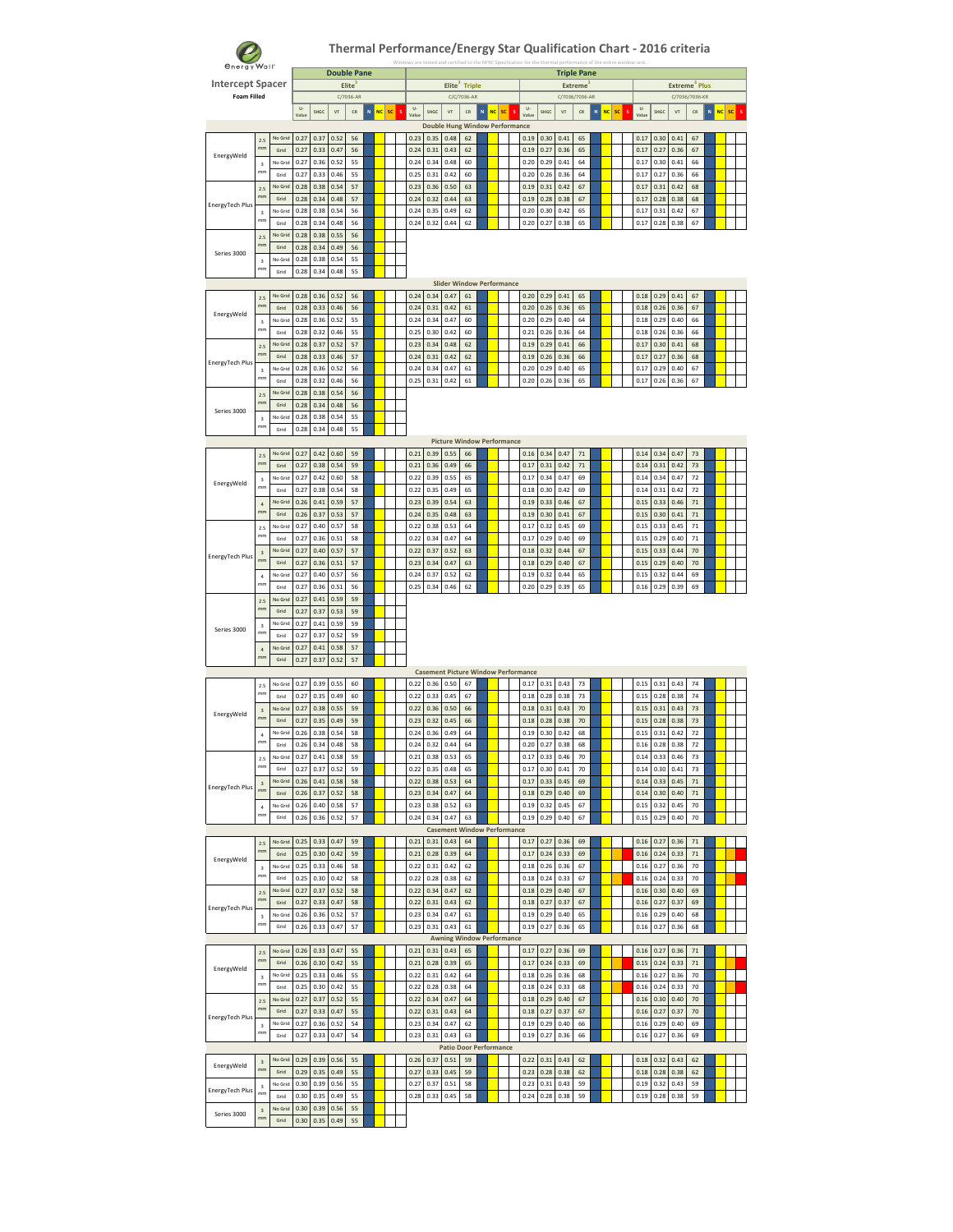

| energy Wall"               |                               |                 |              |              |              | <b>Double Pane</b> |                |    |                  |              |                                       |                           |        |                 |                                            |              | <b>Triple Pane</b> |                  |   |                        |   |              |              |                           |              |        |     |    |  |
|----------------------------|-------------------------------|-----------------|--------------|--------------|--------------|--------------------|----------------|----|------------------|--------------|---------------------------------------|---------------------------|--------|-----------------|--------------------------------------------|--------------|--------------------|------------------|---|------------------------|---|--------------|--------------|---------------------------|--------------|--------|-----|----|--|
| <b>Stainless Intercept</b> |                               |                 |              |              |              | Elite              |                |    |                  |              |                                       | Elite <sup>3</sup> Triple |        |                 |                                            |              |                    | <b>Extreme</b>   |   |                        |   |              |              | Extreme <sup>3</sup> Plus |              |        |     |    |  |
| <b>Foam Filled</b>         |                               |                 |              |              |              | C/7036-AR          |                |    |                  |              |                                       | C/C/7036-AR               |        |                 |                                            |              |                    | C/7036/7036-AR   |   |                        |   |              |              | C/7036/7036-KR            |              |        |     |    |  |
|                            |                               |                 | U-<br>Value  | SHGC         | $V$ T        | CR                 | <b>NC</b><br>N | sc | U-<br>s<br>Value | SHGC         | VT                                    | ${\sf CR}$                | $\,$ N | <b>NC</b><br>sc | U-<br>Valu                                 | SHGC         | VT                 | CR               | N | <b>NC</b><br><b>SC</b> | s | U.<br>Valu   | SHGC         | VT                        | CR           | $\,$ N | NC. | sc |  |
|                            |                               |                 |              |              |              |                    |                |    |                  |              | <b>Double Hung Window Performance</b> |                           |        |                 |                                            |              |                    |                  |   |                        |   |              |              |                           |              |        |     |    |  |
|                            | 2.5<br>mm                     | No Grid         | 0.27         | 0.37         | 0.52         | 58                 |                |    | 0.22             | 0.35         | 0.48                                  | 65                        |        |                 | 0.18                                       | 0.30         | 0.41               | 69               |   |                        |   | 0.16         | 0.30         | 0.41                      | 71           |        |     |    |  |
| EnergyWeld                 |                               | Grid<br>No Grid | 0.27<br>0.26 | 0.33<br>0.36 | 0.47<br>0.52 | 58<br>57           |                |    | 0.23<br>0.23     | 0.31<br>0.34 | 0.43<br>0.48                          | 65<br>64                  |        |                 | 0.18<br>0.19                               | 0.27<br>0.29 | 0.36<br>0.41       | 69<br>68         |   |                        |   | 0.16<br>0.16 | 0.27<br>0.30 | 0.36<br>0.41              | $71$<br>70   |        |     |    |  |
|                            | $\overline{\mathbf{3}}$<br>mm | Grid            | 0.26         | 0.33         | 0.46         | 57                 |                |    | 0.24             | 0.31         | 0.42                                  | 64                        |        |                 | 0.19                                       | 0.26         | 0.36               | 68               |   |                        |   | 0.16         | 0.27         | 0.36                      | 70           |        |     |    |  |
|                            | 2.5                           | No Grid         | 0.27         | 0.38         | 0.54         | 59                 |                |    | 0.22             | 0.36         | 0.50                                  | 67                        |        |                 | 0.18                                       | 0.31         | 0.42               | 71               |   |                        |   | 0.16         | 0.31         | 0.42                      | 72           |        |     |    |  |
|                            | mm                            | Grid            | 0.27         | 0.34         | 0.48         | 59                 |                |    | 0.23             | 0.32         | 0.44                                  | 67                        |        |                 | 0.18                                       | 0.28         | 0.38               | 71               |   |                        |   | 0.16         | 0.28         | 0.38                      | 72           |        |     |    |  |
| EnergyTech Plus            | $\overline{\mathbf{3}}$       | No Grid         | 0.27         | 0.38         | 0.54         | 58                 |                |    | 0.23             | 0.35         | 0.49                                  | 65                        |        |                 | 0.19                                       | 0.30         | 0.42               | 69               |   |                        |   | 0.16         | 0.31         | 0.42                      | 72           |        |     |    |  |
|                            | mm                            | Grid            | 0.27         | 0.34         | 0.48         | 58                 |                |    | 0.24             | 0.32         | 0.44                                  | 65                        |        |                 | 0.19                                       | 0.27         | 0.38               | 69               |   |                        |   | 0.16         | 0.28         | 0.38                      | $71\,$       |        |     |    |  |
|                            | 2.5                           | No Grid         | 0.27         | 0.38         | 0.55         | 58                 |                |    |                  |              |                                       |                           |        |                 |                                            |              |                    |                  |   |                        |   |              |              |                           |              |        |     |    |  |
| Series 3000                | mm                            | Grid            | 0.27         | 0.34         | 0.49         | 58                 |                |    |                  |              |                                       |                           |        |                 |                                            |              |                    |                  |   |                        |   |              |              |                           |              |        |     |    |  |
|                            | $\overline{\mathbf{3}}$<br>mm | No Grid<br>Grid | 0.27         | 0.38         | 0.54         | 57                 |                |    |                  |              |                                       |                           |        |                 |                                            |              |                    |                  |   |                        |   |              |              |                           |              |        |     |    |  |
|                            |                               |                 | 0.27         | 0.34         | 0.48         | 57                 |                |    |                  |              | <b>Slider Window Performance</b>      |                           |        |                 |                                            |              |                    |                  |   |                        |   |              |              |                           |              |        |     |    |  |
|                            | 2.5                           | No Grid         | 0.27         | 0.36         | 0.52         | 59                 |                |    | 0.23             | 0.34         | 0.47                                  | 65                        |        |                 | 0.19                                       | 0.29         | 0.41               | 70               |   |                        |   | 0.16         | 0.29         | 0.41                      | $72\,$       |        |     |    |  |
|                            | mm                            | Grid            | 0.27         | 0.33         | 0.46         | 59                 |                |    | 0.23             | 0.31         | 0.42                                  | 65                        |        |                 | 0.19                                       | 0.26         | 0.36               | 70               |   |                        |   | 0.17         | 0.26         | 0.36                      | 72           |        |     |    |  |
| EnergyWeld                 | $\overline{\mathbf{3}}$       | No Grid         | 0.27         | 0.36         | 0.52         | 58                 |                |    | 0.23             | 0.34         | 0.47                                  | 63                        |        |                 | 0.19                                       | 0.29         | 0.40               | 68               |   |                        |   | 0.16         | 0.29         | 0.40                      | 71           |        |     |    |  |
|                            | mm                            | Grid            | 0.27         | 0.32         | 0.46         | 58                 |                |    | 0.24             | 0.30         | 0.42                                  | 63                        |        |                 | 0.20                                       | 0.26         | 0.36               | 68               |   |                        |   | 0.17         | 0.26         | 0.36                      | 70           |        |     |    |  |
|                            | 2.5                           | No Grid         | 0.27         | 0.37         | 0.52         | 60                 |                |    | 0.22             | 0.34         | 0.48                                  | 66                        |        |                 | 0.18                                       | 0.29         | 0.41               | $71\,$           |   |                        |   | 0.16         | 0.30         | 0.41                      | $72\,$       |        |     |    |  |
| EnergyTech Plus            | mm                            | Grid            | 0.27         | 0.33         | 0.46         | 60                 |                |    | 0.23             | 0.31         | 0.42                                  | 66                        |        |                 | 0.18                                       | 0.26         | 0.36               | 70               |   |                        |   | 0.16         | 0.27         | 0.36                      | 72           |        |     |    |  |
|                            | $\mathsf 3$<br>mm             | No Grid         | 0.27         | 0.36         | 0.52         | 59                 |                |    | 0.23             | 0.34         | 0.47                                  | 64                        |        |                 | 0.19                                       | 0.29         | 0.40               | 69               |   |                        |   | 0.16         | 0.29         | 0.40                      | 71           |        |     |    |  |
|                            |                               | Grid<br>No Grid | 0.27<br>0.28 | 0.32<br>0.38 | 0.46<br>0.54 | 59<br>59           |                |    | 0.24             | 0.31         | 0.42                                  | 64                        |        |                 | 0.19                                       | 0.26         | 0.36               | 69               |   |                        |   | 0.16         | 0.26         | 0.36                      | $71\,$       |        |     |    |  |
|                            | 2.5<br>mm                     | Grid            | 0.28         | 0.34         | 0.48         | 59                 |                |    |                  |              |                                       |                           |        |                 |                                            |              |                    |                  |   |                        |   |              |              |                           |              |        |     |    |  |
| Series 3000                | $\mathsf 3$                   | No Grid         | 0.27         | 0.38         | 0.54         | 58                 |                |    |                  |              |                                       |                           |        |                 |                                            |              |                    |                  |   |                        |   |              |              |                           |              |        |     |    |  |
|                            | mm                            | Grid            | 0.27         | 0.34         | 0.48         | 58                 |                |    |                  |              |                                       |                           |        |                 |                                            |              |                    |                  |   |                        |   |              |              |                           |              |        |     |    |  |
|                            |                               |                 |              |              |              |                    |                |    |                  |              | <b>Picture Window Performance</b>     |                           |        |                 |                                            |              |                    |                  |   |                        |   |              |              |                           |              |        |     |    |  |
|                            | 2.5                           | No Grid         | 0.26         | 0.42         | 0.60         | 61                 |                |    | 0.20             | 0.39         | 0.55                                  | 69                        |        |                 | 0.16                                       | 0.34         | 0.47               | 75               |   |                        |   | 0.13         | 0.34         | 0.47                      | 77           |        |     |    |  |
|                            | mm                            | Grid            | 0.26         | 0.38         | 0.54         | 61                 |                |    | 0.21             | 0.36         | 0.49                                  | 69                        |        |                 | 0.16                                       | 0.31         | 0.42               | 75               |   |                        |   | 0.14         | 0.31         | 0.42                      | $77\,$       |        |     |    |  |
| EnergyWeld                 | $\overline{\mathbf{3}}$       | No Grid         | 0.26         | 0.42         | 0.60         | 61                 |                |    | 0.21             | 0.39         | 0.55                                  | 68                        |        |                 | 0.17                                       | 0.34         | 0.47               | 73               |   |                        |   | 0.13         | 0.34         | 0.47                      | 77           |        |     |    |  |
|                            | mm                            | Grid            | 0.26         | 0.38         | 0.54         | 61                 |                |    | 0.22             | 0.35         | 0.49                                  | 68                        |        |                 | 0.17                                       | 0.30         | 0.42               | 73               |   |                        |   | 0.14         | 0.31         | 0.42                      | 77           |        |     |    |  |
|                            | $\ddot{a}$<br>mm              | No Grid         | 0.26         | 0.41         | 0.59         | 60                 |                |    | 0.23             | 0.39         | 0.54                                  | 66                        |        |                 | 0.18                                       | 0.34         | 0.46               | 71               |   |                        |   | 0.14         | 0.33         | 0.46                      | 75           |        |     |    |  |
|                            |                               | Grid            | 0.26         | 0.37         | 0.53         | 60                 |                |    | 0.23             | 0.35         | 0.48                                  | 66                        |        |                 | 0.18                                       | 0.30         | 0.41               | $71\,$           |   |                        |   | 0.14         | 0.30         | 0.41                      | 75           |        |     |    |  |
|                            | 2.5<br>mm                     | No Grid         | 0.27         | 0.40         | 0.57         | 60                 |                |    | 0.21             | 0.38         | 0.53                                  | 67                        |        |                 | 0.16                                       | 0.32         | 0.45               | 73               |   |                        |   | 0.14         | 0.33         | 0.45                      | 76           |        |     |    |  |
|                            |                               | Grid            | 0.27<br>0.26 | 0.36<br>0.40 | 0.51<br>0.57 | 60<br>60           |                |    | 0.22<br>0.22     | 0.34<br>0.37 | 0.47<br>0.52                          | 67<br>66                  |        |                 | 0.17<br>0.17                               | 0.29<br>0.32 | 0.40<br>0.44       | 73<br>71         |   |                        |   | 0.14<br>0.14 | 0.29<br>0.32 | 0.40<br>0.44              | 76<br>74     |        |     |    |  |
| EnergyTech Plus            | $\overline{\mathbf{3}}$<br>mm | No Grid<br>Grid | 0.26         | 0.36         | 0.51         | 60                 |                |    | 0.23             | 0.34         | 0.47                                  | 66                        |        |                 | 0.18                                       | 0.29         | 0.40               | 71               |   |                        |   | 0.14         | 0.29         | 0.40                      | 74           |        |     |    |  |
|                            |                               | No Grid         | 0.26         | 0.40         | 0.57         | 59                 |                |    | 0.23             | 0.37         | 0.52                                  | 64                        |        |                 | 0.19                                       | 0.32         | 0.44               | 69               |   |                        |   | 0.15         | 0.32         | 0.44                      | 73           |        |     |    |  |
|                            | $\ddot{a}$<br>mm              | Grid            | 0.26         | 0.36         | 0.51         | 59                 |                |    | 0.24             | 0.34         | 0.46                                  | 64                        |        |                 | 0.19                                       | 0.29         | 0.39               | 69               |   |                        |   | 0.15         | 0.29         | 0.39                      | 73           |        |     |    |  |
|                            | 2.5                           | No Grid         | 0.27         | 0.41         | 0.59         | 61                 |                |    |                  |              |                                       |                           |        |                 |                                            |              |                    |                  |   |                        |   |              |              |                           |              |        |     |    |  |
|                            | mm                            | Grid            | 0.27         | 0.37         | 0.53         | 61                 |                |    |                  |              |                                       |                           |        |                 |                                            |              |                    |                  |   |                        |   |              |              |                           |              |        |     |    |  |
|                            | $\overline{\mathbf{3}}$       | No Grid         | 0.27         | 0.41         | 0.59         | 61                 |                |    |                  |              |                                       |                           |        |                 |                                            |              |                    |                  |   |                        |   |              |              |                           |              |        |     |    |  |
| Series 3000                | mm                            | Grid            | 0.27         | 0.37         | 0.52         | 61                 |                |    |                  |              |                                       |                           |        |                 |                                            |              |                    |                  |   |                        |   |              |              |                           |              |        |     |    |  |
|                            | $\ddot{a}$                    | No Grid         | 0.26         | 0.41         | 0.58         | 60                 |                |    |                  |              |                                       |                           |        |                 |                                            |              |                    |                  |   |                        |   |              |              |                           |              |        |     |    |  |
|                            | mm                            | Grid            | 0.26         | 0.37         | 0.52         | 60                 |                |    |                  |              |                                       |                           |        |                 |                                            |              |                    |                  |   |                        |   |              |              |                           |              |        |     |    |  |
|                            |                               |                 |              |              |              |                    |                |    |                  |              |                                       |                           |        |                 | <b>Casement Picture Window Performance</b> |              |                    |                  |   |                        |   |              |              |                           |              |        |     |    |  |
|                            | 2.5<br>mm                     | No Grid         | 0.26         | 0.39         | 0.55         | 62                 |                |    | 0.21             | 0.36         | 0.50                                  | 70                        |        |                 | 0.16                                       | 0.31         | 0.43               | 76               |   |                        |   | 0.14         | 0.31         | 0.43                      | 77           |        |     |    |  |
|                            |                               | Grid            | 0.26         | 0.35         | 0.49         | 62                 |                |    | 0.21             | 0.33         | 0.45                                  | 70                        |        |                 | 0.17                                       | 0.28         | 0.38               | 76               |   |                        |   | 0.14         | 0.28         | 0.38                      | 77           |        |     |    |  |
| EnergyWeld                 | $\overline{\mathbf{3}}$<br>mm | No Grid<br>Grid | 0.26<br>0.26 | 0.38<br>0.35 | 0.55<br>0.49 | 62<br>62           |                |    | 0.22<br>0.22     | 0.36<br>0.32 | 0.50<br>0.45                          | 68<br>68                  |        |                 | 0.17<br>0.18                               | 0.31<br>0.28 | 0.43<br>0.38       | $74\,$<br>$74\,$ |   |                        |   | 0.14<br>0.15 | 0.31<br>0.28 | 0.43<br>0.38              | $77\,$<br>77 |        |     |    |  |
|                            |                               | No Grid         | 0.26         | 0.38         | 0.54         | 61                 |                |    | 0.23             | 0.36         | 0.49                                  | 67                        |        |                 | 0.19                                       | 0.30         | 0.42               | 72               |   |                        |   | 0.15         | 0.31         | 0.42                      | 76           |        |     |    |  |
|                            | 4<br>mm                       | Grid            | 0.26         | 0.34         | 0.48         | 61                 |                |    | 0.24             | 0.32         | 0.44                                  | 67                        |        |                 | 0.19                                       | 0.27         | 0.38               | 72               |   |                        |   | 0.15         | 0.28         | 0.38                      | 76           |        |     |    |  |
|                            |                               | No Grid         | 0.26         | 0.41         | 0.58         | 61                 |                |    | 0.20             | 0.38         | 0.53                                  | 69                        |        |                 | 0.16                                       | 0.33         | 0.46               | 75               |   |                        |   | 0.13         | 0.33         | 0.46                      | 77           |        |     |    |  |
|                            | mm                            | Grid            | 0.26         | 0.37         | 0.52         | 61                 |                |    | 0.21             | 0.35         | 0.48                                  | 69                        |        |                 | 0.16                                       | 0.30         | 0.41               | 75               |   |                        |   | 0.14         | 0.30         | 0.41                      | 77           |        |     |    |  |
|                            | $\overline{\mathbf{3}}$       | No Grid         | 0.26         | 0.41         | 0.58         | 60                 |                |    | 0.21             | 0.38         | 0.53                                  | 67                        |        |                 | 0.17                                       | 0.33         | 0.45               | 73               |   |                        |   | 0.13         | 0.33         | 0.45                      | 76           |        |     |    |  |
| EnergyTech Plus            | mm                            | Grid            | 0.26         | 0.37         | 0.52         | 60                 |                |    | 0.22             | 0.34         | 0.47                                  | 67                        |        |                 | 0.17                                       | 0.29         | 0.40               | 73               |   |                        |   | 0.14         | 0.30         | 0.40                      | 76           |        |     |    |  |
|                            | $\ddot{a}$                    | No Grid         | 0.25         | 0.40         | 0.58         | 60                 |                |    | 0.22             | 0.38         | 0.52                                  | 65                        |        |                 | 0.18                                       | 0.32         | 0.45               | 70               |   |                        |   | 0.14         | 0.32         | 0.45                      | 75           |        |     |    |  |
|                            | mm                            | Grid            | 0.25         | 0.36         | 0.52         | 60                 |                |    | 0.23             | 0.34         | 0.47                                  | 65                        |        |                 | 0.18                                       | 0.29         | 0.40               | 70               |   |                        |   | 0.14         | 0.29         | 0.40                      | 75           |        |     |    |  |
|                            |                               |                 |              |              |              |                    |                |    |                  |              | <b>Casement Window Performance</b>    |                           |        |                 |                                            |              |                    |                  |   |                        |   |              |              |                           |              |        |     |    |  |
|                            | 2.5<br>mm                     | No Grid         | 0.24         | 0.33         | 0.47         | 61                 |                |    | 0.20             | 0.31         | 0.43                                  | 67                        |        |                 | 0.16                                       | 0.27         | 0.36               | 73               |   |                        |   | 0.15         | 0.27         | 0.36                      | 75           |        |     |    |  |
| EnergyWeld                 |                               | Grid            | 0.24         | 0.30         | 0.42         | 61                 |                |    | 0.20             | 0.28         | 0.39                                  | 67                        |        |                 | 0.16                                       | 0.24         | 0.33               | 73               |   |                        |   | 0.15         | 0.24         | 0.33                      | 75           |        |     |    |  |
|                            | $\overline{\mathbf{3}}$<br>mm | No Grid<br>Grid | 0.24<br>0.24 | 0.33<br>0.30 | 0.46<br>0.42 | 61<br>61           |                |    | 0.21<br>0.21     | 0.31<br>0.28 | 0.42<br>0.38                          | 65<br>65                  |        |                 | 0.17<br>0.17                               | 0.26<br>0.24 | 0.36<br>0.33       | 71<br>$71\,$     |   |                        |   | 0.15<br>0.15 | 0.27<br>0.24 | 0.36<br>0.33              | 74<br>74     |        |     |    |  |
|                            |                               | No Grid         | 0.26         | 0.37         | 0.52         | 60                 |                |    | 0.21             | 0.34         | 0.47                                  | 65                        |        |                 | 0.17                                       | 0.29         | 0.40               | $71\,$           |   |                        |   | 0.15         | 0.30         | 0.40                      | 73           |        |     |    |  |
|                            | 2.5<br>mm                     | Grid            | 0.26         | 0.33         | 0.47         | 60                 |                |    | 0.22             | 0.31         | 0.43                                  | 65                        |        |                 | 0.17                                       | 0.27         | 0.37               | $71\,$           |   |                        |   | 0.15         | 0.27         | 0.37                      | 73           |        |     |    |  |
| EnergyTech Plus            | $\mathsf 3$                   | No Grid         | 0.26         | 0.36         | 0.52         | 60                 |                |    | 0.22             | 0.34         | 0.47                                  | 64                        |        |                 | 0.18                                       | 0.29         | 0.40               | 69               |   |                        |   | 0.15         | 0.29         | 0.40                      | 72           |        |     |    |  |
|                            | mm                            | Grid            | 0.26         | 0.33         | 0.47         | 60                 |                |    | 0.22             | 0.31         | 0.43                                  | 64                        |        |                 | 0.18                                       | 0.27         | 0.36               | 69               |   |                        |   | 0.15         | 0.27         | 0.36                      | 72           |        |     |    |  |
|                            |                               |                 |              |              |              |                    |                |    |                  |              | <b>Awning Window Performance</b>      |                           |        |                 |                                            |              |                    |                  |   |                        |   |              |              |                           |              |        |     |    |  |
|                            | 2.5                           | No Grid         | 0.25         | 0.33         | 0.47         | 57                 |                |    | 0.20             | 0.31         | 0.43                                  | 68                        |        |                 | 0.16                                       | 0.27         | 0.36               | 73               |   |                        |   | 0.15         | 0.27         | 0.36                      | 75           |        |     |    |  |
|                            | mm                            | Grid            | 0.25         | 0.30         | 0.42         | 57                 |                |    | 0.20             | 0.28         | 0.39                                  | 68                        |        |                 | 0.16                                       | 0.24         | 0.33               | 73               |   |                        |   | 0.15         | 0.24         | 0.33                      | 75           |        |     |    |  |
| EnergyWeld                 | $\mathsf 3$                   | No Grid         | 0.25         | 0.33         | 0.46         | 57                 |                |    | 0.21             | 0.31         | 0.42                                  | 66                        |        |                 | 0.17                                       | 0.26         | 0.36               | 71               |   |                        |   | 0.15         | 0.27         | 0.36                      | 74           |        |     |    |  |
|                            | mm                            | Grid            | 0.25         | 0.30         | 0.42         | 57                 |                |    | 0.21             | 0.28         | 0.38                                  | 66                        |        |                 | 0.17                                       | 0.24         | 0.33               | 71               |   |                        |   | 0.15         | 0.24         | 0.33                      | 74           |        |     |    |  |
|                            | 2.5                           | No Grid         | 0.26         | 0.37         | 0.52         | 57                 |                |    | 0.21             | 0.34         | 0.47                                  | 66                        |        |                 | 0.17                                       | 0.29         | 0.40               | 71               |   |                        |   | 0.15         | 0.30         | 0.40                      | 73           |        |     |    |  |
| EnergyTech Plus            | mm                            | Grid            | 0.26         | 0.33         | 0.47         | 57                 |                |    | 0.21             | 0.31         | 0.43                                  | 66                        |        |                 | 0.17                                       | 0.27         | 0.37               | $71\,$           |   |                        |   | 0.15         | 0.27         | 0.37                      | 73           |        |     |    |  |
|                            | 3<br>mm                       | No Grid         | 0.26         | 0.36         | 0.52         | 56                 |                |    | 0.22             | 0.34         | 0.47                                  | 65                        |        |                 | 0.18                                       | 0.29         | 0.40               | 69               |   |                        |   | 0.15         | 0.29         | 0.40                      | 72           |        |     |    |  |
|                            |                               | Grid            | 0.26         | 0.33         | 0.47         | 56                 |                |    | 0.22             | 0.31         | 0.43<br><b>Patio Door Performance</b> | 65                        |        |                 | 0.18                                       | 0.27         | 0.36               | 69               |   |                        |   | 0.15         | 0.27         | 0.36                      | $72\,$       |        |     |    |  |
|                            |                               | No Grid         | 0.29         | 0.39         | 0.56         | 58                 |                |    | 0.26             | 0.37         | 0.51                                  | 61                        |        |                 | 0.21                                       | 0.31         | 0.43               | 63               |   |                        |   | 0.17         | 0.32         | 0.43                      | 64           |        |     |    |  |
| EnergyWeld                 | $\overline{\mathbf{3}}$<br>mm | Grid            | 0.29         | 0.35         | 0.49         | 58                 |                |    | 0.27             | 0.33         | 0.45                                  | 61                        |        |                 | 0.22                                       | 0.28         | 0.38               | 63               |   |                        |   | 0.18         | 0.28         | 0.38                      | 64           |        |     |    |  |
|                            | $\overline{\mathbf{3}}$       | No Grid         | 0.30         | 0.39         | 0.56         | 58                 |                |    | 0.27             | 0.37         | 0.51                                  | 60                        |        |                 | 0.22                                       | 0.31         | 0.43               | 60               |   |                        |   | 0.18         | 0.32         | 0.43                      | 61           |        |     |    |  |
| EnergyTech Plus            | mm                            | Grid            | 0.30         | 0.35         | 0.49         | 58                 |                |    | 0.28             | 0.33         | 0.45                                  | 60                        |        |                 | 0.23                                       | 0.28         | 0.38               | 60               |   |                        |   | 0.19         | 0.28         | 0.38                      | 61           |        |     |    |  |
|                            | $\overline{\mathbf{3}}$       | No Gric         | 0.30         | 0.39         | 0.56         | 58                 |                |    |                  |              |                                       |                           |        |                 |                                            |              |                    |                  |   |                        |   |              |              |                           |              |        |     |    |  |
| Series 3000                | mm                            | Grid            | 0.30         | 0.35         | 0.49         | 58                 |                |    |                  |              |                                       |                           |        |                 |                                            |              |                    |                  |   |                        |   |              |              |                           |              |        |     |    |  |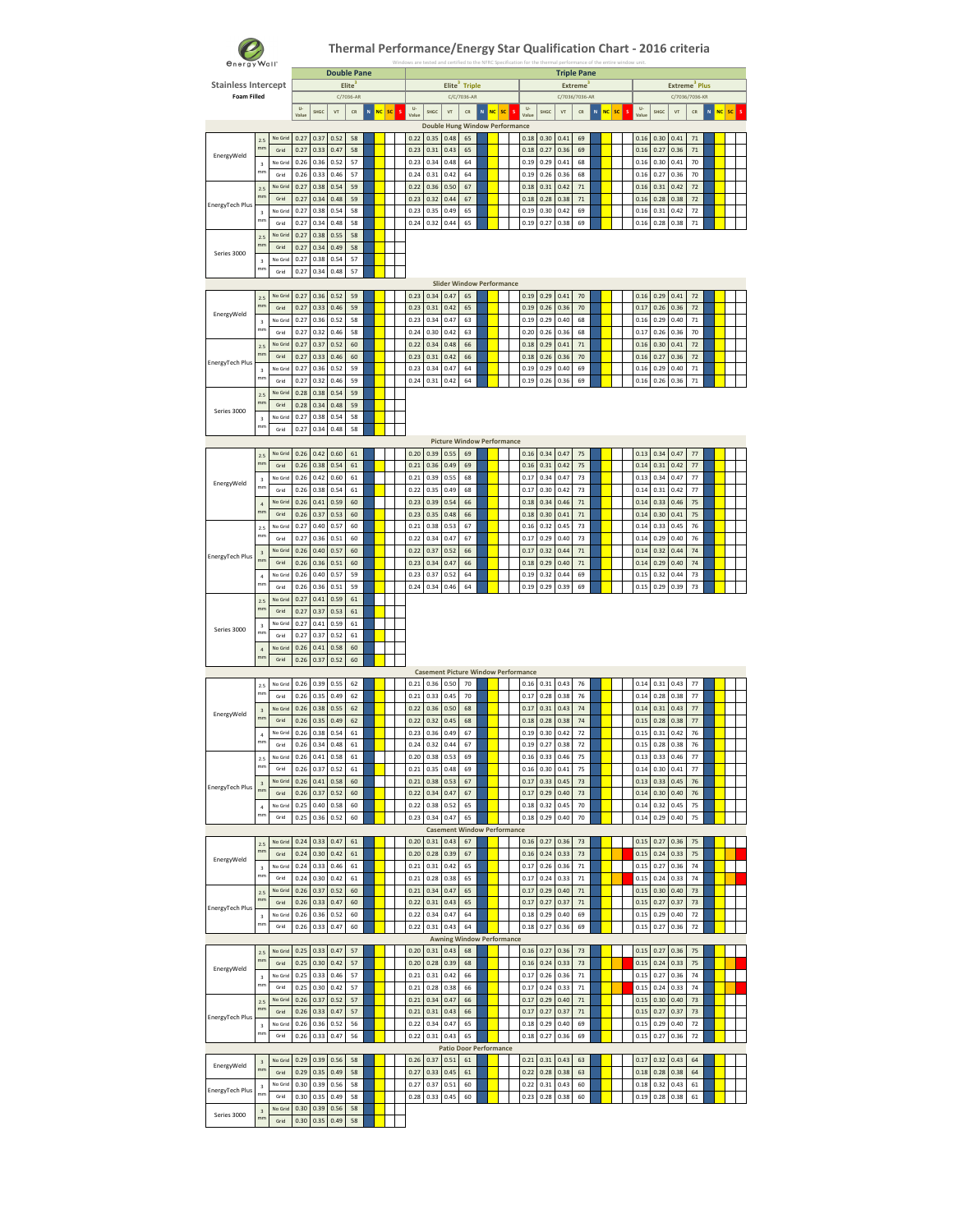

| <b><i><u>energy</u></i></b> Wall |                               |                 |                         |                  |              |                    |   |                 | <b>Double Pane</b>    |              |              |                    |                           |    |                               |              |              |                                       |                                            |                          |    |              |              |                | <b>Triple Pane</b> |            |              |              |                           |                |                |    |
|----------------------------------|-------------------------------|-----------------|-------------------------|------------------|--------------|--------------------|---|-----------------|-----------------------|--------------|--------------|--------------------|---------------------------|----|-------------------------------|--------------|--------------|---------------------------------------|--------------------------------------------|--------------------------|----|--------------|--------------|----------------|--------------------|------------|--------------|--------------|---------------------------|----------------|----------------|----|
| <b>Intercept Spacer</b>          |                               |                 |                         |                  |              | Elite <sup>2</sup> |   |                 |                       |              |              | Excel <sup>2</sup> |                           |    |                               |              |              |                                       | Elite <sup>2</sup> Triple                  |                          |    |              |              |                | <b>Extreme</b>     |            |              |              | Extreme <sup>2</sup> Plus |                |                |    |
|                                  |                               |                 |                         |                  |              | 7036/C-AR          |   |                 |                       |              |              | 6227/C-AR          |                           |    |                               |              |              |                                       | 7036/C/C-AR                                |                          |    |              |              |                | 7036/7036/C-AR     |            |              |              |                           | 7036/7036/C-KR |                |    |
|                                  |                               |                 | $\mathsf{U}$ .<br>Value | SHGC             | VT           | ${\sf CR}$         | N | sc<br><b>NC</b> | $\mathbf{U}$<br>Valur | SHGC         | VT           | ${\sf CR}$         | $\mathbf{N}$<br><b>NC</b> | sc |                               | U-<br>Value  | SHGC         | VT                                    | ${\sf CR}$                                 | $\mathbf N$<br><b>NC</b> | sc | U-<br>Valur  | SHGC         | V <sub>T</sub> | ${\sf CR}$         | N<br>NC SC | U-<br>Valu   | SHGC         | $V$ T                     | ${\sf CR}$     | N<br><b>NC</b> | sc |
|                                  |                               |                 |                         |                  |              |                    |   |                 |                       |              |              |                    |                           |    |                               |              |              | <b>Double Hung Window Performance</b> |                                            |                          |    |              |              |                |                    |            |              |              |                           |                |                |    |
|                                  | 2.5                           | No Grid         | 0.30                    | 0.29             | 0.52         | 56                 |   |                 | 0.30                  | 0.21         | 0.46         | 56                 |                           |    |                               | 0.26         | 0.27         | 0.48                                  | 62                                         |                          |    | 0.21         | 0.23         | 0.41           | 65                 |            | 0.19         | 0.23         | 0.41                      | 67             |                |    |
| EnergyWeld                       | mn                            | Grid            | 0.30                    | 0.26             | 0.47         | 56                 |   |                 | 0.30                  | 0.19         | 0.41         | 56                 |                           |    |                               | 0.26         | 0.24         | 0.43                                  | 62                                         |                          |    | 0.22         | 0.21         | 0.36           | 65                 |            | 0.19         | 0.21         | 0.36                      | 67             |                |    |
|                                  | $\overline{\mathbf{3}}$<br>mm | No Grid         | 0.29                    | 0.29             | 0.52         | 55                 |   |                 | 0.29                  | 0.21         | 0.46         | 55                 |                           |    |                               | 0.26         | 0.27         | 0.48                                  | 60                                         |                          |    | 0.22         | 0.23         | 0.41           | 64                 |            | 0.19         | 0.23         | 0.41                      | 65             |                |    |
|                                  |                               | Grid<br>No Grid | 0.29<br>0.28            | 0.26<br>0.30     | 0.46<br>0.54 | 55<br>57           |   |                 | 0.29<br>0.28          | 0.19<br>0.22 | 0.41<br>0.48 | 55<br>57           |                           |    |                               | 0.27<br>0.24 | 0.24<br>0.28 | 0.42<br>0.50                          | 60<br>63                                   |                          |    | 0.22<br>0.19 | 0.21<br>0.24 | 0.36<br>0.42   | 63<br>67           |            | 0.19<br>0.17 | 0.20<br>0.24 | 0.36<br>0.42              | 65<br>68       |                |    |
|                                  | 2.5<br>mm                     | Grid            | 0.28                    | 0.27             | 0.48         | 57                 |   |                 | 0.28                  | 0.20         | 0.34         | 57                 |                           |    |                               | 0.24         | 0.25         | 0.44                                  | 63                                         |                          |    | 0.20         | 0.21         | 0.38           | 67                 |            | 0.17         | 0.21         | 0.38                      | 68             |                |    |
| EnergyTech Plus                  | $\overline{\mathbf{3}}$       | No Grid         | 0.28                    | 0.30             | 0.54         | 56                 |   |                 | 0.28                  | 0.22         | 0.48         | 56                 |                           |    |                               | 0.24         | 0.28         | 0.49                                  | 62                                         |                          |    | 0.20         | 0.24         | 0.42           | 65                 |            | 0.17         | 0.23         | 0.42                      | 67             |                |    |
|                                  | mm                            | Grid            | 0.28                    | 0.27             | 0.48         | 56                 |   |                 | 0.28                  | 0.20         | 0.43         | 56                 |                           |    |                               | 0.25         | 0.25         | 0.44                                  | 62                                         |                          |    | 0.21         | 0.21         | 0.38           | 65                 |            | 0.17         | 0.21         | 0.38                      | 67             |                |    |
|                                  | 2.5                           | No Grid         | 0.30                    | 0.30             | 0.55         | 56                 |   |                 | 0.30                  | 0.22         | 0.48         | 56                 |                           |    |                               |              |              |                                       |                                            |                          |    |              |              |                |                    |            |              |              |                           |                |                |    |
| Series 3000                      | mm                            | Grid            | 0.30                    | 0.27             | 0.49         | 56                 |   |                 | 0.30                  | 0.20         | 0.43         | 56                 |                           |    |                               |              |              |                                       |                                            |                          |    |              |              |                |                    |            |              |              |                           |                |                |    |
|                                  | $\overline{3}$<br>mm          | No Grid         | 0.30                    | 0.30             | 0.54         | 54                 |   |                 | 0.29                  | 0.22         | 0.48         | 55                 |                           |    |                               |              |              |                                       |                                            |                          |    |              |              |                |                    |            |              |              |                           |                |                |    |
|                                  |                               | Grid            | 0.30                    | 0.27             | 0.48         | 54                 |   |                 | 0.29                  | 0.20         | 0.43         | 55                 |                           |    |                               |              |              | <b>Slider Window Performance</b>      |                                            |                          |    |              |              |                |                    |            |              |              |                           |                |                |    |
|                                  | 2.5                           | No Grid         | 0.30                    | 0.29             | 0.52         | 56                 |   |                 | 0.30                  | 0.21         | 0.46         | 57                 |                           |    |                               | 0.25         | 0.27         | 0.47                                  | 61                                         |                          |    | 0.21         | 0.23         | 0.41           | 65                 |            | 0.19         | 0.23         | 0.41                      | 67             |                |    |
|                                  | mm                            | Grid            | 0.30                    | 0.26             | 0.46         | 56                 |   |                 | 0.30                  | 0.19         | 0.41         | 57                 |                           |    |                               | 0.26         | 0.24         | 0.42                                  | 61                                         |                          |    | 0.22         | 0.20         | 0.36           | 65                 |            | 0.19         | 0.20         | 0.36                      | 67             |                |    |
| EnergyWeld                       | $\overline{\mathbf{3}}$       | No Grid         | 0.29                    | 0.29             | 0.52         | 55                 |   |                 | 0.29                  | 0.21         | 0.46         | 56                 |                           |    |                               | 0.26         | 0.26         | 0.47                                  | 60                                         |                          |    | 0.22         | 0.23         | 0.40           | 63                 |            | 0.19         | 0.22         | 0.40                      | 66             |                |    |
|                                  | mm                            | Grid            | 0.29                    | 0.26             | 0.46         | 55                 |   |                 | 0.29                  | 0.19         | 0.40         | 56                 |                           |    |                               | 0.27         | 0.24         | 0.42                                  | 60                                         |                          |    | 0.22         | 0.20         | 0.36           | 63                 |            | 0.19         | 0.20         | 0.36                      | 66             |                |    |
|                                  | 2.5                           | No Grid         | 0.28                    | 0.29             | 0.52         | 57                 |   |                 | 0.28                  | 0.21         | 0.46         | 57                 |                           |    |                               | 0.24         | 0.27         | 0.48                                  | 62                                         |                          |    | 0.20         | 0.23         | 0.41           | 66                 |            | 0.18         | 0.23         | 0.41                      | 68             |                |    |
| EnergyTech Plus                  | mm                            | Grid            | 0.28                    | 0.26             | 0.46         | 57                 |   |                 | 0.28                  | 0.19         | 0.41         | 57                 |                           |    |                               | 0.24         | 0.24         | 0.42                                  | 62                                         |                          |    | 0.20         | 0.20         | 0.36           | 66                 |            | 0.18         | 0.21         | 0.36                      | 68             |                |    |
|                                  | $\overline{\mathbf{3}}$<br>mm | No Grid         | 0.28                    | 0.29             | 0.52         | 56                 |   |                 | 0.28                  | 0.21         | 0.46         | 56                 |                           |    |                               | 0.24         | 0.27         | 0.47                                  | 61                                         |                          |    | 0.20         | 0.23         | 0.40           | 65                 |            | 0.18         | 0.23         | 0.40                      | 67             |                |    |
|                                  |                               | Grid<br>No Grid | 0.28<br>0.30            | 0.26<br>0.30     | 0.46<br>0.54 | 56<br>56           |   |                 | 0.28<br>0.30          | 0.19<br>0.22 | 0.41<br>0.48 | 56<br>56           |                           |    |                               | 0.25         | 0.24         | 0.42                                  | 61                                         |                          |    | 0.21         | 0.20         | 0.36           | 65                 |            | 0.18         | 0.20         | 0.36                      | 67             |                |    |
|                                  | 2.5<br>mn                     | Grid            | 0.30                    | 0.27             | 0.48         | 56                 |   |                 | 0.30                  | 0.20         | 0.43         | 56                 |                           |    |                               |              |              |                                       |                                            |                          |    |              |              |                |                    |            |              |              |                           |                |                |    |
| Series 3000                      | 3                             | No Grid         | 0.29                    | 0.30             | 0.54         | 55                 |   |                 | 0.29                  | 0.22         | 0.47         | 55                 |                           |    |                               |              |              |                                       |                                            |                          |    |              |              |                |                    |            |              |              |                           |                |                |    |
|                                  | mm                            | Grid            | 0.29                    | 0.27             | 0.48         | 55                 |   |                 | 0.29                  | 0.20         | 0.42         | 55                 |                           |    |                               |              |              |                                       |                                            |                          |    |              |              |                |                    |            |              |              |                           |                |                |    |
|                                  |                               |                 |                         |                  |              |                    |   |                 |                       |              |              |                    |                           |    |                               |              |              | <b>Picture Window Performance</b>     |                                            |                          |    |              |              |                |                    |            |              |              |                           |                |                |    |
|                                  | 2.5                           | No Grid         | 0.28                    | 0.33             | 0.60         | 59                 |   |                 | 0.27                  | 0.23         | 0.53         | 59                 |                           |    |                               | 0.22         | 0.31         | 0.55                                  | 66                                         |                          |    | 0.17         | 0.26         | 0.47           | $71\,$             |            | 0.15         | 0.26         | 0.47                      | 73             |                |    |
|                                  | mn                            | Grid            | 0.28                    | 0.30             | 0.54         | 59                 |   |                 | 0.27                  | 0.21         | 0.48         | 59                 |                           |    |                               | 0.22         | 0.28         | 0.49                                  | 66                                         |                          |    | 0.17         | 0.24         | 0.42           | $71\,$             |            | 0.15         | 0.24         | 0.42                      | 73             |                |    |
| EnergyWeld                       | $\overline{\mathbf{3}}$<br>mm | No Grid         | 0.27                    | 0.33             | 0.60         | 59                 |   |                 | 0.27                  | 0.23         | 0.53         | 59                 |                           |    |                               | 0.23         | 0.31         | 0.55                                  | 65                                         |                          |    | 0.18         | 0.26         | 0.47           | 70                 |            | 0.15         | 0.26         | 0.47                      | 72             |                |    |
|                                  |                               | Grid<br>No Grid | 0.27<br>0.27            | 0.30<br>0.33     | 0.54<br>0.59 | 59<br>58           |   |                 | 0.27<br>0.27          | 0.21<br>0.23 | 0.48<br>0.53 | 59<br>58           |                           |    |                               | 0.23<br>0.24 | 0.28<br>0.30 | 0.49<br>0.54                          | 65<br>63                                   |                          |    | 0.18<br>0.20 | 0.24<br>0.26 | 0.42<br>0.46   | 70<br>67           |            | 0.15<br>0.15 | 0.24<br>0.26 | 0.42<br>0.46              | 72<br>71       |                |    |
|                                  | $\ddot{4}$<br>mm              | Grid            | 0.27                    | 0.30             | 0.53         | 58                 |   |                 | 0.27                  | 0.21         | 0.47         | 58                 |                           |    |                               | 0.25         | 0.28         | 0.48                                  | 63                                         |                          |    | 0.20         | 0.24         | 0.41           | 67                 |            | 0.16         | 0.23         | 0.41                      | $71\,$         |                |    |
|                                  | 2.5                           | No Grid         | 0.28                    | 0.32             | 0.57         | 58                 |   |                 | 0.27                  | 0.23         | 0.51         | 58                 |                           |    |                               | 0.22         | 0.29         | 0.53                                  | 65                                         |                          |    | 0.18         | 0.25         | 0.45           | 70                 |            | 0.16         | 0.25         | 0.45                      | 72             |                |    |
|                                  | mm                            | Grid            | 0.28                    | 0.29             | 0.51         | 58                 |   |                 | 0.27                  | 0.21         | 0.45         | 58                 |                           |    |                               | 0.23         | 0.27         | 0.47                                  | 65                                         |                          |    | 0.18         | 0.23         | 0.40           | 70                 |            | 0.16         | 0.23         | 0.40                      | 72             |                |    |
| EnergyTech Plus                  | $\overline{\mathbf{3}}$       | No Grid         | 0.27                    | 0.31             | 0.57         | 57                 |   |                 | 0.27                  | 0.23         | 0.50         | 57                 |                           |    |                               | 0.23         | 0.29         | 0.52                                  | 63                                         |                          |    | 0.19         | 0.25         | 0.44           | 68                 |            | 0.15         | 0.25         | 0.44                      | 70             |                |    |
|                                  | mn                            | Grid            | 0.27                    | 0.28             | 0.51         | 57                 |   |                 | 0.27                  | 0.21         | 0.45         | 57                 |                           |    |                               | 0.24         | 0.26         | 0.47                                  | 63                                         |                          |    | 0.19         | 0.23         | 0.40           | 68                 |            | 0.16         | 0.22         | 0.40                      | 70             |                |    |
|                                  | $\Delta$<br>mn                | No Grid         | 0.27                    | 0.31             | 0.57         | 56                 |   |                 | 0.27                  | 0.23         | 0.50         | 56                 |                           |    |                               | 0.24         | 0.29         | 0.52                                  | 62                                         |                          |    | 0.20         | 0.25         | 0.44           | 66                 |            | 0.16         | 0.25         | 0.44                      | 69             |                |    |
|                                  |                               | Grid            | 0.27                    | 0.28             | 0.51         | 56                 |   |                 | 0.27                  | 0.21         | 0.45         | 56                 |                           |    |                               | 0.25         | 0.26         | 0.46                                  | 62                                         |                          |    | 0.20         | 0.22         | 0.39           | 66                 |            | 0.16         | 0.22         | 0.39                      | 69             |                |    |
|                                  | 2.5<br>mm                     | No Grid<br>Grid | 0.29<br>0.29            | 0.32<br>0.29     | 0.59<br>0.53 | 59<br>59           |   |                 | 0.29<br>0.29          | 0.24<br>0.21 | 0.52<br>0.47 | 59<br>59           |                           |    |                               |              |              |                                       |                                            |                          |    |              |              |                |                    |            |              |              |                           |                |                |    |
|                                  | $\overline{\mathbf{3}}$       | No Grid         | 0.28                    | 0.32             | 0.59         | 59                 |   |                 | 0.28                  | 0.24         | 0.52         | 59                 |                           |    |                               |              |              |                                       |                                            |                          |    |              |              |                |                    |            |              |              |                           |                |                |    |
| Series 3000                      | mm                            | Grid            | 0.28                    | 0.29             | 0.52         | 59                 |   |                 | 0.28                  | 0.21         | 0.46         | 59                 |                           |    |                               |              |              |                                       |                                            |                          |    |              |              |                |                    |            |              |              |                           |                |                |    |
|                                  | $\ddot{a}$                    | No Grid         | 0.28                    | 0.32             | 0.58         | 58                 |   |                 | 0.28                  | 0.24         | 0.51         | 57                 |                           |    |                               |              |              |                                       |                                            |                          |    |              |              |                |                    |            |              |              |                           |                |                |    |
|                                  | mm                            | Grid            | 0.28                    | 0.29             | 0.52         | 58                 |   |                 | 0.28                  | 0.21         | 0.46         | 57                 |                           |    |                               |              |              |                                       |                                            |                          |    |              |              |                |                    |            |              |              |                           |                |                |    |
|                                  |                               |                 |                         |                  |              |                    |   |                 |                       |              |              |                    |                           |    |                               |              |              |                                       | <b>Casement Picture Window Performance</b> |                          |    |              |              |                |                    |            |              |              |                           |                |                |    |
|                                  | 2.5<br>mm                     | No Grid         | 0.28                    | 0.30             | 0.55         | 60                 |   |                 | 0.27                  | 0.22         | 0.49         | 60                 |                           |    |                               | 0.22         | 0.28         | 0.50                                  | 67                                         |                          |    | 0.18         | 0.24         | 0.43           | 72                 |            | 0.16         | 0.24         | 0.43                      | 72             |                |    |
|                                  |                               | Grid<br>No Grid | 0.28<br>0.27            | 0.27<br>0.30     | 0.49<br>0.55 | 60<br>59           |   |                 | 0.27<br>0.27          | 0.20<br>0.22 | 0.43<br>0.48 | 60<br>59           |                           |    |                               | 0.23<br>0.23 | 0.26<br>0.28 | 0.45<br>0.50                          | 67<br>66                                   |                          |    | 0.18<br>0.19 | 0.22<br>0.24 | 0.38<br>0.43   | $72\,$<br>$70$     |            | 0.16<br>0.16 | 0.22<br>0.24 | 0.38<br>0.43              | 72<br>$72\,$   |                |    |
| EnergyWeld                       | $\overline{\mathbf{3}}$<br>mm | Grid            | 0.27                    | 0.27             | 0.49         | 59                 |   |                 | 0.27                  | 0.20         | 0.43         | 59                 |                           |    |                               | 0.24         | 0.25         | 0.45                                  | 66                                         |                          |    | 0.19         | 0.22         | 0.38           | 70                 |            | 0.16         | 0.22         | 0.38                      | $72\,$         |                |    |
|                                  | $\ddot{a}$                    | No Grid         | 0.27                    | 0.30             | 0.54         | 58                 |   |                 | 0.27                  | 0.22         | 0.48         | 58                 |                           |    |                               | 0.24         | 0.28         | 0.49                                  | 64                                         |                          |    | 0.20         | 0.24         | 0.42           | 68                 |            | 0.16         | 0.24         | 0.42                      | 72             |                |    |
|                                  | mm                            | Grid            | 0.27                    | 0.27             | 0.48         | 58                 |   |                 | 0.27                  | 0.20         | 0.43         | 58                 |                           |    |                               | 0.25         | 0.25         | 0.44                                  | 64                                         |                          |    | 0.21         | 0.22         | 0.38           | 68                 |            | 0.17         | 0.21         | 0.38                      | 72             |                |    |
|                                  |                               | No Grid         | 0.27                    | 0.32             | 0.58         | 59                 |   |                 | 0.27                  | 0.23         | 0.52         | 59                 |                           |    |                               | 0.22         | 0.30         | 0.53                                  | 65                                         |                          |    | 0.17         | 0.25         | 0.46           | 70                 |            | 0.15         | 0.25         | 0.46                      | 72             |                |    |
|                                  |                               | Grid            | 0.27                    | 0.29             | 0.52         | 59                 |   |                 | 0.27                  | 0.21         | 0.46         | 59                 |                           |    |                               | 0.22         | 0.27         | 0.48                                  | 65                                         |                          |    | 0.17         | 0.23         | 0.41           | 70                 |            | 0.15         | 0.23         | 0.41                      | 72             |                |    |
| EnergyTech Plus                  | $\overline{\mathbf{3}}$<br>mm | No Grid         | 0.27                    | 0.32             | 0.58         | 58                 |   |                 | 0.27                  | 0.23         | 0.51         | 58                 |                           |    |                               | 0.23         | 0.30         | 0.53                                  | 64                                         |                          |    | 0.18         | 0.25         | 0.45           | 68                 |            | 0.15         | 0.25         | 0.45                      | $71$           |                |    |
|                                  |                               | Grid            | 0.27                    | 0.29             | 0.52         | 58                 |   |                 | 0.27                  | 0.21         | 0.46         | 58                 |                           |    |                               | 0.23         | 0.27         | 0.47                                  | 64                                         |                          |    | 0.18         | 0.23         | 0.40           | 68                 |            | 0.15         | 0.23         | 0.40                      | 71             |                |    |
|                                  | $\ddot{a}$<br>mm              | No Grid<br>Grid | 0.27<br>0.27            | 0.32<br>0.29     | 0.58<br>0.52 | 57<br>57           |   |                 | 0.27<br>0.27          | 0.23<br>0.21 | 0.51<br>0.46 | 57<br>57           |                           |    |                               | 0.24<br>0.25 | 0.29<br>0.27 | 0.52<br>0.47                          | 63<br>63                                   |                          |    | 0.19<br>0.20 | 0.25<br>0.23 | 0.45<br>0.40   | 66<br>66           |            | 0.15<br>0.16 | 0.25<br>0.23 | 0.45<br>0.40              | 70<br>70       |                |    |
|                                  |                               |                 |                         |                  |              |                    |   |                 |                       |              |              |                    |                           |    |                               |              |              | <b>Casement Window Performance</b>    |                                            |                          |    |              |              |                |                    |            |              |              |                           |                |                |    |
|                                  | 2.5                           | No Grid         | 0.27                    | 0.26             | 0.47         | 59                 |   |                 | 0.27                  | 0.19         | 0.41         | 59                 |                           |    |                               | 0.23         | 0.24         | 0.43                                  | 64                                         |                          |    | 0.19         | 0.21         | 0.36           | 69                 |            | 0.17         | 0.21         | 0.36                      | $71\,$         |                |    |
| EnergyWeld                       | mm                            | Grid            | 0.27                    | 0.24             | 0.42         | 59                 |   |                 | 0.27                  | 0.17         | 0.37         | 59                 |                           |    |                               | 0.23         | 0.22         | 0.39                                  | 64                                         |                          |    | 0.19         | 0.19         | 0.33           | 69                 |            | 0.17         | 0.19         | 0.33                      | $71\,$         |                |    |
|                                  | $\overline{3}$                | No Grid         | 0.27                    | 0.26             | 0.46         | 58                 |   |                 | 0.27                  | 0.19         | 0.41         | 57                 |                           |    |                               | 0.23         | 0.24         | 0.42                                  | 62                                         |                          |    | 0.20         | 0.21         | 0.36           | 67                 |            | 0.17         | 0.20         | 0.36                      | 70             |                |    |
|                                  | mm                            | Grid            | 0.27                    | 0.24             | 0.42         | 58                 |   |                 | 0.27                  | 0.17         | 0.37         | 57                 |                           |    |                               | 0.24         | 0.22         | 0.38                                  | 62                                         |                          |    | 0.20         | 0.19         | 0.33           | 67                 |            | 0.17         | 0.19         | 0.33                      | 70             |                |    |
|                                  | 2.5<br>mm                     | No Grid         | 0.27                    | 0.29             | 0.52         | 58                 |   |                 | 0.27                  | 0.21         | 0.46         | 58                 |                           |    |                               | 0.22         | 0.27         | 0.47                                  | 62                                         |                          |    | 0.18         | 0.23         | 0.40           | 67                 |            | 0.16         | 0.23         | 0.40                      | 69             |                |    |
| EnergyTech Plus                  |                               | Grid<br>No Grid | 0.27<br>0.27            | 0.26<br>0.28     | 0.47<br>0.52 | 58<br>57           |   |                 | 0.27<br>0.27          | 0.19<br>0.21 | 0.42<br>0.46 | 58<br>57           |                           |    |                               | 0.23<br>0.23 | 0.24<br>0.26 | 0.43<br>0.47                          | 62<br>61                                   |                          |    | 0.18<br>0.19 | 0.21<br>0.23 | 0.37<br>0.40   | 67<br>66           |            | 0.16<br>0.16 | 0.21<br>0.23 | 0.37<br>0.40              | 69<br>69       |                |    |
|                                  | 3<br>mm                       | Grid            | 0.27                    |                  |              | 57                 |   |                 | 0.27                  | 0.19         |              | 57                 |                           |    |                               | 0.24         | 0.24         | 0.43                                  | 61                                         |                          |    | 0.19         |              | 0.36           |                    |            | 0.17         |              |                           |                |                |    |
|                                  |                               |                 |                         | 0.26             | 0.47         |                    |   |                 |                       |              | 0.41         |                    |                           |    |                               |              |              | <b>Awning Window Performance</b>      |                                            |                          |    |              | 0.21         |                | 66                 |            |              | 0.21         | 0.36                      | 69             |                |    |
|                                  | 2.5                           | No Grid         | 0.27                    | 0.26             | 0.47         | 56                 |   |                 | 0.27                  | 0.19         | 0.41         | 56                 |                           |    |                               | 0.23         | 0.24         | 0.43                                  | 65                                         |                          |    | 0.19         | 0.21         | 0.36           | 69                 |            | 0.17         | 0.21         | 0.36                      | $71\,$         |                |    |
|                                  | mm                            | Grid            | 0.27                    | 0.24             | 0.42         | 56                 |   |                 | 0.27                  | 0.17         | 0.37         | 56                 |                           |    |                               | 0.23         | 0.22         | 0.39                                  | 65                                         |                          |    | 0.19         | 0.19         | 0.33           | 69                 |            | 0.17         | 0.19         | 0.33                      | $71\,$         |                |    |
| EnergyWeld                       | $\mathsf 3$                   | No Grid         | 0.27                    | 0.26             | 0.46         | 55                 |   |                 | 0.27                  | 0.19         | 0.41         | 55                 |                           |    |                               | 0.23         | 0.24         | 0.42                                  | 64                                         |                          |    | 0.20         | 0.21         | 0.36           | 67                 |            | 0.17         | 0.20         | 0.36                      | 70             |                |    |
|                                  | mm                            | Grid            | 0.27                    | 0.24             | 0.42         | 55                 |   |                 | 0.27                  | 0.17         | 0.37         | 55                 |                           |    |                               | 0.24         | 0.22         | 0.38                                  | 64                                         |                          |    | 0.20         | 0.19         | 0.33           | 67                 |            | 0.17         | 0.19         | 0.33                      | 70             |                |    |
|                                  | 2.5<br>mm                     | No Grid         | 0.27                    | 0.29             | 0.52         | 55                 |   |                 | 0.27                  | 0.21         | 0.46         | 55                 |                           |    |                               | 0.22         | 0.27         | 0.47                                  | 64                                         |                          |    | 0.18         | 0.23         | 0.40           | 68                 |            | 0.16         | 0.23         | 0.40                      | 70             |                |    |
| EnergyTech Plus                  |                               | Grid            | 0.27                    | 0.26             | 0.47         | 55                 |   |                 | 0.27                  | 0.19         | 0.42         | 55                 |                           |    |                               | 0.23         | 0.24         | 0.43                                  | 64                                         |                          |    | 0.18         | 0.21         | 0.37           | 68                 |            | 0.16         | 0.21         | 0.37                      | $70\,$         |                |    |
|                                  | $\mathsf 3$<br>mm             | No Grid<br>Grid | 0.27<br>0.27            | 0.28<br>0.26     | 0.52<br>0.47 | 54<br>54           |   |                 | 0.27<br>0.27          | 0.21<br>0.19 | 0.46<br>0.41 | 54<br>54           |                           |    |                               | 0.23<br>0.24 | 0.26<br>0.24 | 0.47<br>0.43                          | 63<br>63                                   |                          |    | 0.19<br>0.19 | 0.23<br>0.21 | 0.40<br>0.36   | 66<br>66           |            | 0.16<br>0.16 | 0.23<br>0.21 | 0.40<br>0.36              | 69<br>69       |                |    |
|                                  |                               |                 |                         |                  |              |                    |   |                 |                       |              |              |                    |                           |    | <b>Patio Door Performance</b> |              |              |                                       |                                            |                          |    |              |              |                |                    |            |              |              |                           |                |                |    |
|                                  | $\overline{\mathbf{3}}$       | No Grid         |                         | $0.31$ 0.31 0.56 |              | 55                 |   |                 | 0.31                  | 0.22         | 0.49         | 55                 |                           |    |                               | 0.27         | 0.29         | 0.51                                  | 58                                         |                          |    | 0.23         | 0.24         | 0.43           | 58                 |            | 0.19         | 0.24         | 0.43                      | 59             |                |    |
| EnergyWeld                       | mn                            | Grid            | 0.31                    | 0.27             | 0.49         | 55                 |   |                 | 0.31                  | 0.20         | 0.43         | 55                 |                           |    |                               | 0.29         | 0.25         | 0.45                                  | 58                                         |                          |    | 0.24         | 0.22         | 0.38           | 58                 |            | 0.19         | 0.22         | 0.38                      | 59             |                |    |
| EnergyTech Plus                  | $\overline{\mathbf{3}}$       | No Grid         | 0.31                    | 0.31             | 0.56         | 55                 |   |                 | 0.30                  | 0.22         | 0.49         | 55                 |                           |    |                               | 0.27         | 0.29         | 0.51                                  | 58                                         |                          |    | 0.23         | 0.24         | 0.43           | 59                 |            | 0.19         | 0.24         | 0.43                      | 59             |                |    |
|                                  | mm                            | Grid            | 0.31                    | 0.27             | 0.49         | 55                 |   |                 | 0.30                  | 0.20         | 0.43         | 55                 |                           |    |                               | 0.29         | 0.25         | 0.45                                  | 58                                         |                          |    | 0.24         | 0.22         | 0.38           | 59                 |            | 0.19         | 0.22         | 0.38                      | 59             |                |    |
| Series 3000                      | $\overline{\mathbf{3}}$       | No Grid         | 0.31                    | 0.31             | 0.56         | 55                 |   |                 | 0.30                  | 0.22         | 0.49         | 55                 |                           |    |                               |              |              |                                       |                                            |                          |    |              |              |                |                    |            |              |              |                           |                |                |    |
|                                  | mm                            | Grid            | 0.31                    | 0.27             | 0.49         | 55                 |   |                 | 0.30                  | 0.20         | 0.43         | 55                 |                           |    |                               |              |              |                                       |                                            |                          |    |              |              |                |                    |            |              |              |                           |                |                |    |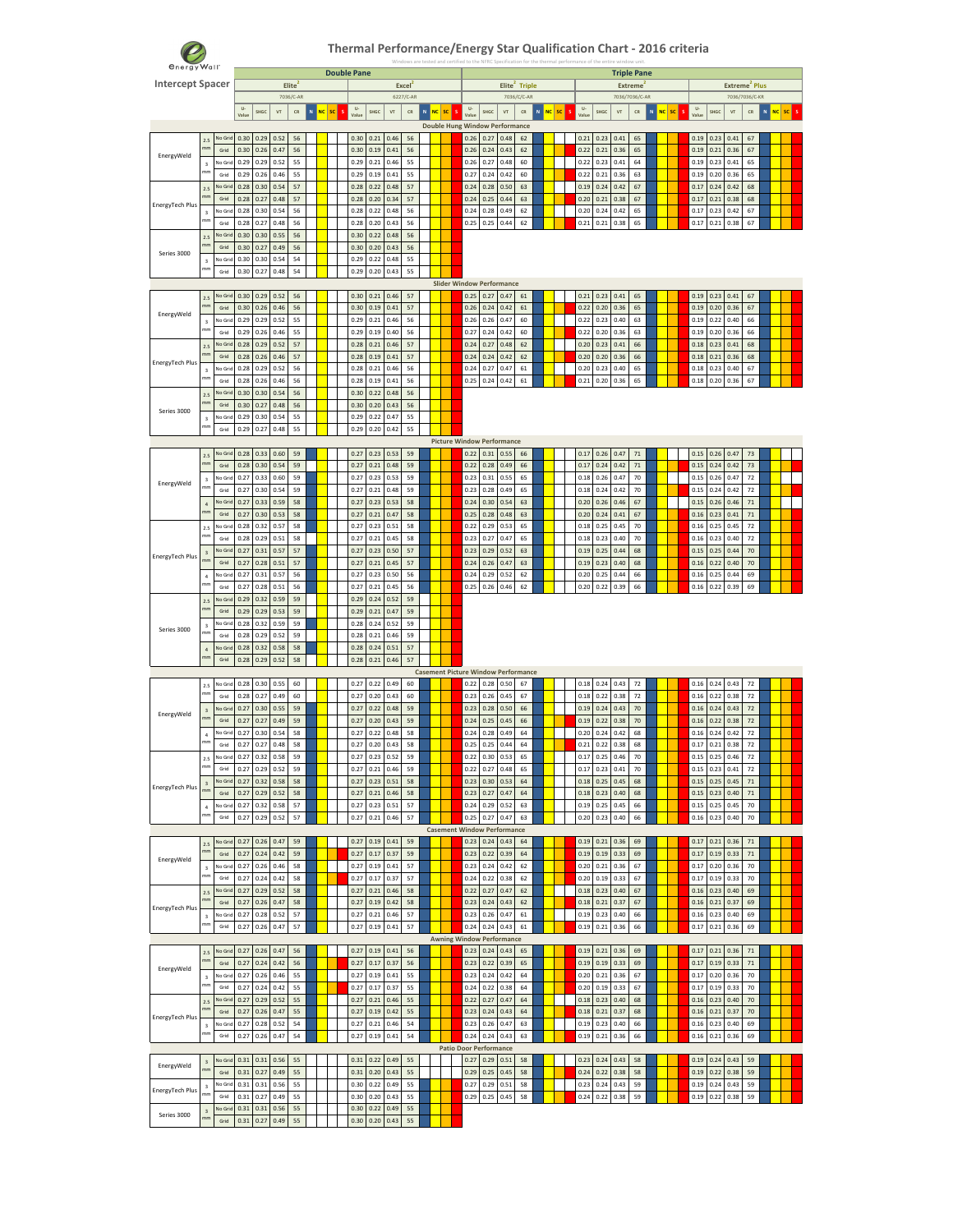

#### **Thermal Performance/Energy Star Qualification Chart ‐ 2016 criteria** Windows are tested and certified to the NFRC Specification for the thermal performance of the entire window unit.

|                            |                                 |                 |              |              |                        |                    |           | <b>Double Pane</b> |              |                        |            |           |       |              |                                       |                        |                                            |           |              |                              |                        | <b>Triple Pane</b>               |              |         |              |              |                        |                                             |                        |
|----------------------------|---------------------------------|-----------------|--------------|--------------|------------------------|--------------------|-----------|--------------------|--------------|------------------------|------------|-----------|-------|--------------|---------------------------------------|------------------------|--------------------------------------------|-----------|--------------|------------------------------|------------------------|----------------------------------|--------------|---------|--------------|--------------|------------------------|---------------------------------------------|------------------------|
| <b>Stainless Intercept</b> |                                 |                 |              |              |                        | Elite<br>7036/C-AR |           |                    |              | <b>Excel</b>           | 6227/C-AR  |           |       |              |                                       |                        | Elite <sup>2</sup> Triple<br>7036/C/C-AR   |           |              |                              |                        | <b>Extreme</b><br>7036/7036/C-AR |              |         |              |              |                        | Extreme <sup>2</sup> Plus<br>7036/7036/C-KR |                        |
|                            |                                 |                 | U-           | SHGC         | $\mathsf{V}\mathsf{T}$ | ${\sf CR}$         | N NC SC S | U-                 | SHGC         | $\mathsf{V}\mathsf{T}$ | ${\sf CR}$ | N NC SC S | U-    |              | ${\sf SHGC}$                          | $\mathsf{V}\mathsf{T}$ | ${\sf CR}$                                 | N NC SC S | U-           | $\ensuremath{\mathsf{SHGC}}$ | $\mathbf{V}\mathbf{T}$ | ${\sf CR}$                       | $\mathbf{N}$ | NC SC S | U-           | ${\sf SHGC}$ | $\mathsf{V}\mathsf{T}$ | ${\sf CR}$                                  | N <mark>NC</mark> SC S |
|                            |                                 |                 | Value        |              |                        |                    |           |                    |              |                        |            |           | Value |              | <b>Double Hung Window Performance</b> |                        |                                            |           |              |                              |                        |                                  |              |         | Value        |              |                        |                                             |                        |
|                            | $2.5\,$                         | No Grid         | 0.29         | 0.29         | 0.52                   | 58                 |           | 0.29               | 0.21         | 0.46                   | 58         |           |       | 0.25         | 0.27                                  | 0.48                   | 65                                         |           | 0.20         | 0.23                         | 0.41                   | 69                               |              |         | 0.18         | 0.23         | 0.41                   | $70\,$                                      |                        |
| EnergyWeld                 | mm                              | Grid            | 0.29         | 0.26         | 0.47                   | 58                 |           | 0.29               | 0.19         | 0.41                   | 58         |           |       | 0.25         | 0.24                                  | 0.43                   | 65                                         |           | 0.20         | 0.21                         | 0.36                   | 69                               |              |         | 0.18         | 0.21         | 0.36                   | 70                                          |                        |
|                            | $\overline{\mathbf{3}}$         | No Grid         | 0.29         | 0.29         | 0.52                   | 57                 |           | 0.29               | 0.21         | 0.46                   | 57         |           |       | 0.25         | 0.27                                  | 0.48                   | 63                                         |           | 0.21         | 0.23                         | 0.41                   | 67                               |              |         | 0.18         | 0.23         | 0.41                   | 70                                          |                        |
|                            | mm                              | Grid            | 0.29         | 0.26         | 0.46                   | 57                 |           | 0.29               | 0.19         | 0.41                   | 57         |           |       | 0.26         | 0.24                                  | 0.42                   | 63                                         |           | 0.21         | 0.21                         | 0.36                   | 67                               |              |         | 0.18         | 0.20         | 0.36                   | 69                                          |                        |
|                            | 2.5                             | No Grid         | 0.28         | 0.30         | 0.54                   | 59                 |           | 0.27               | 0.22         | 0.48                   | 59         |           |       | 0.23         | 0.28                                  | 0.50                   | 66                                         |           | 0.18         | 0.24                         | 0.42                   | $71\,$                           |              |         | 0.16         | 0.24         | 0.42                   | $72\,$                                      |                        |
| EnergyTech Plus            | mm                              | Grid            | 0.28         | 0.27         | 0.48                   | 59                 |           | 0.27               | 0.20         | 0.43                   | 59         |           |       | 0.23         | 0.25                                  | 0.44                   | 66                                         |           | 0.19         | 0.21                         | 0.38                   | $70\,$                           |              |         | 0.16         | 0.21         | 0.38                   | 72                                          |                        |
|                            | $\overline{\mathbf{3}}$         | No Grid         | 0.27         | 0.30         | 0.54                   | 58                 |           | 0.27               | 0.22         | 0.48                   | 58         |           |       | 0.24         | 0.28                                  | 0.49                   | 65                                         |           | 0.19         | 0.24                         | 0.42                   | 69                               |              |         | 0.16         | 0.23         | 0.42                   | 71                                          |                        |
|                            | mm                              | Grid            | 0.27         | 0.27         | 0.48                   | 58                 |           | 0.27               | 0.20         | 0.43                   | 58         |           |       | 0.24         | 0.25                                  | 0.44                   | 65                                         |           | 0.20         | 0.21                         | 0.38                   | 69                               |              |         | 0.16         | 0.21         | 0.38                   | $71\,$                                      |                        |
|                            | 2.5<br>mn                       | No Grid         | 0.29         | 0.30         | 0.55                   | 58                 |           | 0.29               | 0.22         | 0.48                   | 58         |           |       |              |                                       |                        |                                            |           |              |                              |                        |                                  |              |         |              |              |                        |                                             |                        |
| Series 3000                |                                 | Grid            | 0.29         | 0.27         | 0.49                   | 58                 |           | 0.29               | 0.20         | 0.43                   | 58         |           |       |              |                                       |                        |                                            |           |              |                              |                        |                                  |              |         |              |              |                        |                                             |                        |
|                            | $\mathsf 3$<br>mm               | No Grid<br>Grid | 0.29<br>0.29 | 0.30<br>0.27 | 0.54<br>0.48           | 57<br>57           |           | 0.29<br>0.29       | 0.22<br>0.20 | 0.48<br>0.43           | 57<br>57   |           |       |              |                                       |                        |                                            |           |              |                              |                        |                                  |              |         |              |              |                        |                                             |                        |
|                            |                                 |                 |              |              |                        |                    |           |                    |              |                        |            |           |       |              | <b>Slider Window Performance</b>      |                        |                                            |           |              |                              |                        |                                  |              |         |              |              |                        |                                             |                        |
|                            | 25                              | No Grid         | 0.29         | 0.29         | 0.52                   | 59                 |           | 0.29               | 0.21         | 0.46                   | 59         |           |       | 0.25         | 0.27                                  | 0.47                   | 65                                         |           | 0.20         | 0.23                         | 0.41                   | 69                               |              |         | 0.18         | 0.23         | 0.41                   | 69                                          |                        |
|                            | mm                              | Grid            | 0.29         | 0.26         | 0.46                   | 59                 |           | 0.29               | 0.19         | 0.41                   | 59         |           |       | 0.25         | 0.24                                  | 0.42                   | 65                                         |           | 0.21         | 0.20                         | 0.36                   | 69                               |              |         | 0.18         | 0.20         | 0.36                   | 69                                          |                        |
| EnergyWeld                 | $\mathsf 3$                     | No Grid         | 0.29         | 0.29         | 0.52                   | 58                 |           | 0.29               | 0.21         | 0.46                   | 58         |           |       | 0.25         | 0.26                                  | 0.47                   | 63                                         |           | 0.21         | 0.23                         | 0.40                   | 68                               |              |         | 0.18         | 0.22         | 0.40                   | 69                                          |                        |
|                            | mm                              | Grid            | 0.29         | 0.26         | 0.46                   | 58                 |           | 0.29               | 0.19         | 0.40                   | 58         |           |       | 0.26         | 0.24                                  | 0.42                   | 63                                         |           | 0.21         | 0.20                         | 0.36                   | 68                               |              |         | 0.18         | 0.20         | 0.36                   | 69                                          |                        |
|                            | 2.5                             | No Grid         | 0.27         | 0.29         | 0.52                   | 60                 |           | 0.27               | 0.21         | 0.46                   | 60         |           |       | 0.23         | 0.27                                  | 0.48                   | 66                                         |           | 0.19         | 0.23                         | 0.41                   | 70                               |              |         | 0.17         | 0.23         | 0.41                   | 72                                          |                        |
|                            | mm                              | Grid            | 0.27         | 0.26         | 0.46                   | 60                 |           | 0.27               | 0.19         | 0.41                   | 60         |           |       | 0.23         | 0.24                                  | 0.42                   | 66                                         |           | 0.19         | 0.20                         | 0.36                   | 70                               |              |         | 0.17         | 0.21         | 0.36                   | $72\,$                                      |                        |
| EnergyTech Plus            | $\overline{\mathbf{3}}$         | No Grid         | 0.27         | 0.29         | 0.52                   | 59                 |           | 0.27               | 0.21         | 0.46                   | 59         |           |       | 0.24         | 0.27                                  | 0.47                   | 64                                         |           | 0.19         | 0.23                         | 0.40                   | 69                               |              |         | 0.17         | 0.23         | 0.40                   | $71\,$                                      |                        |
|                            | mm                              | Grid            | 0.27         | 0.26         | 0.46                   | 59                 |           | 0.27               | 0.19         | 0.41                   | 59         |           |       | 0.24         | 0.24                                  | 0.42                   | 64                                         |           | 0.20         | 0.20                         | 0.36                   | 69                               |              |         | 0.17         | 0.20         | 0.36                   | $71\,$                                      |                        |
|                            | 2.5                             | No Grid         | 0.29         | 0.30         | 0.54                   | 59                 |           | 0.29               | 0.22         | 0.48                   | 59         |           |       |              |                                       |                        |                                            |           |              |                              |                        |                                  |              |         |              |              |                        |                                             |                        |
| Series 3000                | mm                              | Grid            | 0.29         | 0.27         | 0.48                   | 59                 |           | 0.29               | 0.20         | 0.43                   | 59         |           |       |              |                                       |                        |                                            |           |              |                              |                        |                                  |              |         |              |              |                        |                                             |                        |
|                            | $\overline{\mathbf{3}}$         | No Grid         | 0.29         | 0.30         | 0.54                   | 58                 |           | 0.28               | 0.22         | 0.47                   | 58         |           |       |              |                                       |                        |                                            |           |              |                              |                        |                                  |              |         |              |              |                        |                                             |                        |
|                            | mm                              | Grid            | 0.29         | 0.27         | 0.48                   | 58                 |           | 0.28               | 0.20         | 0.42                   | 58         |           |       |              |                                       |                        |                                            |           |              |                              |                        |                                  |              |         |              |              |                        |                                             |                        |
|                            |                                 |                 |              |              |                        |                    |           |                    |              |                        |            |           |       |              | <b>Picture Window Performance</b>     |                        |                                            |           |              |                              |                        |                                  |              |         |              |              |                        |                                             |                        |
|                            | $2.5\,$<br>mm                   | No Grid         | 0.27         | 0.33         | 0.60                   | 62                 |           | 0.27               | 0.23         | 0.53                   | 62         |           |       | 0.21         | 0.31                                  | 0.55                   | 69                                         |           | 0.16         | 0.26                         | 0.47                   | 75                               |              |         | 0.14         | 0.26         | 0.47                   | 77                                          |                        |
|                            |                                 | Grid            | 0.27         | 0.30         | 0.54                   | 62                 |           | 0.27               | 0.21         | 0.48                   | 62         |           |       | 0.22         | 0.28                                  | 0.49                   | 69                                         |           | 0.17         | 0.24                         | 0.42                   | 75                               |              |         | 0.14         | 0.24         | 0.42                   | 77                                          |                        |
| EnergyWeld                 | $\overline{\mathbf{3}}$<br>mm   | No Grid         | 0.27         | 0.33         | 0.60                   | 61                 |           | 0.26               | 0.23         | 0.53                   | 61         |           |       | 0.22         | 0.31                                  | 0.55                   | 68                                         |           | 0.17         | 0.26                         | 0.47                   | 73                               |              |         | 0.14         | 0.26         | 0.47                   | 77                                          |                        |
|                            |                                 | Grid            | 0.27         | 0.30         | 0.54                   | 61                 |           | 0.26               | 0.21         | 0.48                   | 61         |           |       | 0.22         | 0.28                                  | 0.49                   | 68                                         |           | 0.18         | 0.24                         | 0.42                   | 73                               |              |         | 0.14         | 0.24         | 0.42                   | $77 \,$                                     |                        |
|                            | $\sqrt{4}$<br>mm                | No Grid<br>Grid | 0.27<br>0.27 | 0.33<br>0.30 | 0.59<br>0.53           | 60<br>60           |           | 0.26<br>0.26       | 0.23<br>0.21 | 0.53<br>0.47           | 61<br>61   |           |       | 0.23<br>0.24 | 0.30<br>0.28                          | 0.54<br>0.48           | 66<br>66                                   |           | 0.19<br>0.19 | 0.26<br>0.24                 | 0.46<br>0.41           | $71\,$<br>71                     |              |         | 0.15<br>0.15 | 0.26<br>0.23 | 0.46<br>0.41           | 75                                          |                        |
|                            |                                 | No Grid         | 0.27         | 0.32         | 0.57                   | 61                 |           | 0.27               | 0.23         | 0.51                   | 60         |           |       | 0.22         | 0.29                                  | 0.53                   | 67                                         |           | 0.17         | 0.25                         | 0.45                   | 73                               |              |         | 0.15         | 0.25         | 0.45                   | 75<br>75                                    |                        |
|                            | 2.5<br>mm                       | Grid            | 0.27         | 0.29         | 0.51                   | 61                 |           | 0.27               | 0.21         | 0.45                   | 60         |           |       | 0.22         | 0.27                                  | 0.47                   | 67                                         |           | 0.17         | 0.23                         | 0.40                   | 73                               |              |         | 0.15         | 0.23         | 0.40                   | 75                                          |                        |
|                            |                                 | No Grid         | 0.27         | 0.31         | 0.57                   | 60                 |           | 0.27               | 0.23         | 0.50                   | 60         |           |       | 0.22         | 0.29                                  | 0.52                   | 66                                         |           | 0.18         | 0.25                         | 0.44                   | $71\,$                           |              |         | 0.15         | 0.25         | 0.44                   | 75                                          |                        |
| EnergyTech Plus            | $\ensuremath{\mathsf{3}}$<br>mn | Grid            | 0.27         | 0.28         | 0.51                   | 60                 |           | 0.27               | 0.21         | 0.45                   | 60         |           |       | 0.23         | 0.26                                  | 0.47                   | 66                                         |           | 0.18         | 0.23                         | 0.40                   | $71\,$                           |              |         | 0.15         | 0.22         | 0.40                   | 75                                          |                        |
|                            | $\overline{4}$                  | No Grid         | 0.27         | 0.31         | 0.57                   | 59                 |           | 0.26               | 0.23         | 0.50                   | 59         |           |       | 0.24         | 0.29                                  | 0.52                   | 64                                         |           | 0.19         | 0.25                         | 0.44                   | 69                               |              |         | 0.15         | 0.25         | 0.44                   | 73                                          |                        |
|                            | mm                              | Grid            | 0.27         | 0.28         | 0.51                   | 59                 |           | 0.26               | 0.21         | 0.45                   | 59         |           |       | 0.25         | 0.26                                  | 0.46                   | 64                                         |           | 0.20         | 0.22                         | 0.39                   | 69                               |              |         | 0.15         | 0.22         | 0.39                   | 73                                          |                        |
|                            | 2.5                             | No Grid         | 0.28         | 0.32         | 0.59                   | 62                 |           | 0.28               | 0.24         | 0.52                   | 61         |           |       |              |                                       |                        |                                            |           |              |                              |                        |                                  |              |         |              |              |                        |                                             |                        |
|                            | mn                              | Grid            | 0.28         | 0.29         | 0.53                   | 62                 |           | 0.28               | 0.21         | 0.47                   | 61         |           |       |              |                                       |                        |                                            |           |              |                              |                        |                                  |              |         |              |              |                        |                                             |                        |
|                            | $\mathsf 3$                     | No Grid         | 0.28         | 0.32         | 0.59                   | 61                 |           | 0.28               | 0.24         | 0.52                   | 61         |           |       |              |                                       |                        |                                            |           |              |                              |                        |                                  |              |         |              |              |                        |                                             |                        |
| Series 3000                | mm                              | Grid            | 0.28         | 0.29         | 0.52                   | 61                 |           | 0.28               | 0.21         | 0.46                   | 61         |           |       |              |                                       |                        |                                            |           |              |                              |                        |                                  |              |         |              |              |                        |                                             |                        |
|                            | $\overline{4}$                  | No Grid         | 0.28         | 0.32         | 0.58                   | 60                 |           | 0.27               | 0.24         | 0.51                   | 60         |           |       |              |                                       |                        |                                            |           |              |                              |                        |                                  |              |         |              |              |                        |                                             |                        |
|                            | mm                              | Grid            | 0.28         | 0.29         | 0.52                   | 60                 |           | 0.27               | 0.21         | 0.46                   | 60         |           |       |              |                                       |                        |                                            |           |              |                              |                        |                                  |              |         |              |              |                        |                                             |                        |
|                            |                                 |                 |              |              |                        |                    |           |                    |              |                        |            |           |       |              |                                       |                        | <b>Casement Picture Window Performance</b> |           |              |                              |                        |                                  |              |         |              |              |                        |                                             |                        |
|                            | $2.5\,$                         | No Grid         | 0.27         | 0.30         | 0.55                   | 62                 |           | 0.27               | 0.22         | 0.49                   | 63         |           |       | 0.22         | 0.28                                  | 0.50                   | 70                                         |           | 0.17         | 0.24                         | 0.43                   | 74                               |              |         | 0.15         | 0.24         | 0.43                   | 74                                          |                        |
|                            | mm                              | Grid            | 0.27         | 0.27         | 0.49                   | 62                 |           | 0.27               | 0.20         | 0.43                   | 63         |           |       | 0.22         | 0.26                                  | 0.45                   | 70                                         |           | 0.18         | 0.22                         | 0.38                   | 74                               |              |         | 0.15         | 0.22         | 0.38                   | 74                                          |                        |
| EnergyWeld                 | $\overline{\mathbf{3}}$<br>mm   | No Grid         | 0.27         | 0.30         | 0.55                   | 62                 |           | 0.26               | 0.22         | 0.48                   | 62         |           |       | 0.22         | 0.28                                  | 0.50                   | 68                                         |           | 0.18         | 0.24                         | 0.43                   | 74                               |              |         | 0.15         | 0.24         | 0.43                   | 74                                          |                        |
|                            |                                 | Grid            | 0.27         | 0.27         | 0.49                   | 62                 |           | 0.26               | 0.20         | 0.43                   | 62         |           |       | 0.23         | 0.25                                  | 0.45                   | 68                                         |           | 0.19         | 0.22                         | 0.38                   | 74                               |              |         | 0.15         | 0.22         | 0.38                   | 74                                          |                        |
|                            | $\overline{4}$<br>mm            | No Grid         | 0.26         | 0.30         | 0.54                   | 61                 |           | 0.26               | 0.22         | 0.48                   | 61         |           |       | 0.24         | 0.28                                  | 0.49                   | 67                                         |           | 0.19         | 0.24                         | 0.42                   | 72                               |              |         | 0.16         | 0.24         | 0.42                   | 74                                          |                        |
|                            |                                 | Grid            | 0.26         | 0.27         | 0.48                   | 61                 |           | 0.26               | 0.20         | 0.43                   | 61         |           |       | 0.25         | 0.25                                  | 0.44                   | 67                                         |           | 0.20         | 0.22                         | 0.38                   | $72\,$                           |              |         | 0.16         | 0.21         | 0.38                   | 74                                          |                        |
|                            | 2.5<br>mm                       | No Grid<br>Grid | 0.27<br>0.27 | 0.32<br>0.29 | 0.58                   | 61                 |           | 0.26<br>0.26       | 0.23<br>0.21 | 0.52<br>0.46           | 61         |           |       | 0.21         | 0.30<br>0.27                          | 0.53<br>0.48           | 68<br>68                                   |           | 0.16<br>0.17 | 0.25<br>0.23                 | 0.46                   | 74<br>74                         |              |         | 0.14         | 0.25<br>0.23 | 0.46<br>0.41           | 77<br>77                                    |                        |
|                            |                                 |                 |              |              | 0.52                   | 61                 |           |                    |              |                        | 61         |           |       | 0.22         |                                       |                        |                                            |           |              |                              | 0.41                   |                                  |              |         | 0.14         |              |                        |                                             |                        |
| EnergyTech Plus            | $\overline{3}$<br>mn            | No Grid<br>Grid | 0.26<br>0.26 | 0.32<br>0.29 | 0.58<br>0.52           | 60<br>60           |           | 0.26<br>0.26       | 0.23<br>0.21 | 0.51<br>0.46           | 60<br>60   |           |       | 0.22<br>0.23 | 0.30<br>0.27                          | 0.53<br>0.47           | 67<br>67                                   |           | 0.17<br>0.18 | 0.25<br>0.23                 | 0.45<br>0.40           | $72\,$<br>$72\,$                 |              |         | 0.14<br>0.14 | 0.25<br>0.23 | 0.45<br>0.40           | 76<br>76                                    |                        |
|                            |                                 | No Grid         | 0.26         | 0.32         | 0.58                   | 60                 |           | 0.26               | 0.23         | 0.51                   | 60         |           |       | 0.23         | 0.29                                  | 0.52                   | 65                                         |           | 0.19         | 0.25                         | 0.45                   | 70                               |              |         | 0.14         | 0.25         | 0.45                   | 75                                          |                        |
|                            | $\,$ 4 $\,$<br>mm               | Grid            | 0.26         | 0.29         | 0.52                   | 60                 |           | 0.26               | 0.21         | 0.46                   | 60         |           |       | 0.24         | 0.27                                  | 0.47                   | 65                                         |           | 0.19         | 0.23                         | 0.40                   | 70                               |              |         | 0.15         | 0.23         | 0.40                   | 75                                          |                        |
|                            |                                 |                 |              |              |                        |                    |           |                    |              |                        |            |           |       |              | <b>Casement Window Performance</b>    |                        |                                            |           |              |                              |                        |                                  |              |         |              |              |                        |                                             |                        |
|                            | 25                              | No Grid         | 0.26         | 0.26         | 0.47                   | 61                 |           | 0.26               | 0.19         | 0.41                   | 62         |           |       | 0.22         | 0.24                                  | 0.43                   | 67                                         |           | 0.18         | 0.21                         | 0.36                   | 73                               |              |         | 0.16         | 0.21         | 0.36                   | 75                                          |                        |
|                            | mm                              | Grid            | 0.26         | 0.24         | 0.42                   | 61                 |           | 0.26               | 0.17         | 0.37                   | 62         |           |       | 0.22         | 0.22                                  | 0.39                   | 67                                         |           | 0.18         | 0.19                         | 0.33                   | 73                               |              |         | 0.16         | 0.19         | 0.33                   | 75                                          |                        |
| EnergyWeld                 | $\mathsf 3$                     | No Grid         | 0.26         | 0.26         | 0.46                   | 61                 |           | 0.26               | 0.19         | 0.41                   | 61         |           |       | 0.22         | 0.24                                  | 0.42                   | 65                                         |           | 0.19         | 0.21                         | 0.36                   | 71                               |              |         | 0.16         | 0.20         | 0.36                   | 74                                          |                        |
|                            | mm                              | Grid            | 0.26         | 0.24         | 0.42                   | 61                 |           | 0.26               | 0.17         | 0.37                   | 61         |           |       | 0.23         | 0.22                                  | 0.38                   | 65                                         |           | 0.19         | 0.19                         | 0.33                   | 71                               |              |         | 0.16         | 0.19         | 0.33                   | 74                                          |                        |
|                            | 2.5                             | No Grid         | 0.26         | 0.29         | 0.52                   | 60                 |           | 0.26               | 0.21         | 0.46                   | 60         |           |       | 0.21         | 0.27                                  | 0.47                   | 65                                         |           | 0.17         | 0.23                         | 0.40                   | 71                               |              |         | 0.15         | 0.23         | 0.40                   | 74                                          |                        |
|                            | mm                              | Grid            | 0.26         | 0.26         | 0.47                   | 60                 |           | 0.26               | 0.19         | 0.42                   | 60         |           |       | 0.22         | 0.24                                  | 0.43                   | 65                                         |           | 0.18         | 0.21                         | 0.37                   | $71\,$                           |              |         | 0.15         | 0.21         | 0.37                   | 74                                          |                        |
| EnergyTech Plus            | $\overline{\mathbf{3}}$         | No Grid         | 0.26         | 0.28         | 0.52                   | 60                 |           | 0.26               | 0.21         | 0.46                   | 60         |           |       | 0.22         | 0.26                                  | 0.47                   | 64                                         |           | 0.18         | 0.23                         | 0.40                   | 69                               |              |         | 0.15         | 0.23         | 0.40                   | 73                                          |                        |
|                            | mm                              | Grid            | 0.26         | 0.26         | 0.47                   | 60                 |           | 0.26               | 0.19         | 0.41                   | 60         |           |       | 0.23         | 0.24                                  | 0.43                   | 64                                         |           | 0.18         | 0.21                         | 0.36                   | 69                               |              |         | 0.16         | 0.21         | 0.36                   | 73                                          |                        |
|                            |                                 |                 |              |              |                        |                    |           |                    |              |                        |            |           |       |              | <b>Awning Window Performance</b>      |                        |                                            |           |              |                              |                        |                                  |              |         |              |              |                        |                                             |                        |
|                            | 2.5                             | No Grid         | 0.26         | 0.26         | 0.47                   | 57                 |           | 0.26               | 0.19         | 0.41                   | 57         |           |       | 0.22         | 0.24                                  | 0.43                   | 67                                         |           | 0.18         | 0.21                         | 0.36                   | 72                               |              |         | 0.16         | 0.21         | 0.36                   | 75                                          |                        |
| EnergyWeld                 | mm                              | Grid            | 0.26         | 0.24         | 0.42                   | 57                 |           | 0.26               | 0.17         | 0.37                   | 57         |           |       | 0.22         | 0.22                                  | 0.39                   | 68                                         |           | 0.18         | 0.19                         | 0.33                   | $72\,$                           |              |         | 0.16         | 0.19         | 0.33                   | 75                                          |                        |
|                            | $\overline{\mathbf{3}}$         | No Grid         | 0.26         | 0.26         | 0.46                   | 57                 |           | 0.26               | 0.19         | 0.41                   | 57         |           |       | 0.23         | 0.24                                  | 0.42                   | 66                                         |           | 0.19         | 0.21                         | 0.36                   | $71\,$                           |              |         | 0.16         | 0.20         | 0.36                   | 74                                          |                        |
|                            | mm                              | Grid            | 0.26         | 0.24         | 0.42                   | 57                 |           | 0.26               | 0.17         | 0.37                   | 57         |           |       | 0.23         | 0.22                                  | 0.38                   | 66                                         |           | 0.19         | 0.19                         | 0.33                   | 71                               |              |         | 0.16         | 0.19         | 0.33                   | 74                                          |                        |
|                            | 2.5<br>mm                       | No Grid         | 0.27         | 0.29         | 0.52                   | 57                 |           | 0.26               | 0.21         | 0.46                   | 56         |           |       | 0.22         | 0.27                                  | 0.47                   | 66                                         |           | 0.17         | 0.23                         | 0.40                   | 71                               |              |         | 0.15         | 0.23         | 0.40                   | 74                                          |                        |
| EnergyTech Plus            |                                 | Grid            | 0.27         | 0.26         | 0.47                   | 57                 |           | 0.26               | 0.19         | 0.42                   | 56         |           |       | 0.22         | 0.24                                  | 0.43                   | 67                                         |           | 0.17         | 0.21                         | 0.37                   | 71                               |              |         | 0.15         | 0.21         | 0.37                   | 74                                          |                        |
|                            | $\overline{\mathbf{3}}$<br>mm   | No Grid<br>Grid | 0.26<br>0.26 | 0.28<br>0.26 | 0.52<br>0.47           | 56<br>56           |           | 0.26<br>0.26       | 0.21<br>0.19 | 0.46<br>0.41           | 56<br>56   |           |       | 0.22<br>0.23 | 0.26<br>0.24                          | 0.47<br>0.43           | 65<br>65                                   |           | 0.18<br>0.18 | 0.23<br>0.21                 | 0.40<br>0.36           | 70<br>70                         |              |         | 0.15<br>0.15 | 0.23<br>0.21 | 0.40<br>0.36           | 73<br>73                                    |                        |
|                            |                                 |                 |              |              |                        |                    |           |                    |              |                        |            |           |       |              | <b>Patio Door Performance</b>         |                        |                                            |           |              |                              |                        |                                  |              |         |              |              |                        |                                             |                        |
|                            |                                 | No Grid         | 0.30         | 0.31         | 0.56                   | 58                 |           | 0.30               | 0.22         | 0.49                   | 58         |           |       | 0.27         | 0.29                                  | 0.51                   | 59                                         |           | 0.23         | 0.24                         | 0.43                   | 38                               |              |         | 0.18         | 0.24         | 0.43                   | 60                                          |                        |
| EnergyWeld                 | $\overline{3}$<br>mm            | Grid            | 0.30         | 0.27         | 0.49                   | 58                 |           | 0.30               | 0.20         | 0.43                   | 58         |           |       | 0.28         | 0.25                                  | 0.45                   | 59                                         |           | 0.23         | 0.22                         | 0.59                   | 59                               |              |         | 0.19         | 0.22         | 0.38                   | 60                                          |                        |
|                            | $\overline{\mathbf{3}}$         | No Grid         | 0.30         | 0.31         | 0.56                   | 58                 |           | 0.30               | 0.22         | 0.49                   | 58         |           |       | 0.27         | 0.29                                  | 0.51                   | 60                                         |           | 0.23         | 0.24                         | 0.43                   | 60                               |              |         | 0.18         | 0.24         | 0.43                   | 61                                          |                        |
| EnergyTech Plus            | mm                              | Grid            | 0.30         | 0.27         | 0.49                   | 58                 |           | 0.30               | 0.20         | 0.43                   | 58         |           |       | 0.28         | 0.25                                  | 0.45                   | 60                                         |           | 0.23         | 0.22                         | 0.38                   | 60                               |              |         | 0.19         | 0.22         | 0.38                   | 61                                          |                        |
|                            | $\mathsf 3$                     | No Grid         | 0.30         | 0.31         | 0.56                   | 58                 |           | 0.30               | 0.22         | 0.49                   | 58         |           |       |              |                                       |                        |                                            |           |              |                              |                        |                                  |              |         |              |              |                        |                                             |                        |
| Series 3000                | mm                              | Grid            | 0.30         | 0.27         | 0.49                   | 58                 |           | 0.30               | 0.20         | 0.43                   | 58         |           |       |              |                                       |                        |                                            |           |              |                              |                        |                                  |              |         |              |              |                        |                                             |                        |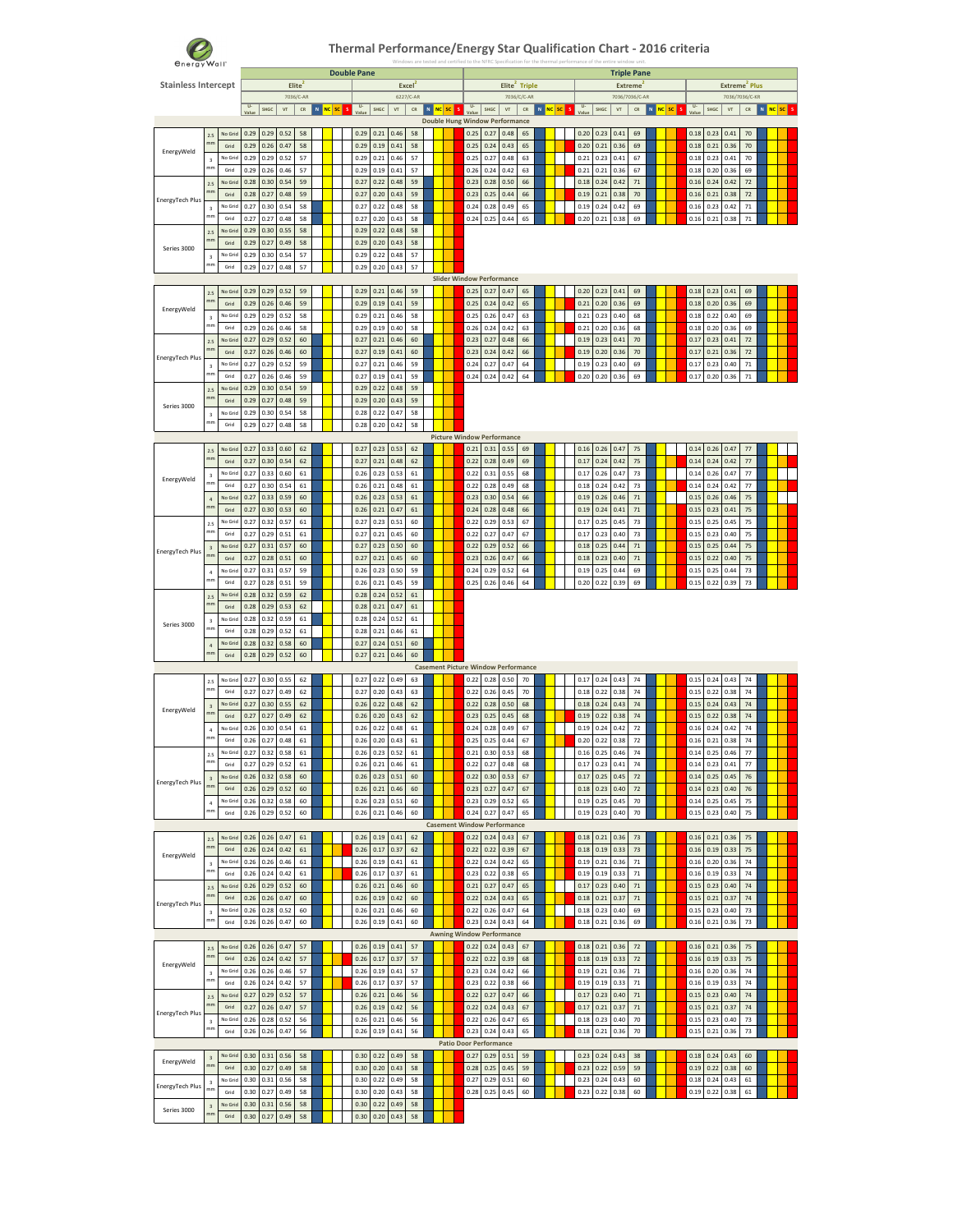

| <b><i><u>Energy</u></i></b> Wall |                               |                 |                      |                  |                        |                    |         |   |                    |                  |               |                    |                |           |                                            |             |                           |      |            |       |              | ication for the thermal performance of the entire window unit |                                            |                |           |       |             |                  |                           |   |         |  |
|----------------------------------|-------------------------------|-----------------|----------------------|------------------|------------------------|--------------------|---------|---|--------------------|------------------|---------------|--------------------|----------------|-----------|--------------------------------------------|-------------|---------------------------|------|------------|-------|--------------|---------------------------------------------------------------|--------------------------------------------|----------------|-----------|-------|-------------|------------------|---------------------------|---|---------|--|
| <b>Intercept Spacer</b>          |                               |                 |                      |                  |                        | Elite <sup>2</sup> |         |   | <b>Double Pane</b> |                  |               | Excel <sup>2</sup> |                |           |                                            |             | Elite <sup>2</sup> Triple |      |            |       |              |                                                               | <b>Triple Pane</b><br>Extreme <sup>2</sup> |                |           |       |             |                  | Extreme <sup>2</sup> Plus |   |         |  |
| <b>Foam Filled</b>               |                               |                 |                      |                  |                        | 7036/C-AR          |         |   |                    |                  |               | 6227/C-AR          |                |           |                                            |             | 7036/C/C-AR               |      |            |       |              |                                                               | 7036/7036/C-AR                             |                |           |       |             |                  | 7036/7036/C-KR            |   |         |  |
|                                  |                               |                 | $\mathsf{U}\text{-}$ |                  |                        |                    |         |   | U-                 |                  |               |                    |                |           | U-                                         |             |                           |      |            | U-    |              |                                                               |                                            |                |           | U-    |             |                  |                           |   |         |  |
|                                  |                               |                 | Value                | SHGC             | $\mathsf{V}\mathsf{T}$ | ${\sf CR}$         | N NC SC | s | Value              | SHGC             | ${\tt VT}$    | ${\sf CR}$         | N<br><b>NC</b> | <b>SC</b> | <b>SHGC</b><br>Value                       | ${\rm VT}$  | ${\sf CR}$                | N NC | ${\sf sc}$ | Value |              | SHGC<br>${\tt VT}$                                            | ${\sf CR}$                                 | N<br><b>NC</b> | $\sf{sc}$ | Value | <b>SHGC</b> | ${\tt VT}$       | ${\sf CR}$                | N | NC SC S |  |
|                                  |                               |                 |                      |                  |                        |                    |         |   |                    |                  |               |                    |                |           | <b>Double Hung Window Performance</b>      |             |                           |      |            |       |              |                                                               |                                            |                |           |       |             |                  |                           |   |         |  |
|                                  | $2.5\,$<br>mm                 | No Grid         | 0.28                 | 0.30             | 0.54                   | 57                 |         |   | 0.28               | 0.22             | 0.48          | 57                 |                |           | 0.23<br>0.28                               | 0.50        | 63                        |      |            |       | 0.19         | 0.24<br>0.42                                                  | 67                                         |                |           | 0.17  | 0.24        | 0.42             | 68                        |   |         |  |
| EnergyTech Plus                  |                               | Grid            | 0.28                 | 0.27             | 0.48                   | 57                 |         |   | 0.28               | 0.20             | 0.43          | 57                 |                |           | 0.24<br>0.25                               | 0.44        | 63                        |      |            |       | 0.19         | 0.21<br>0.38                                                  | 67                                         |                |           | 0.17  | 0.21        | 0.38             | 68                        |   |         |  |
|                                  | 3                             | No Grid         | 0.28                 | 0.30             | 0.54                   | 56                 |         |   | 0.27               | 0.22             | 0.48          | 56                 |                |           | 0.28<br>0.24                               | 0.49        | 62                        |      |            |       | 0.20         | 0.24<br>0.42                                                  | 65                                         |                |           | 0.17  | 0.23        | 0.42             | 67                        |   |         |  |
|                                  | mm                            | Grid            | 0.28                 | 0.27             | 0.48                   | 56                 |         |   | 0.27               | 0.20             | 0.43          | 56                 |                |           | 0.24<br>0.25                               | 0.44        | 62                        |      |            | 0.20  |              | 0.21<br>0.38                                                  | 65                                         |                |           | 0.17  | 0.21        | 0.38             | 67                        |   |         |  |
|                                  | $2.5\,$<br>mm                 | No Grid         | 0.28                 | 0.30             | 0.55                   | 56                 |         |   | 0.28               | 0.22             | 0.48          | 56                 |                |           |                                            |             |                           |      |            |       |              |                                                               |                                            |                |           |       |             |                  |                           |   |         |  |
| Series 3000                      |                               | Grid            | 0.28                 | 0.27             | 0.49                   | 56                 |         |   | 0.28               | 0.20             | 0.43          | 56                 |                |           |                                            |             |                           |      |            |       |              |                                                               |                                            |                |           |       |             |                  |                           |   |         |  |
|                                  | $\overline{\mathbf{3}}$       | No Grid         | 0.28                 | 0.30             | 0.54                   | 55                 |         |   | 0.28               | 0.22             | 0.48          | 55                 |                |           |                                            |             |                           |      |            |       |              |                                                               |                                            |                |           |       |             |                  |                           |   |         |  |
|                                  | mm                            | Grid            | 0.28                 | 0.27             | 0.48                   | 55                 |         |   | 0.28               | 0.20             | 0.43          | 55                 |                |           |                                            |             |                           |      |            |       |              |                                                               |                                            |                |           |       |             |                  |                           |   |         |  |
|                                  |                               |                 |                      |                  |                        |                    |         |   |                    |                  |               |                    |                |           | <b>Slider Window Performance</b>           |             |                           |      |            |       |              |                                                               |                                            |                |           |       |             |                  |                           |   |         |  |
|                                  | 2.5<br>mm                     | No Grid         | 0.28                 | 0.29             | 0.52                   | 57                 |         |   | 0.28               | $0.21$ 0.46      |               | 57                 |                |           | $0.23$ 0.27 0.48                           |             | 62                        |      |            |       | 0.19         | $0.23$ 0.41                                                   | 66                                         |                |           | 0.17  | 0.23        | 0.41             | 68                        |   |         |  |
| EnergyTech Plus                  |                               | Grid            | 0.28                 | 0.26             | 0.46                   | 57                 |         |   | 0.28               | 0.19             | 0.41          | 57                 |                |           | 0.24<br>0.24                               | 0.42        | 62                        |      |            |       | 0.19         | $0.20 \, 0.36$                                                | 66                                         |                |           | 0.17  | 0.21        | 0.36             | 68                        |   |         |  |
|                                  | $\overline{\mathbf{3}}$<br>mm | No Grid         | 0.28                 | 0.29             | 0.52                   | 56                 |         |   | 0.27               | 0.21             | 0.46          | 56                 |                |           | 0.24<br>0.27                               | 0.47        | 61                        |      |            |       | 0.20         | 0.23<br>0.40                                                  | 65                                         |                |           | 0.17  | 0.23        | 0.40             | 67                        |   |         |  |
|                                  |                               | Grid            | 0.28                 | 0.26             | 0.46                   | 56                 |         |   | 0.27               | 0.19             | 0.41          | 56                 |                |           | 0.25<br>0.24                               | 0.42        | 61                        |      |            |       | 0.20         | $0.20 \ 0.36$                                                 | 65                                         |                |           | 0.17  | 0.20        | 0.36             | 67                        |   |         |  |
|                                  | $2.5\,$<br>mm                 | No Grid         | 0.28                 | 0.30             | 0.54                   | 56                 |         |   | 0.28               | 0.22             | 0.48          | 56                 |                |           |                                            |             |                           |      |            |       |              |                                                               |                                            |                |           |       |             |                  |                           |   |         |  |
| Series 3000                      |                               | Grid            | 0.28                 | 0.27             | 0.48                   | 56                 |         |   | 0.28               | 0.20             | 0.43          | 56                 |                |           |                                            |             |                           |      |            |       |              |                                                               |                                            |                |           |       |             |                  |                           |   |         |  |
|                                  | $\overline{\mathbf{3}}$<br>mm | No Grid         | 0.28                 | 0.30             | 0.54                   | 55                 |         |   | 0.28               | 0.22             | 0.47          | 55                 |                |           |                                            |             |                           |      |            |       |              |                                                               |                                            |                |           |       |             |                  |                           |   |         |  |
|                                  |                               | Grid            | 0.28                 | 0.27             | 0.48                   | 55                 |         |   | 0.28               | 0.20             | 0.42          | 55                 |                |           |                                            |             |                           |      |            |       |              |                                                               |                                            |                |           |       |             |                  |                           |   |         |  |
|                                  |                               |                 |                      |                  |                        |                    |         |   |                    |                  |               |                    |                |           | <b>Picture Window Performance</b>          |             |                           |      |            |       |              |                                                               |                                            |                |           |       |             |                  |                           |   |         |  |
|                                  | $2.5\,$<br>mm                 | No Grid         |                      | $0.27$ 0.32      | 0.57                   | 58                 |         |   | 0.27               | $0.23$ 0.51      |               | 58                 |                |           | $0.22$ 0.29 0.53                           |             | 64                        |      |            |       | 0.17         | $0.25$ 0.45                                                   | 69                                         |                |           |       |             | $0.15$ 0.25 0.45 | 71                        |   |         |  |
|                                  |                               | Grid            | 0.27                 | 0.29             | 0.51                   | 58                 |         |   | 0.27               | 0.21             | 0.45          | 58                 |                |           | 0.22<br>0.27                               | 0.47        | 64                        |      |            |       | 0.17         | $0.23$ 0.40                                                   | 69                                         |                |           | 0.15  | 0.23        | 0.40             | 71                        |   |         |  |
| EnergyTech Plus                  | $\overline{\mathbf{3}}$<br>mn | No Grid         | 0.27                 | 0.31             | 0.57                   | 57                 |         |   | 0.27               | $0.23$ 0.50      |               | 57                 |                |           | 0.22                                       | $0.29$ 0.52 | 63                        |      |            |       | 0.18         | $0.25$ 0.44                                                   | 67                                         |                |           | 0.15  | 0.25        | 0.44             | 70                        |   |         |  |
|                                  |                               | Grid            | 0.27                 | 0.28<br>0.31     | 0.51<br>0.57           | 57                 |         |   | 0.27               | 0.21             | 0.45          | 57                 |                |           | 0.23<br>0.24                               | $0.26$ 0.47 | 63                        |      |            |       | 0.18<br>0.19 | $0.23 \, 0.40$                                                | 67                                         |                |           | 0.15  | 0.22        | 0.40             | 70                        |   |         |  |
|                                  | $\sqrt{4}$<br>mm              | No Grid         | 0.27                 |                  |                        | 56                 |         |   | 0.26               | 0.23             | 0.50          | 56                 |                |           | 0.29                                       | 0.52        | 62                        |      |            |       |              | 0.25<br>0.44                                                  | 65                                         |                |           | 0.15  | 0.25        | 0.44             | 69                        |   |         |  |
|                                  |                               | Grid            | 0.27                 | 0.28             | 0.51                   | 56                 |         |   | 0.26               | 0.21             | 0.45          | 56                 |                |           | 0.25<br>0.26                               | 0.46        | 62                        |      |            |       | 0.20         | 0.22<br>0.39                                                  | 65                                         |                |           | 0.16  | 0.22        | 0.39             | 69                        |   |         |  |
|                                  | 2.5<br>mm                     | No Grid         | 0.27                 | 0.32             | 0.59                   | 59                 |         |   | 0.27               | 0.24             | 0.52          | 59                 |                |           |                                            |             |                           |      |            |       |              |                                                               |                                            |                |           |       |             |                  |                           |   |         |  |
|                                  |                               | Grid            | 0.27                 | 0.29             | 0.53                   | 59                 |         |   | 0.27               | 0.21             | 0.47          | 59                 |                |           |                                            |             |                           |      |            |       |              |                                                               |                                            |                |           |       |             |                  |                           |   |         |  |
| Series 3000                      | $\overline{\mathbf{3}}$<br>mm | No Grid         | 0.27                 | 0.32             | 0.59                   | 59                 |         |   | 0.27               | 0.24             | 0.52          | 58                 |                |           |                                            |             |                           |      |            |       |              |                                                               |                                            |                |           |       |             |                  |                           |   |         |  |
|                                  |                               | Grid<br>No Grid | 0.27                 | 0.29             | 0.52                   | 59                 |         |   | 0.27               | 0.21             | 0.46          | 58                 |                |           |                                            |             |                           |      |            |       |              |                                                               |                                            |                |           |       |             |                  |                           |   |         |  |
|                                  | $\sqrt{4}$<br>mm              | Grid            | 0.27<br>0.27         | 0.32<br>0.29     | 0.58<br>0.52           | 57<br>57           |         |   | 0.27<br>0.27       | 0.24<br>0.21     | 0.51<br>0.46  | 57<br>57           |                |           |                                            |             |                           |      |            |       |              |                                                               |                                            |                |           |       |             |                  |                           |   |         |  |
|                                  |                               |                 |                      |                  |                        |                    |         |   |                    |                  |               |                    |                |           | <b>Casement Picture Window Performance</b> |             |                           |      |            |       |              |                                                               |                                            |                |           |       |             |                  |                           |   |         |  |
|                                  |                               | No Grid         | 0.27                 | 0.32             | 0.58                   | 59                 |         |   | 0.26               |                  | $0.23$ $0.52$ | 59                 |                |           | 0.21 0.30 0.53                             |             | 65                        |      |            |       | 0.17         | $0.25$ 0.46                                                   | 70                                         |                |           | 0.14  | 0.25        | 0.46             | 73                        |   |         |  |
|                                  | 2.5<br>mm                     | Grid            | 0.27                 | 0.29             | 0.52                   | 59                 |         |   | 0.26               | 0.21             | 0.46          | 59                 |                |           | 0.22                                       | $0.27$ 0.48 | 65                        |      |            |       | 0.17         | $0.23$ 0.41                                                   | 70                                         |                |           | 0.14  | 0.23        | 0.41             | 73                        |   |         |  |
|                                  |                               | No Grid         | 0.26                 | 0.32             | 0.58                   | 58                 |         |   | 0.26               | 0.23             | 0.52          | 58                 |                |           | 0.22<br>0.30                               | 0.53        | 64                        |      |            | 0.17  |              | $0.25$ 0.45                                                   | 69                                         |                |           | 0.14  | 0.25        | 0.45             | 71                        |   |         |  |
| EnergyTech Plus                  | $\overline{\mathbf{3}}$<br>mm | Grid            | 0.26                 | 0.29             | 0.52                   | 58                 |         |   | 0.26               | 0.21             | 0.46          | 58                 |                |           | 0.23<br>0.27                               | 0.47        | 64                        |      |            |       | 0.18         | $0.23$ 0.40                                                   | 69                                         |                |           | 0.14  | 0.23        | 0.40             | 71                        |   |         |  |
|                                  |                               | No Grid         | 0.26                 | 0.32             | 0.58                   | 57                 |         |   | 0.26               | 0.23             | 0.52          | 57                 |                |           | 0.23<br>0.29                               | 0.52        | 63                        |      |            |       | 0.19         | 0.25<br>0.45                                                  | 67                                         |                |           | 0.15  | 0.25        | 0.45             | 70                        |   |         |  |
|                                  | $\sqrt{4}$<br>mm              | Grid            | 0.26                 | 0.29             | 0.52                   | 57                 |         |   | 0.26               | 0.21             | 0.46          | 57                 |                |           | 0.24<br>0.27                               | 0.47        | 63                        |      |            |       | 0.19         | 0.23<br>0.40                                                  | 67                                         |                |           | 0.15  | 0.23        | 0.40             | 70                        |   |         |  |
|                                  |                               |                 |                      |                  |                        |                    |         |   |                    |                  |               |                    |                |           | <b>Casement Window Performance</b>         |             |                           |      |            |       |              |                                                               |                                            |                |           |       |             |                  |                           |   |         |  |
|                                  | $2.5\,$                       | No Grid         |                      | $0.27$ 0.29 0.52 |                        | 58                 |         |   |                    | $0.27$ 0.21 0.46 |               | 58                 |                |           | $0.22$ 0.27 0.47                           |             | 62                        |      |            |       |              | $0.18$ 0.23 0.40                                              | 67                                         |                |           |       |             | $0.16$ 0.23 0.40 | 69                        |   |         |  |
|                                  | $\mathsf{mm}$                 | Grid            |                      |                  | $0.27$ 0.26 0.47       | 58                 |         |   |                    | $0.27$ 0.19 0.42 |               | 58                 |                |           | $0.22$ 0.24 0.43                           |             | 62                        |      |            |       | 0.18         | $0.21$ 0.37                                                   | 67                                         |                |           |       |             | $0.16$ 0.21 0.37 | 69                        |   |         |  |
| EnergyTech Plus                  | $\overline{\mathbf{3}}$       | No Grid         |                      | $0.26$ 0.28 0.52 |                        | 57                 |         |   |                    | $0.26$ 0.21 0.46 |               | 57                 |                |           | $0.23$ 0.26 0.47                           |             | 61                        |      |            |       |              | $0.19$ 0.23 0.40                                              | 66                                         |                |           |       |             | $0.16$ 0.23 0.40 | 68                        |   |         |  |
|                                  | mm                            | Grid            |                      | $0.26$ 0.26 0.47 |                        | 57                 |         |   |                    | $0.26$ 0.19 0.41 |               | 57                 |                |           | 0.23 0.24 0.43                             |             | 61                        |      |            |       |              | $0.19$ 0.21 0.36                                              | 66                                         |                |           |       |             | $0.16$ 0.21 0.36 | 68                        |   |         |  |
|                                  |                               |                 |                      |                  |                        |                    |         |   |                    |                  |               |                    |                |           | <b>Awning Window Performance</b>           |             |                           |      |            |       |              |                                                               |                                            |                |           |       |             |                  |                           |   |         |  |
|                                  | 2.5                           | No Grid         | 0.27                 | 0.29             | 0.50                   | 55                 |         |   | 0.27               | $0.21$ 0.46      |               | 54                 |                |           | $0.22$ 0.27 0.47                           |             | 64                        |      |            |       | 0.18         | $0.23$ 0.40                                                   | 67                                         |                |           |       |             | $0.16$ 0.23 0.40 | 70                        |   |         |  |
|                                  | mm                            | Grid            | 0.27                 | 0.26             | 0.47                   | 55                 |         |   | 0.27               | 0.19             | 0.42          | 54                 |                |           | 0.22<br>0.27                               | 0.43        | 64                        |      |            |       | 0.18         | $0.23$ 0.37                                                   | 67                                         |                |           | 0.16  | 0.21        | 0.37             | 70                        |   |         |  |
| EnergyTech Plus                  | $\overline{\mathbf{3}}$       | No Grid         | $0.27$ 0.28          |                  | 0.52                   | 54                 |         |   | 0.27               | $0.21$ 0.46      |               | 54                 |                |           | $0.23$ 0.26 0.47                           |             | 62                        |      |            |       | 0.19         | $0.23$ 0.40                                                   | 66                                         |                |           |       | $0.16$ 0.23 | 0.40             | 69                        |   |         |  |
|                                  | mm                            | Grid            | 0.27                 | 0.26             | 0.47                   | 54                 |         |   | 0.27               | 0.19             | 0.41          | 54                 |                |           | 0.23                                       | $0.24$ 0.43 | 63                        |      |            |       | 0.19         | 0.21<br>0.36                                                  | 66                                         |                |           | 0.16  | 0.21        | 0.36             | 69                        |   |         |  |
|                                  |                               |                 |                      |                  |                        |                    |         |   |                    |                  |               |                    |                |           | <b>Patio Door Performance</b>              |             |                           |      |            |       |              |                                                               |                                            |                |           |       |             |                  |                           |   |         |  |
|                                  | $\overline{\mathbf{3}}$       | No Grid         |                      | $0.30 \ 0.31$    | 0.56                   | 55                 |         |   |                    | $0.30$ 0.22 0.49 |               | 55                 |                |           | $0.27$ 0.29 0.51                           |             | 58                        |      |            |       |              | $0.23$ 0.24 0.43                                              | 59                                         |                |           |       |             | $0.19$ 0.24 0.43 | 59                        |   |         |  |
| EnergyTech Plus                  | mm                            | Grid            | 0.30                 | 0.27             | 0.49                   | 55                 |         |   |                    | $0.30$ 0.20 0.43 |               | 55                 |                |           | $0.28$ 0.25 0.45                           |             | 58                        |      |            |       |              | $0.24$ 0.22 0.38                                              | 59                                         |                |           |       |             | $0.19$ 0.22 0.38 | 59                        |   |         |  |
|                                  | $\mathsf 3$                   | No Grid         | 0.30                 | 0.31             | 0.56                   | 55                 |         |   | 0.30               | 0.22             | 0.49          | 55                 |                |           |                                            |             |                           |      |            |       |              |                                                               |                                            |                |           |       |             |                  |                           |   |         |  |
| Series 3000                      | mm                            | Grid            | 0.30                 | 0.27             | 0.49                   | 55                 |         |   |                    | $0.30$ 0.20 0.43 |               | 55                 |                |           |                                            |             |                           |      |            |       |              |                                                               |                                            |                |           |       |             |                  |                           |   |         |  |